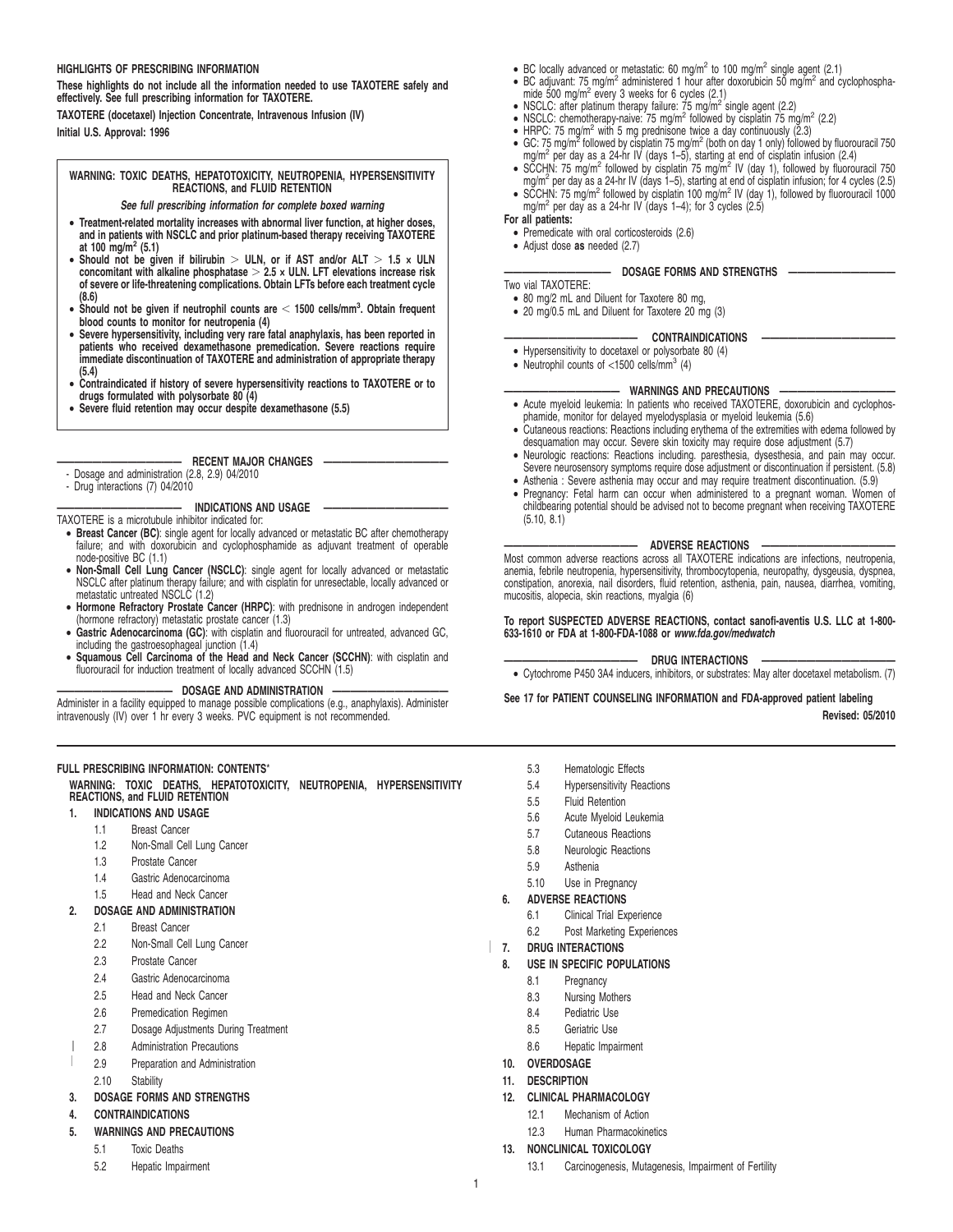## **14. CLINICAL STUDIES**

- 14.1 Locally Advanced or Metastatic Breast Cancer
- 14.2 Adjuvant Treatment of Breast Cancer
- 14.3 Non-Small Cell Lung Cancer (NSCLC)
- 14.4 Hormone Refractory Prostate Cancer
- 14.5 Gastric Adenocarcinoma
- 14.6 Head and Neck Cancer

#### **FULL PRESCRIBING INFORMATION**

### **WARNING: TOXIC DEATHS, HEPATOTOXICITY, NEUTROPENIA, HYPERSENSITIVITY REACTIONS, and FLUID RETENTION**

**The incidence of treatment-related mortality associated with TAXOTERE therapy is increased in patients with abnormal liver function, in patients receiving higher doses, and in patients with non-small cell lung carcinoma and a history of prior treatment with platinum-based chemotherapy who receive TAXOTERE as a single agent at a dose of 100 mg/m<sup>2</sup> [see Warnings and Precautions (5.1)].**

**TAXOTERE should not be given to patients with bilirubin** . **upper limit of normal (ULN), or to patients with AST and/or ALT** .**1.5 × ULN concomitant with alkaline phosphatase** .**2.5 × ULN. Patients with elevations of bilirubin or abnormalities of transaminase concurrent with alkaline phosphatase are at increased risk for the development of grade 4 neutropenia, febrile neutropenia, infections, severe thrombocytopenia, severe stomatitis, severe skin toxicity, and toxic death. Patients with isolated elevations of transaminase** .**1.5 × ULN also had a higher rate of febrile neutropenia grade 4 but did not have an increased incidence of toxic death. Bilirubin, AST or ALT, and alkaline phosphatase values should be obtained prior to each cycle of TAXOTERE therapy [see Warnings and Precautions (5.2)].**

**TAXOTERE therapy should not be given to patients with neutrophil counts of** ,**1500 cells/mm<sup>3</sup> . In order to monitor the occurrence of neutropenia, which may be severe and result in infection, frequent blood cell counts should be performed on all patients receiving TAXOTERE [see Warnings and Precautions (5.3)].**

**Severe hypersensitivity reactions characterized by generalized rash/erythema, hypoten-sion and/or bronchospasm, or very rarely fatal anaphylaxis, have been reported in patients who received a 3-day dexamethasone premedication. Hypersensitivity reactions require immediate discontinuation of the TAXOTERE infusion and administration of appropriate therapy [see Warnings and Precautions (5.4)]. TAXOTERE must not be given to patients who have a history of severe hypersensitivity reactions to TAXOTERE or to other drugs formulated with polysorbate 80 [see Contraindications (4)].**

**Severe fluid retention occurred in 6.5% (6/92) of patients despite use of a 3-day dexamethasone premedication regimen. It was characterized by one or more of the following events: poorly tolerated peripheral edema, generalized edema, pleural effusion requiring urgent drainage, dyspnea at rest, cardiac tamponade, or pronounced abdominal distention (due to ascites) [see Warnings and Precautions (5.5)].**

# **1. INDICATIONS AND USAGE**

#### **1.1 Breast Cancer**

TAXOTERE is indicated for the treatment of patients with locally advanced or metastatic breast<br>cancer after failure of prior chemotherapy.<br>TAXOTERE in combination with doxorubicin and cyclophosphamide is indicated for the

treatment of patients with operable node-positive breast cancer.

# **1.2 Non-Small Cell Lung Cancer**

TAXOTERE as a single agent is indicated for the treatment of patients with locally advanced or

metastatic non-small cell lung cancer after failure of prior platinum-based chemotherapy.<br>TAXOTERE in combination with cisplatin is indicated for the treatment of patients with unresec-<br>table, locally advanced or metastati chemotherapy for this condition. **1.3 Prostate Cancer**

TAXOTERE in combination with prednisone is indicated for the treatment of patients with androgen independent (hormone refractory) metastatic prostate cancer.

# **1.4 Gastric Adenocarcinoma** TAXOTERE in combination with cisplatin and fluorouracil is indicated for the treatment of patients with advanced gastric adenocarcinoma, including adenocarcinoma of the gastroesophageal junction, who have not received prior chemotherapy for advanced disease.

# **1.5 Head and Neck Cancer**

TAXOTERE in combination with cisplatin and fluorouracil is indicated for the induction treatment of patients with locally advanced squamous cell carcinoma of the head and neck (SCCHN). **2. DOSAGE AND ADMINISTRATION**

For all indications, toxicities may warrant dosage adjustments [see Dosage and Administration (2.7)]. Administer in a facility equipped to manage possible complications (e.g. anaphylaxis).

#### **2.1 Breast Cancer**

- For locally advanced or metastatic breast cancer after failure of prior chemotherapy, the recommended dose of TAXOTERE is 60 mg/m<sup>2</sup> to 100 mg/m<sup>2</sup> administered intravenously over 1 hour every 3 weeks.
- For the adjuvant treatment of operable node-positive breast cancer, the recommended TAXO-TERE dose is 75 mg/m<sup>2</sup> administered 1 hour after doxorubicin 50 mg/m<sup>2</sup> and cyclophosphamide 500 mg/m<sup>2</sup> every 3 weeks for 6 courses. Prophylactic G-CSF may be used to mitigate the risk of hematological toxicities [see Dosage and Administration (2.7)].

#### **2.2 Non-Small Cell Lung Cancer**

• For treatment after failure of prior platinum-based chemotherapy, TAXOTERE was evaluated as monotherapy, and the recommended dose is 75 mg/m<sup>2</sup> administered intravenously over 1 hour every 3 weeks. A dose of 100 mg/m<sup>2</sup> in patients previously treated with chemotherapy was

#### **15. REFERENCES**

- **16. HOW SUPPLIED/STORAGE AND HANDLING**
	- 16.1 How Supplied
	- 16.2 Storage
	- 16.3 Handling and Disposal

### **17. PATIENT COUNSELING INFORMATION**

\*Sections or subsections omitted from the full prescribing information are not listed

associated with increased hematologic toxicity, infection, and treatment-related mortality in randomized, controlled trials [see Boxed Warning, Dosage and Administration (2.7), Warnings and

Precautions (5), Clinical Studies (14)]. • For chemotherapy-naïve patients, TAXOTERE was evaluated in combination with cisplatin. The recommended dose of TAXOTERE is 75 mg/m<sup>2</sup> administered intravenously over 1 hour<br>immediately followed by cisplatin 75 mg/m<sup>2</sup> over 30–60 minutes every 3 weeks *[see Dosage and* Administration (2.7)].

#### **2.3 Prostate cancer**

• For hormone-refractory metastatic prostate cancer, the recommended dose of TAXOTERE is 75 mg/m<sup>2</sup> every 3 weeks as a 1 hour intravenous infusion. Prednisone 5 mg orally twice daily is administered continuously [see Dosage and Administration (2.7)].

#### **2.4 Gastric adenocarcinoma**

• For gastric adenocarcinoma, the recommended dose of TAXOTERE is 75 mg/m<sup>2</sup> as a 1 hour intravenous infusion, followed by cisplatin 75 mg/m<sup>2</sup>, as a 1 to 3 hour intravenous infusion (both<br>on day 1 only), followed by fluorouracil 750 mg/m<sup>2</sup> per day given as a 24-hour continuous<br>intravenous infusion for 5 days every three weeks. Patients must receive premedication with antiemetics and appropriate<br>hydration for cisplatin administration [see Dosage and Administration (2.7)].

#### **2.5 Head and Neck Cancer**

Patients must receive premedication with antiemetics, and appropriate hydration (prior to and after<br>cisplatin administration). Prophylaxis for neutropenic infections should be administered. All patients<br>treated on the TAXO antibiotics.

• Induction chemotherapy followed by radiotherapy (TAX323)<br>For the induction treatment of locally advanced inoperable SCCHN, the recommended dose of<br>TAXOTERE is 75 mg/m<sup>2</sup> as a 1 hour intravenous infusion followed by cisp intravenously over 1 hour, on day one, followed by fluorouracil as a continuous intravenous infusion at 750 mg/m<sup>2</sup> per day for five days. This regimen is administered every 3 weeks for 4 cycles. Following chemotherapy, patients should receive radiotherapy. [see Dosage and Administration (2.7)].

• Induction chemotherapy followed by chemoradiotherapy (TAX324)

For the induction treatment of patients with locally advanced (unresectable, low surgical cure, or organ preservation) SCCHN, the recommended dose of TAXOTERE is 75 mg/m<sup>2</sup> as a 1 hour intravenous infusion on day 1, followed by cisplatin 100 mg/m<sup>2</sup> administered as a 30-minute to<br>3 hour infusion, followed by fluorouracil 1000 mg/m<sup>2</sup>/day as a continuous infusion from day 1 to day 4. This regimen is administered every 3 weeks for 3 cycles. Following chemotherapy, patients should receive chemoradiotherapy [see Dosage and Administration (2.7)].

#### **2.6 Premedication Regimen**

All patients should be premedicated with oral corticosteroids (see below for prostate cancer) such as dexamethasone 16 mg per day (e.g., 8 mg BID) for 3 days starting 1 day prior to TAXOTERE administration in order to reduce the incidence and severity of fluid retention as well as the severity of hypersensitivity reactions [see Boxed Warning, Warnings and Precautions (5.4)].

For hormone-refractory metastatic prostate cancer, given the concurrent use of prednisone, the recommended premedication regimen is oral dexamethasone 8 mg, at 12 hours, 3 hours and 1 hour before the TAXOTERE infusion [see Warnings and Precautions (5.4)].

#### **2.7 Dosage Adjustments During Treatment**

#### Breast Cancer

Patients who are dosed initially at 100 mg/m<sup>2</sup> and who experience either febrile neutropenia,<br>neutrophils <500 cells/mm<sup>3</sup> for more than 1 week, or severe or cumulative cutaneous reactions during TAXOTERE therapy should have the dosage adjusted from 100 mg/m<sup>2</sup> to 75 mg/m<sup>2</sup>. If the patient continues to experience these reactions, the dosage should either be decreased from 75 mg/m<sup>2</sup> to 55<br>mg/m<sup>2</sup> or the treatment should be discontinued. Conversely, patients who are dosed initially at 60 mg/m<sup>2</sup> and who do not experience febrile neutropenia, neutrophils <500 cells/mm<sup>3</sup> for more than 1 week, severe or cumulative cutaneous reactions, or severe peripheral neuropathy during TAXOTERE therapy may tolerate higher doses. Patients who develop ≥grade 3 peripheral neuropathy should have TAXOTERE treatment discontinued entirely.

# Combination Therapy with TAXOTERE in the Adjuvant Treatment of Breast Cancer

TAXOTERE in combination with doxorubicin and cyclophosphamide should be administered when the<br>neutrophil count is ≥1,500 cells/mm<sup>3</sup>. Patients who experience febrile neutropenia should receive G-CSF in all subsequent cycles. Patients who continue to experience this reaction should remain on<br>G-CSF and have their TAXOTERE dose reduced to 60 mg/m<sup>2</sup>. Patients who experience grade 3 or<br>4 stomatitis should have their severe or cumulative cutaneous reactions or moderate neurosensory signs and/or symptoms during TAXOTERE therapy should have their dosage of TAXOTERE reduced from 75 to 60 mg/m<sup>2</sup>. If the patient continues to experience these reactions at 60 mg/m<sup>2</sup>, treatment should be discontinued. Non-Small Cell Lung Cancer

Monotherapy with TAXOTERE for NSCLC treatment after failure of prior platinum-based chemotherapy Patients who are dosed initially at 75 mg/m<sup>2</sup> and who experience either febrile neutropenia, neutrophils<br><500 cells/mm<sup>3</sup> for more than one week, severe or cumulative cutaneous reactions, or other grade 3/4<br>non-hematologi resolution of the toxicity and then resumed at 55 mg/m<sup>2</sup>. Patients who develop ≥grade 3 peripheral neuropathy should have TAXOTERE treatment discontinued entirely.

Combination therapy with TAXOTERE for chemotherapy-naïve NSCLC

For patients who are dosed initially at TAXOTERE 75 mg/m<sup>2</sup> in combination with cisplatin, and whose nadir of platelet count during the previous course of therapy is <25,000 cells/mm<sup>3</sup>, in patients who experience febrile neutropenia, and in patients with serious non-hematologic toxicities, the TAXOTERE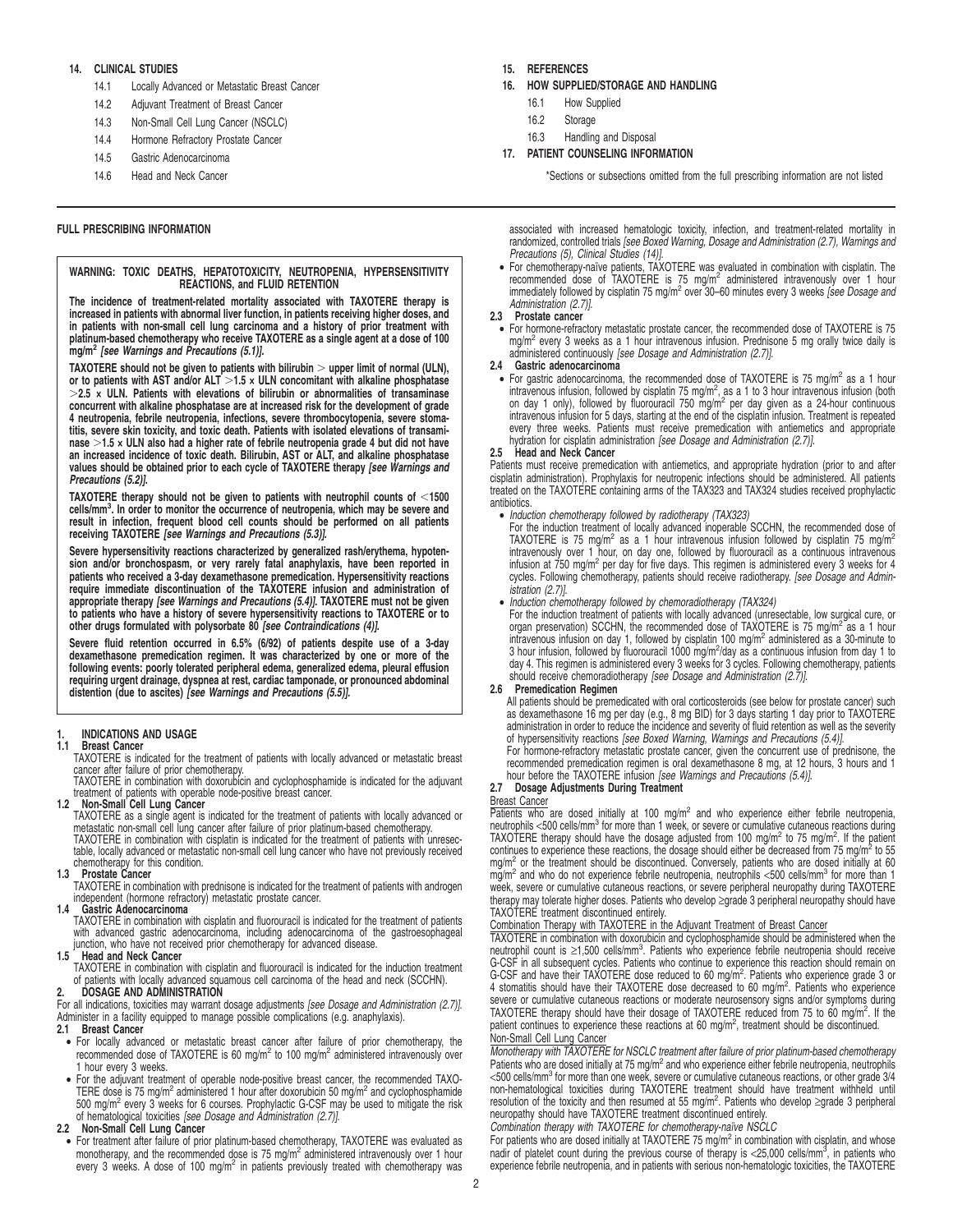dosage in subsequent cycles should be reduced to 65 mg/m<sup>2</sup>. In patients who require a further dose reduction, a dose of 50 mg/m<sup>2</sup> is recommended. For cisplatin dosage adjustments, see manufacturers' prescribing information.

## Prostate Cancer

**Combination therapy with TAXOTERE for hormone-refractory metastatic prostate cancer** 

TAXOTERE should be administered when the neutrophil count is ≥1,500 cells/mm<sup>3</sup>. Patients who<br>experience either febrile neutropenia, neutrophils <500 cells/mm<sup>3</sup> for more than one week, severe or cumulative cutaneous reactions or moderate neurosensory signs and/or symptoms during TAXOTERE therapy should have the dosage of TAXOTERE reduced from 75 to 60 mg/m<sup>2</sup>. If the patient continues to experience these reactions at 60 mg/m<sup>2</sup>, the treatment should be discontinued.

#### Gastric or Head and Neck Cancer

TAXOTERE in combination with cisplatin and fluorouracil in gastric cancer or head and neck cancer Patients treated with TAXOTERE in combination with cisplatin and fluorouracil must receive antiemetics and appropriate hydration according to current institutional guidelines. In both studies, G-CSF was recommended during the second and/or subsequent cycles in case of febrile neutropenia, or documented infection with neutropenia, or neutropenia lasting more than 7 days. If an episode of febrile neutropenia, prolonged neutropenia or neutropenic infection occurs despite G-CSF use, the TAXO-<br>TERE dose should be reduced from 75 to 60 mg/m<sup>2</sup>. If subsequent episodes of complicated<br>neutropenia occur the TAXOTERE dose s be retreated with subsequent cycles of TAXOTERE until neutrophils recover to a level >1,500 cells/mm<sup>3</sup> and platelets recover to a level >100,000 cells/mm<sup>3</sup> . Discontinue treatment if these toxicities persist**.** [see Warnings and Precautions (5.3)].

Recommended dose modifications for toxicities in patients treated with TAXOTERE in combination with cisplatin and fluorouracil are shown in Table 1.

#### **Table 1 - Recommended Dose Modifications for Toxicities in Patients Treated with TAXOTERE in Combination with Cisplatin and Fluorouracil**

| <b>Toxicity</b>                 | Dosage adjustment                                                                                                                                                   |
|---------------------------------|---------------------------------------------------------------------------------------------------------------------------------------------------------------------|
| Diarrhea grade 3                | First episode: reduce fluorouracil dose by 20%.<br>Second episode: then reduce TAXOTERE dose by 20%.                                                                |
| Diarrhea grade 4                | First episode: reduce TAXOTERE and fluorouracil doses by<br>$20%$ .<br>Second episode: discontinue treatment.                                                       |
| Stomatitis/mucositis grade<br>3 | First episode: reduce fluorouracil dose by 20%.<br>Second episode: stop fluorouracil only, at all subsequent cycles.<br>Third episode: reduce TAXOTERE dose by 20%. |
| Stomatitis/mucositis grade      | First episode: stop fluorouracil only, at all subsequent cycles.<br>Second episode: reduce TAXOTERE dose by 20%.                                                    |

Liver dysfunction:

In case of AST/ALT > 2.5 to  $\leq$ 5 x ULN and AP  $\leq$ 2.5 x ULN, or AST/ALT > 1.5 to  $\leq$ 5 x ULN and AP  $>2.5$  to  $\leq$  X ULN, TAXOTERE should be reduced by 20%

In case of AST/ALT  $>5 \times$  ULN and/or AP  $>5 \times$  ULN TAXOTERE should be stopped.

The dose modifications for cisplatin and fluorouracil in the gastric cancer study are provided below: Cisplatin dose modifications and delays

Peripheral neuropathy: A neurological examination should be performed before entry into the study, and then at least every 2 cycles and at the end of treatment. In the case of neurological signs or symptoms, more frequent examinations should be performed and the following dose modifications can be made according to NCIC-CTC grade:

• Grade 2: Reduce cisplatin dose by 20%.

• Grade 3: Discontinue treatment.

Ototoxicity: In the case of grade 3 toxicity, discontinue treatment.

Nephrotoxicity: In the event of a rise in serum creatinine ≥grade 2 (>1.5 x normal value) despite adequate rehydration, CrCl should be determined before each subsequent cycle and the following dose reductions should be considered (see Table 2).

For other cisplatin dosage adjustments, also refer to the manufacturers' prescribing information.

#### **Table 2 – Dose Reductions for Evaluation of Creatinine Clearance**

| Creatinine clearance result before<br>next cycle | Cisplatin dose next cycle                                                                                                                                       |
|--------------------------------------------------|-----------------------------------------------------------------------------------------------------------------------------------------------------------------|
| $CrCl \geq 60$ mL/min                            | Full dose of cisplatin was given. CrCl was to be<br>repeated before each treatment cycle.                                                                       |
|                                                  | Dose of cisplatin was reduced by 50% at subsequent<br>cycle. If CrCI was >60 mL/min at end of cycle, full<br>cisplatin dose was reinstituted at the next cycle. |
| CrCl between 40 and 59 mL/min                    |                                                                                                                                                                 |
|                                                  | If no recovery was observed, then cisplatin was<br>omitted from the next treatment cycle.                                                                       |
|                                                  | Dose of cisplatin was omitted in that treatment cycle<br>only.                                                                                                  |
|                                                  | If CrCl was still $<$ 40 mL/min at the end of cycle,<br>cisplatin was discontinued.                                                                             |
| $CrCl < 40$ mL/min                               |                                                                                                                                                                 |
|                                                  | If CrCl was $>40$ and $<$ 60 mL/min at end of cycle, a<br>50% cisplatin dose was given at the next cycle.                                                       |

#### **Table 2 – Dose Reductions for Evaluation of Creatinine Clearance (continued)**

| Creatinine clearance result before<br>next cycle | Cisplatin dose next cycle                                                               |
|--------------------------------------------------|-----------------------------------------------------------------------------------------|
|                                                  | If CrCI was >60 mL/min at end of cycle, full cisplatin<br>dose was given at next cycle. |

CrCl = Creatinine clearance

Fluorouracil dose modifications and treatment delays

For diarrhea and stomatitis, see Table 1.

In the event of grade 2 or greater plantar-palmar toxicity, fluorouracil should be stopped until recovery. The fluorouracil dosage should be reduced by 20%.

For other greater than grade 3 toxicities, except alopecia and anemia, chemotherapy should be delayed (for a maximum of 2 weeks from the planned date of infusion) until resolution to grade ≤1 and then recommenced, if medically appropriate.

For other fluorouracil dosage adjustments, also refer to the manufacturers' prescribing information.

Combination Therapy with Strong CYP3A4 inhibitors: Avoid using concomitant strong CYP3A4 inhibitors (e.g., ketoconazole, itraconazole, clarithromycin, atazanavir, indinavir, nefazodone, nelfinavir, ritonavir, saquinavir, telithromycin and voriconazole). There are no clinical data with a dose adjustment in patients receiving strong CYP3A4 inhibitors. Based on extrapolation from a pharmacokinetic study with ketoconazole in 7 patients, consider a 50% docetaxel dose reduction if patients require co-administration of a strong CYP3A4 inhibitor. [see Drug Interactions (7), Clinical Pharmacology (12.3)].<br>2.8 Administration Precaution

#### **2.8 Administration Precautions**

TAXOTERE is a cytotoxic anticancer drug and, as with other potentially toxic compounds, caution<br>should be exercised when handling and preparing TAXOTERE solutions. The use of gloves is<br>recommended. Please refer to [see How

If TAXOTERE Injection Concentrate, initial diluted solution, or final dilution for infusion should come into contact with the skin, immediately and thoroughly wash with soap and water. If TAXOTERE Injection Concentrate, initial diluted solution, or final dilution for infusion should come into contact with mucosa,

immediately and thoroughly wash with water. Contact of the TAXOTERE concentrate with plasticized PVC equipment or devices used to prepare solutions for infusion is not recommended. In order to minimize patient exposure to the plasticizer DEHP (di-2-ethylhexyl phthalate), which may be leached from PVC infusion bags or sets, the final TAXOTERE dilution for infusion should be stored in bottles (glass, polypropylene) or plastic bags (polypropylene, polyolefin) and administered through polyethylene-lined administration sets. **Two-vial formulation (Injection Concentrate and Diluent)**

TAXOTERE Injection Concentrate requires two dilutions prior to administration. Please follow the preparation instructions provided below. **Note:** Both the TAXOTERE Injection Concentrate and the diluent vials contain an overfill to compensate for liquid loss during preparation. This overfill ensures that after dilution with the **entire** contents of the accompanying diluent, there is an initial diluted solution containing 10 mg/mL docetaxel.

The table below provides the fill range of the Diluent, the approximate extractable volume of Diluent when the entire contents of the diluent vial are withdrawn, and the concentration of the initial diluted solution for TAXOTERE 20 mg and TAXOTERE 80 mg (see Table 3).

| Table 3 - Initial Dilution of TAXOTERE Injection Concentrate |  |  |  |  |
|--------------------------------------------------------------|--|--|--|--|
|--------------------------------------------------------------|--|--|--|--|

| Product                          | Diluent 13% (w/w)<br>ethanol in water for<br>injection Fill Range<br>(mL) | Approximate<br>extractable volume<br>of Diluent when<br>entire contents are<br>withdrawn<br>(mL) | Concentration of<br>the initial diluted<br>solution<br>(mg/mL docetaxel) |
|----------------------------------|---------------------------------------------------------------------------|--------------------------------------------------------------------------------------------------|--------------------------------------------------------------------------|
| <b>Taxotere®</b><br>20 mg/0.5 mL | $1.88 - 2.08$ mL                                                          | $1.8$ mL                                                                                         | 10 mg/mL                                                                 |
| <b>Taxotere®</b><br>80 mg/2 mL   | $6.96 - 7.70$ mL                                                          | $7.1$ mL                                                                                         | 10 $mg/mL$                                                               |

#### **2.9 Preparation and Administration**

**DO NOT use the two-vial formulation (Injection Concentrate and diluent) with the one-vial formulation.**

**Two-vial formulation (Injection Concentrate and Diluent)**

A. Initial Diluted Solution

- 1. TAXOTERE vials should be stored between 2°C and 25°C (36°F and 77°F). If the vials are stored under refrigeration, allow the appropriate number of vials of TAXOTERE Injection Concentrate and diluent (13% ethanol in water for injection) vials to stand at room temperature for approximately 5 minutes.
- 2. Aseptically withdraw the entire contents of the appropriate diluent vial (approximately 1.8 mL for TAXOTERE 20 mg and approximately 7.1 mL for TAXOTERE 80 mg) into a syringe by partially inverting the vial, and transfer it to the appropriate vial of TAXOTERE Injection Concentrate. **If the procedure is followed as described, an initial diluted solution of 10 mg docetaxel/mL will result**.
- 3. Mix the initial diluted solution by repeated inversions for at least 45 seconds to assure full mixture of the concentrate and diluent. Do not shake.
- 4. The initial diluted TAXOTERE solution (10 mg docetaxel/mL) should be clear; however, there may be some foam on top of the solution due to the polysorbate 80. Allow the solution to stand for a few minutes to allow any foam to dissipate. It is not required that all foam dissipate prior to continuing the preparation process.

The initial diluted solution may be used immediately or stored either in the refrigerator or at room temperature for a maximum of 8 hours.

B. Final Dilution for Infusion

1. Aseptically withdraw the required amount of initial diluted TAXOTERE solution (10 mg docetaxel/ mL) with a calibrated syringe and inject into a 250 mL infusion bag or bottle of either 0.9% Sodium Chloride solution or 5% Dextrose solution to produce a final concentration of 0.3 to 0.74 mg/mL. If a dose greater than 200 mg of TAXOTERE is required, use a larger volume of the infusion vehicle so that a concentration of 0.74 mg/mL TAXOTERE is not exceeded.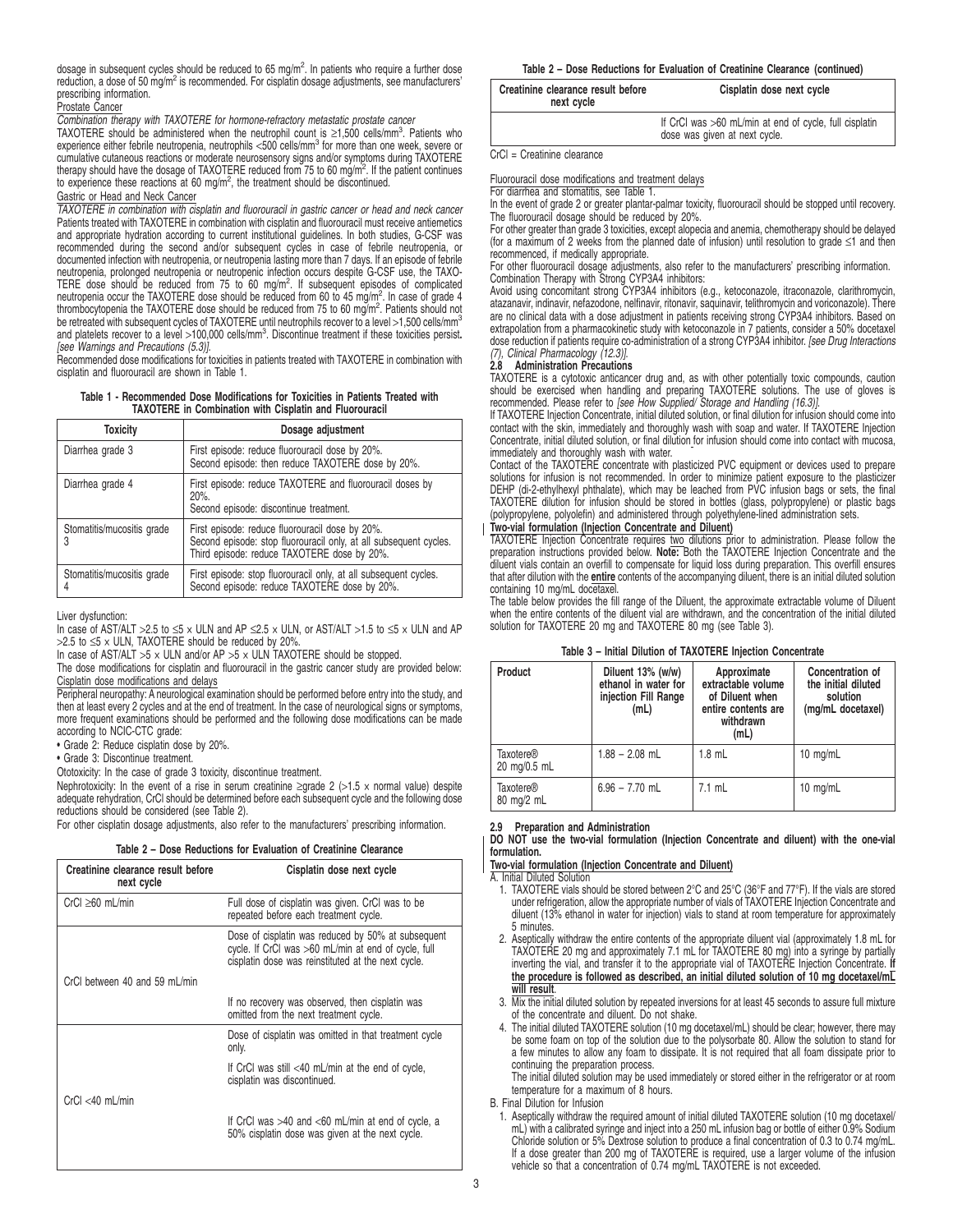- 2. Thoroughly mix the infusion by manual rotation.
- 3. As with all parenteral products, TAXOTERE should be inspected visually for particulate matter or discoloration prior to administration whenever the solution and container permit. If the TAXOTERE initial diluted solution or final dilution for intravenous infusion is not clear or appears to have precipitation, these should be discarded.

The final TAXOTERE dilution for infusion should be administered intravenously as a 1-hour infusion under ambient room temperature and lighting conditions.

# **2.10 Stability**

TAXOTERE final dilution for infusion, if stored between 2°C and 25°C (36°F and 77°F) is stable for 4<br>hours. TAXOTERE final dilution for infusion (in either 0.9% Sodium Chloride solution or 5% Dextrose<br>solution) should be u **3. DOSAGE FORMS AND STRENGTHS**

# **Two-vial formulation (Injection Concentrate and Diluent)**

#### **TAXOTERE 80 mg/2 mL**

TAXOTERE (docetaxel) Injection Concentrate 80 mg/2 mL: 80 mg docetaxel in 2 mL polysorbate 80 and Diluent for TAXOTERE 80 mg (13% (w/w) ethanol in water for injection). Both items are in a blister pack in one carton.

# **TAXOTERE 20 mg/0.5 mL**

TAXOTERE (docetaxel) Injection Concentrate 20 mg/0.5 mL: 20 mg docetaxel in 0.5 mL polysorbate 80 and Diluent for TAXOTERE 20 mg (13% (w/w) ethanol in water for injection). Both items are in a blister pack in one carton.<br>4. **CONTRAINDICATIC** 

#### **4. CONTRAINDICATIONS**

• TAXOTERE is contraindicated in patients who have a history of severe hypersensitivity reactions to docetaxel or to other drugs formulated with polysorbate 80. Severe reactions, including anaphylaxis, have occurred [see Warnings and Precautions (5.4)].

 $\bullet$  TAXOTERE should not be used in patients with neutrophil counts of <1500 cells/mm<sup>3</sup>.

# **5. WARNINGS AND PRECAUTIONS**

### **5.1 Toxic Deaths**

# Breast Cancer

 $TAXOTERE$  administered at 100 mg/m<sup>2</sup> was associated with deaths considered possibly or probably related to treatment in 2.0% (19/965) of metastatic breast cancer patients, both previously treated and untreated, with normal baseline liver function and in 11.5% (7/61) of patients with various tumor types who had abnormal baseline liver function (AST and/or ALT >1.5 times ULN together with AP >2.5 times<br>ULN). Among patients dosed at 60 mg/m², mortality related to treatment occurred in 0.6% (3/481) of<br>patients with normal li half of these deaths occurred during the first cycle. Sepsis accounted for the majority of the deaths. Non-Small Cell Lung Cancer

TAXOTERE administered at a dose of 100 mg/m<sup>2</sup> in patients with locally advanced or metastatic non-small cell lung cancer who had a history of prior platinum-based chemotherapy was associated with increased treatment-related mortality (14% and 5% in two randomized, controlled studies). There were 2.8% treatment-related deaths among the 176 patients treated at the 75 mg/m<sup>2</sup> dose in the randomized trials. Among patients who experienced treatment-related mortality at the 75 mg/m<sup>2</sup> dose level, 3 of 5 patients had an ECOG PS of 2 at study entry [see Dosage and Administration (2.2), Clinical Studies (14)

### **5.2 Hepatic Impairment**

Patients with combined abnormalities of transaminases and alkaline phosphatase should not be treated with TAXOTERE [see Boxed Warning, Use in Specific Populations (8.6), Clinical studies (14)].

#### **5.3 Hematologic Effects**

Perform frequent peripheral blood cell counts on all patients receiving TAXOTERE. Patients should not be retreated with subsequent cycles of TAXOTERE until neutrophils recover to a level >1500 cells/mm and platelets recover to a level  $>$  100,000 cells/mm<sup>3</sup>.

A 25% reduction in the dose of TAXOTERE is recommended during subsequent cycles following severe<br>neutropenia (<500 cells/mm<sup>3</sup>) lasting 7 days or more, febrile neutropenia, or a grade 4 infection in a<br>TAXOTERE cycle *[see* 

Neutropenia (<2000 neutrophils/mm<sup>3</sup>) occurs in virtually all patients given 60 mg/m<sup>2</sup> to 100 mg/m<sup>2</sup> of<br>TAXOTERE and grade 4 neutropenia (<500 cells/mm<sup>3</sup>) occurs in 85% of patients given 100 mg/m<sup>2</sup><br>and 75% of patients that dose can be adjusted. TAXOTERE should not be administered to patients with neutrophils <1500 cells/mm<sup>3</sup>

cells/mm<sup>s</sup>.<br>Febrile neutropenia occurred in about 12% of patients given 100 mg/m<sup>2</sup> but was very uncommon in<br>patients given 60 mg/m<sup>2</sup>. Hematologic responses, febrile reactions and infections, and rates of septic death for different regimens are dose related [see Adverse Reactions (6.1), Clinical Studies (14)]. Three breast cancer patients with severe liver impairment (bilirubin >1.7 times ULN) developed fatal gastrointestinal bleeding associated with severe drug-induced thrombocytopenia. In gastric cancer patients treated with docetaxel in combination with cisplatin and fluorouracil (TCF), febrile neutropenia and/or neutropenic infection occurred in 12% of patients receiving G-CSF compared to 28% who did not. Patients receiving TCF should be closely monitored during the first and subsequent cycles for febrile neutropenia and neutropenic infection [see Dosage and Administration (2.7), Adverse Reactions

#### $(6)$ ].<br>5.4 **5.4 Hypersensitivity Reactions**

Patients should be observed closely for hypersensitivity reactions, especially during the first and second infusions. Severe hypersensitivity reactions characterized by generalized rash/erythema, hypotension and/or bronchospasm, or very rarely fatal anaphylaxis, have been reported in patients premedicated<br>with 3 days of corticosteroids. Severe hypersensitivity reactions require immediate discontinuation of<br>the TAXOTERE infusio reactions should not be rechallenged with TAXOTERE.

Hypersensitivity reactions may occur within a few minutes following initiation of a TAXOTERE infusion. If minor reactions such as flushing or localized skin reactions occur, interruption of therapy is not required. All patients should be premedicated with an oral corticosteroid prior to the initiation of the infusion of TAXOTERE [see Dosage and Administration (2.6)].

#### **5.5 Fluid Retention**

Severe fluid retention has been reported following TAXOTERE therapy. Patients should be premedicated with oral corticosteroids prior to each TAXOTERE administration to reduce the incidence and<br>severity of fluid retention *[see Dosage and Administration (2.6)].* Patients with pre-existing effusions should be closely monitored from the first dose for the possible exacerbation of the effusions. When fluid retention occurs, peripheral edema usually starts in the lower extremities and may become

generalized with a median weight gain of 2 kg.

Among 92 breast cancer patients premedicated with 3-day corticosteroids, moderate fluid retention occurred in 27.2% and severe fluid retention in 6.5%. The median cumulative dose to onset of moderate<br>or severe fluid retention was 819 mg/m<sup>2</sup>. Nine of 92 patients (9.8%) of patients discontinued treatment<br>due to fluid re was 1021 mg/m<sup>2</sup>. Fluid retention was completely, but sometimes slowly, reversible with a median of<br>16 weeks from the last infusion of TAXOTERE to resolution (range: 0 to 42+ weeks). Patients developing peripheral edema may be treated with standard measures, e.g., salt restriction, oral diuretic(s).

#### **5.6 Acute Myeloid Leukemia**

Treatment-related acute myeloid leukemia (AML) or myelodysplasia has occurred in patients given anthracyclines and/or cyclophosphamide, including use in adjuvant therapy for breast cancer. In the<br>adjuvant breast cancer trial (TAX316) AML occurred in 3 of 744 patients who received TAXOTERE,<br>doxorubicin and cyclophosph

#### **5.7 Cutaneous Reactions**

Localized erythema of the extremities with edema followed by desquamation has been observed. In case of severe skin toxicity, an adjustment in dosage is recommended [see Dosage and Administration (2.7)]. The discontinuation rate due to skin toxicify was 1.6% (15/965) for metastatic breast cancer<br>patients. Among 92 breast cancer patients premedicated with 3-day corticosteroids, there were no<br>cases of severe skin tox **5.8 Neurologic Reactions**

Severe neurosensory symptoms (e.g. paresthesia, dysesthesia, pain) were observed in 5.5% (53/965) of metastatic breast cancer patients, and resulted in treatment discontinuation in 6.1%. When these symptoms occur, dosage must be adjusted. If symptoms persist, treatment should be discontinued [see Dosage and Administration (2.7)]. Patients who experienced neurotoxicity in clinical trials and for whom follow-up information on the complete resolution of the event was available had spontaneous reversal of symptoms with a median of 9 weeks from onset (range: 0 to 106 weeks). Severe peripheral motor neuropathy mainly manifested as distal extremity weakness occurred in 4.4% (42/965).

#### **5.9 Asthenia**

Severe asthenia has been reported in 14.9% (144/965) of metastatic breast cancer patients but has led to treatment discontinuation in only 1.8%. Symptoms of fatigue and weakness may last a few days up to several weeks and may be associated with deterioration of performance status in patients with

# progressive disease. **5.10 Use in Pregnancy**

TAXOTERE can cause fetal harm when administered to a pregnant woman. Docetaxel caused embryofetal toxicities including intrauterine mortality when administered to pregnant rats and rabbits during the period of organogenesis. Embryofetal effects in animals occurred at doses as low as 1/50 and 1/300 the recommended human dose on a body surface area basis.

There are no adequate and well-controlled studies in pregnant women using TAXOTERE. If TAXOTERE is used during pregnancy, or if the patient becomes pregnant while receiving this drug, the patient should be apprised of the potential hazard to the fetus. Women of childbearing potential should be advised to avoid becoming pregnant during therapy with TAXOTERE [see Use in Specific Populations (8.1)]**.**

#### **6. ADVERSE REACTIONS**

The most serious adverse reactions from TAXOTERE are:

- Toxic Deaths [see Boxed Warning, Warning and Precautions (5.1)]
- 
- Hepatotoxicity [see Boxed Warning, Warnings and Precautions (5.2)] Neutropenia [see Boxed Warning, Warnings and Precautions (5.3)]
- 
- 

Hypersensitivity [see Boxed Warning, Warnings and Precautions (5.4)]<br>Fluid Retention [see Boxed Warning, Warnings and Precautions (5.5)]<br>The most common adverse reactions across all TAXOTERE indications are infections, neu anemia, febrile neutropenia, hypersensitivity, thrombocytopenia, neuropathy, dysgeusia, dyspnea, constipation, anorexia, nail disorders, fluid retention, asthenia, pain, nausea, diarrhea, vomiting, mucositis, alopecia, skin reactions, and myalgia. Incidence varies depending on the indication.

Adverse reactions are described according to indication. Because clinical trials are conducted under widely varying conditions, adverse reaction rates observed in the clinical trials of a drug cannot be directly compared to rates in the clinical trials of another drug and may not reflect the rates observed in practice.

Responding patients may not experience an improvement in performance status on therapy and may experience worsening. The relationship between changes in performance status, response to therapy, and treatment-related side effects has not been established.

# **6.1 Clinical Trial Experience**

Breast Cancer

Monotherapy with TAXOTERE for locally advanced or metastatic breast cancer after failure of prior chemotherap

TAXOTERE 100 mg/m<sup>2</sup>: Adverse drug reactions occurring in at least 5% of patients are compared for<br>three populations who received TAXOTERE administered at 100 mg/m<sup>2</sup> as a 1-hour infusion every 3 weeks: 2045 patients with various tumor types and normal baseline liver function tests; the subset of 965 patients with locally advanced or metastatic breast cancer, both previously treated and untreated with chemotherapy, who had normal baseline liver function tests; and an additional 61 patients with various tumor types who had abnormal liver function tests at baseline. These reactions were described using COSTART terms and were considered possibly or probably related to TAXOTERE. At least 95% of these patients did not receive hematopoietic support. The safety profile is generally similar in patients receiving TAXOTERE for the treatment of breast cancer and in patients with other tumor types (See Table 4).

#### **Table 4 - Summary of Adverse Reactions in Patients Receiving TAXOTERE at 100 mg/m<sup>2</sup>**

| <b>Adverse Reaction</b>        | All Tumor Types<br>Normal LFTs<br>$n = 2045$ | All Tumor Types<br>Elevated LFTs <sup>+</sup><br>n=61<br>% | <b>Breast Cancer</b><br>Normal LFTs<br>$n = 965$<br>% |
|--------------------------------|----------------------------------------------|------------------------------------------------------------|-------------------------------------------------------|
| Hematologic                    |                                              |                                                            |                                                       |
| Neutropenia                    |                                              |                                                            |                                                       |
| $<$ 2000 cells/mm <sup>3</sup> | 96                                           | 96                                                         | 99                                                    |
| $<$ 500 cells/mm <sup>3</sup>  | 75                                           | 88                                                         | 86                                                    |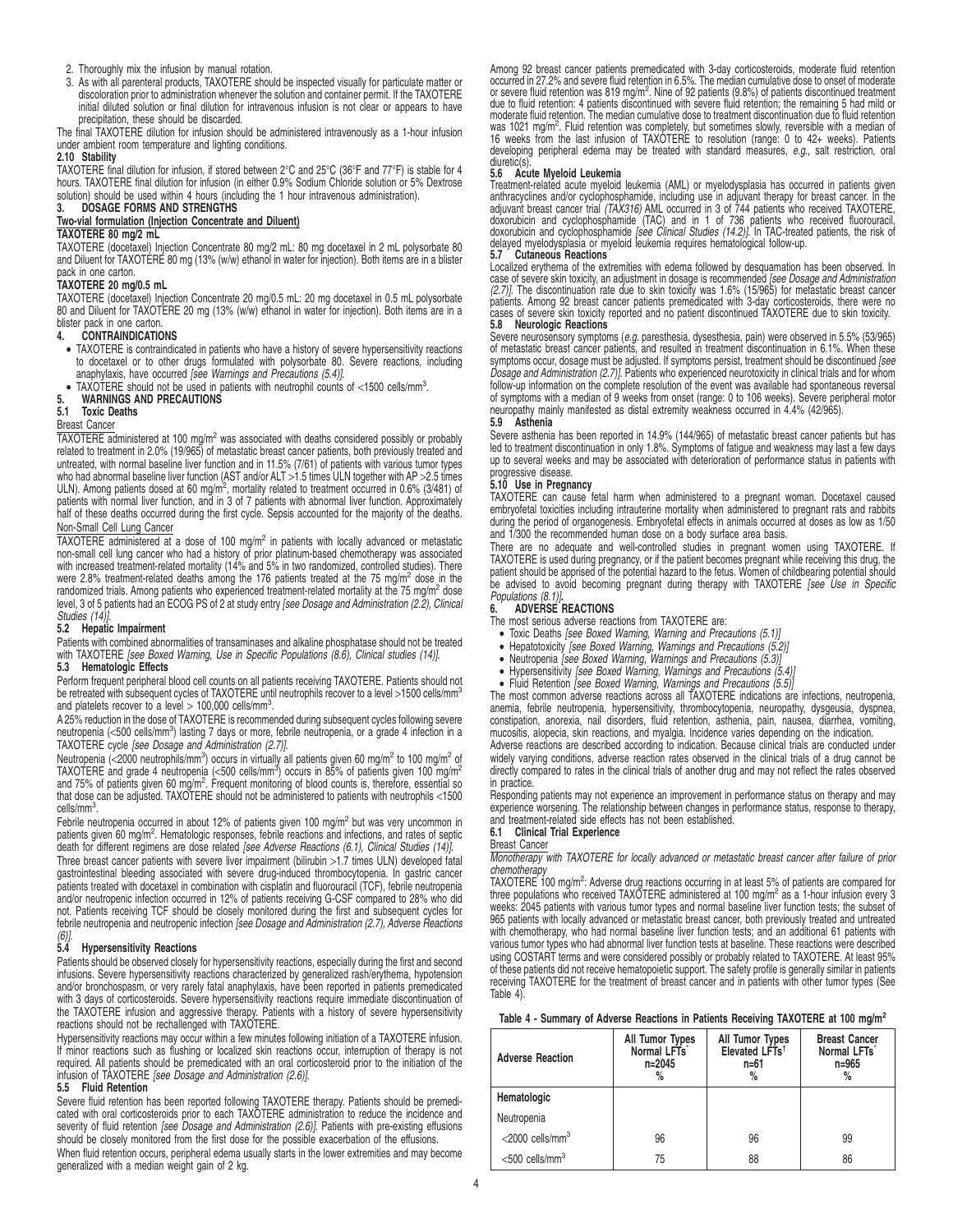| Table 4 - Summary of Adverse Reactions in Patients Receiving TAXOTERE at 100 mg/m <sup>2</sup> |             |  |  |
|------------------------------------------------------------------------------------------------|-------------|--|--|
|                                                                                                | (continued) |  |  |

| <b>Adverse Reaction</b>           | All Tumor Types<br>Normal LFTs <sup>*</sup><br>n=2045<br>% | All Tumor Types<br>Elevated LFTs <sup>t</sup><br>n=61<br>% | <b>Breast Cancer</b><br>Normal LFTs <sup>*</sup><br>n=965<br>% |
|-----------------------------------|------------------------------------------------------------|------------------------------------------------------------|----------------------------------------------------------------|
| Leukopenia                        |                                                            |                                                            |                                                                |
| <4000 cells/mm <sup>3</sup>       | 96                                                         | 98                                                         | 99                                                             |
| $<$ 1000 cells/mm <sup>3</sup>    | 32                                                         | 47                                                         | 44                                                             |
| Thrombocytopenia                  |                                                            |                                                            |                                                                |
| $<$ 100,000 cells/mm <sup>3</sup> | 8                                                          | 25                                                         | 9                                                              |
| Anemia                            |                                                            |                                                            |                                                                |
| $<$ 11 g/dL                       | 90                                                         | 92                                                         | 94                                                             |
| $<8$ g/dL                         | 9                                                          | 31                                                         | 8                                                              |
| Febrile Neutropenia <sup>#</sup>  | 11                                                         | 26                                                         | 12                                                             |
| Septic Death                      | $\overline{2}$                                             | 5                                                          | 1                                                              |
| Non-Septic Death                  | 1                                                          | 7                                                          | 1                                                              |
| <b>Infections</b>                 |                                                            |                                                            |                                                                |
| Any                               | 22                                                         | 33                                                         | 22                                                             |
| Severe                            | 6                                                          | 16                                                         | 6                                                              |
| Fever in Absence of<br>Infection  |                                                            |                                                            |                                                                |
| Any                               | 31                                                         | 41                                                         | 35                                                             |
| Severe                            | 2                                                          | 8                                                          | 2                                                              |
| Hypersensitivity<br>Reactions     |                                                            |                                                            |                                                                |
| Regardless of<br>Premedication    |                                                            |                                                            |                                                                |
| Any                               | 21                                                         | 20                                                         | 18                                                             |
| Severe                            | $\overline{4}$                                             | 10                                                         | 3                                                              |
| With 3-day Premedication          | $n = 92$                                                   | $n=3$                                                      | $n = 92$                                                       |
| Any                               | 15                                                         | 33                                                         | 15                                                             |
| Severe                            | $\overline{c}$                                             | 0                                                          | $\overline{c}$                                                 |
| <b>Fluid Retention</b>            |                                                            |                                                            |                                                                |
| Regardless of<br>Premedication    |                                                            |                                                            |                                                                |
| Any                               | 47                                                         | 39                                                         | 60                                                             |
| Severe                            | $\overline{7}$                                             | 8                                                          | 9                                                              |
| With 3-day Premedication          | $n=92$                                                     | $n=3$                                                      | $n=92$                                                         |
| Any                               | 64                                                         | 67                                                         | 64                                                             |
| Severe                            | $\overline{7}$                                             | 33                                                         | $\overline{7}$                                                 |
| Neurosensory                      |                                                            |                                                            |                                                                |
| Any                               | 49                                                         | 34                                                         | 58                                                             |
| Severe                            | $\overline{4}$                                             | 0                                                          | 6                                                              |
| <b>Cutaneous</b>                  |                                                            |                                                            |                                                                |
| Any                               | 48                                                         | 54                                                         | 47                                                             |
| Severe                            | 5                                                          | $10$                                                       | 5                                                              |
| <b>Nail Changes</b>               |                                                            |                                                            |                                                                |
| Any                               | 31                                                         | 23                                                         | 41                                                             |
| Severe                            | 3                                                          | 5                                                          | 4                                                              |
| Gastrointestinal                  |                                                            |                                                            |                                                                |
| Nausea                            | 39                                                         | 38                                                         | 42                                                             |
| Vomiting                          | 22                                                         | 23                                                         | 23                                                             |
| Diarrhea                          | 39                                                         | 33                                                         | 43                                                             |
| Severe                            | 5                                                          | 5                                                          | 6                                                              |
| <b>Stomatitis</b>                 |                                                            |                                                            |                                                                |
| Any                               | 42                                                         | 49                                                         | 52                                                             |

| Table 4 - Summary of Adverse Reactions in Patients Receiving TAXOTERE at 100 mg/m <sup>2</sup> |             |  |  |
|------------------------------------------------------------------------------------------------|-------------|--|--|
|                                                                                                | (continued) |  |  |

| <b>Adverse Reaction</b>        | All Tumor Types<br>Normal LFTs<br>$n = 2045$<br>% | All Tumor Types<br>Elevated LFTs <sup>t</sup><br>n=61<br>% | <b>Breast Cancer</b><br>Normal LFTs <sup>*</sup><br>$n = 965$<br>% |
|--------------------------------|---------------------------------------------------|------------------------------------------------------------|--------------------------------------------------------------------|
| Severe                         | 6                                                 | 13                                                         | $\overline{7}$                                                     |
| Alopecia                       | 76                                                | 62                                                         | 74                                                                 |
| Asthenia                       |                                                   |                                                            |                                                                    |
| Any                            | 62                                                | 53                                                         | 66                                                                 |
| Severe                         | 13                                                | 25                                                         | 15                                                                 |
| <b>Myalgia</b>                 |                                                   |                                                            |                                                                    |
| Any                            | 19                                                | 16                                                         | 21                                                                 |
| Severe                         | $\overline{c}$                                    | $\overline{2}$                                             | $\overline{2}$                                                     |
| Arthralgia                     | 9                                                 | 7                                                          | 8                                                                  |
| <b>Infusion Site Reactions</b> | 4                                                 | 3                                                          | 4                                                                  |

\*Normal Baseline LFTs: Transaminases ≤1.5 times ULN or alkaline phosphatase ≤2.5 times ULN or isolated elevations of transaminases or alkaline phosphatase up to 5 times ULN

†Elevated Baseline LFTs: AST and/or ALT >1.5 times ULN concurrent with alkaline phosphatase >2.5 times ULN

‡Febrile Neutropenia: ANC grade 4 with fever >38°C with intravenous antibiotics and/or hospitalization

# **Hematologic Reactions**

Reversible marrow suppression was the major dose-limiting toxicity of TAXOTERE [see Warnings and Precautions (5.3)]. The median time to nadir was 7 days, while the median duration of severe neutropenia (<500 cells/mm<sup>3</sup>) was 7 days. Among 2045 patients with solid tumors and normal baseline LFTs, severe neutropenia occurred in 75.4% and lasted for more than 7 days in 2.9% of cycles.

Febrile neutropenia (<500 cells/mm<sup>3</sup> with fever >38°C with intravenous antibiotics and/or hospitalization) occurred in 11% of patients with solid tumors, in 12.3% of patients with metastatic breast cancer, and in 9.8% of 92 breast cancer patients premedicated with 3-day corticosteroids.

Severe infectious episodes occurred in 6.1% of patients with solid tumors, in 6.4% of patients with metastatic breast cancer, and in 5.4% of 92 breast cancer patients premedicated with 3-day corticosteroids.

Thrombocytopenia (<100,000 cells/mm<sup>3</sup>) associated with fatal gastrointestinal hemorrhage has been reported.

### **Hypersensitivity Reactions**

Severe hypersensitivity reactions have been reported [see Boxed Warning, Warnings and Precautions (5.4)]. Minor events, including flushing, rash with or without pruritus, chest tightness, back pain, dyspnea, drug fever, or chills, have been reported and resolved after discontinuing the infusion and instituting appropriate therapy.

## **Fluid Retention.**

Fluid retention can occur with the use of TAXOTERE [see Boxed Warning, Dosage and Administration (2.6), Warnings and Precautions (5.5)].

# **Cutaneous Reactions**

Severe skin toxicity is discussed elsewhere in the label [see Warnings and Precautions (5.7)]. Reversible cutaneous reactions characterized by a rash including localized eruptions, mainly on the feet and/or hands, but also on the arms, face, or thorax, usually associated with pruritus, have been observed. Eruptions generally occurred within 1 week after TAXOTERE infusion, recovered before the next infusion, and were not disabling.

Severe nail disorders were characterized by hypo- or hyperpigmentation, and occasionally by onycholysis (in 0.8% of patients with solid tumors) and pain.

# **Neurologic Reactions**

Neurologic reactions are discussed elsewhere in the label [see Warnings and Precautions (5.8)] **Gastrointestinal Reactions**

Nausea, vomiting, and diarrhea were generally mild to moderate. Severe reactions occurred in 3–5% of patients with solid tumors and to a similar extent among metastatic breast cancer patients. The incidence of severe reactions was 1% or less for the 92 breast cancer patients premedicated with 3-day corticosteroids.

Severe stomatitis occurred in 5.5% of patients with solid tumors, in 7.4% of patients with metastatic breast cancer, and in 1.1% of the 92 breast cancer patients premedicated with 3-day corticosteroids. **Cardiovascular Reactions**

Hypotension occurred in 2.8% of patients with solid tumors; 1.2% required treatment. Clinically meaningful events such as heart failure, sinus tachycardia, atrial flutter, dysrhythmia, unstable angina, pulmonary edema, and hypertension occurred rarely. Seven of 86 (8.1%) of metastatic breast cancer patients receiving TAXOTERE 100 mg/m<sup>2</sup> in a randomized trial and who had serial left ventricular ejection fractions assessed developed deterioration of LVEF by ≥10% associated with a drop below the institutional lower limit of normal.

### **Infusion Site Reactions**

Infusion site reactions were generally mild and consisted of hyperpigmentation, inflammation, redness or dryness of the skin, phlebitis, extravasation, or swelling of the vein.

# **Hepatic Reactions**

In patients with normal LFTs at baseline, bilirubin values greater than the ULN occurred in 8.9% of patients. Increases in AST or ALT >1.5 times the ULN, or alkaline phosphatase >2.5 times ULN, were observed in 18.9% and 7.3% of patients, respectively. While on TAXOTERE, increases in AST and/or ALT >1.5 times ULN concomitant with alkaline phosphatase >2.5 times ULN occurred in 4.3% of patients with normal LFTs at baseline. Whether these changes were related to the drug or underlying disease has not been established.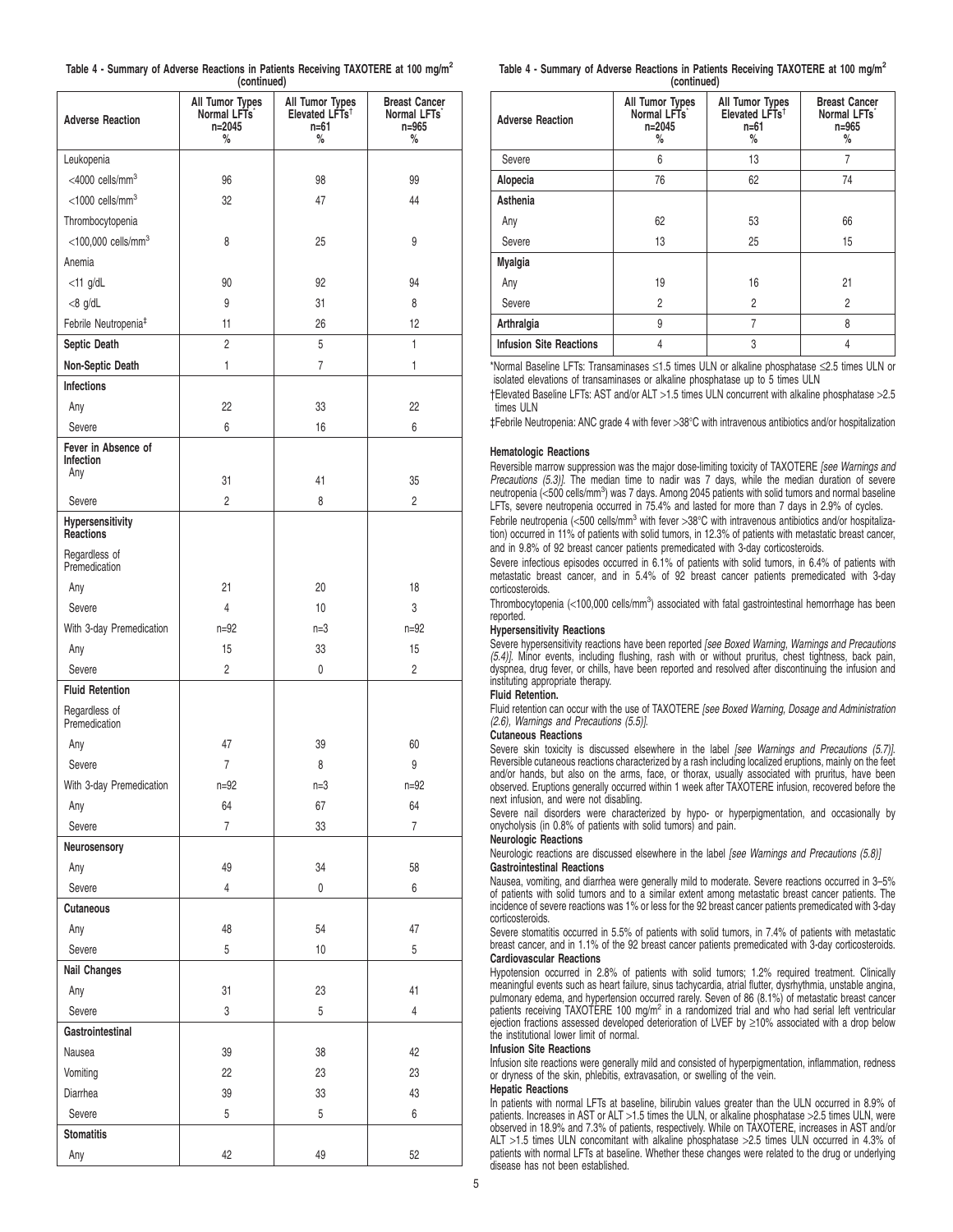**Hematologic and Other Toxicity: Relation to dose and baseline liver chemistry abnormalities** Hematologic and other toxicity is increased at higher doses and in patients with elevated baseline liver function tests (LFTs). In the following tables, adverse drug reactions are compared for three populations: 730 patients with normal LFTs given TAXOTERE at 100 mg/m<sup>2</sup> in the randomized and single arm studies of metastatic breast cancer after failure of previous chemotherapy; 18 patients in these studies who had abnormal baseline LFTs (defined as AST and/or ALT >1.5 times ULN concurrent with alkaline phosphatase >2.5 times ULN); and 174 patients in Japanese studies given TAXOTERE at 60 mg/m<sup>2</sup> who had normal LFTs (see Tables 5 and 6).

**Table 5 - Hematologic Adverse Reactions in Breast Cancer Patients Previously Treated with Chemotherapy Treated at TAXOTERE 100 mg/m<sup>2</sup> with Normal or Elevated Liver Function Tests or 60 mg/m<sup>2</sup> with Normal Liver Function Tests**

|                                          | <b>TAXOTERE</b><br>100 mg/m <sup>2</sup> | <b>TAXOTERE</b><br>60 mg/m <sup>2</sup> |                          |
|------------------------------------------|------------------------------------------|-----------------------------------------|--------------------------|
|                                          | Normal LFTs                              | Elevated LFTs <sup>†</sup>              | Normal LFTs <sup>*</sup> |
| <b>Adverse Reaction</b>                  | $n = 730$                                | $n = 18$                                | $n = 174$                |
|                                          | %                                        | $\%$                                    | %                        |
| Neutropenia                              |                                          |                                         |                          |
| $<$ 2000 cells/mm $3$<br>Any             | 98                                       | 100                                     | 95                       |
| Grade $4 < 500$ cells/mm <sup>3</sup>    | 84                                       | 94                                      | 75                       |
| Thrombocytopenia                         |                                          |                                         |                          |
| Any $<$ 100,000 cells/mm <sup>3</sup>    | 11                                       | 44                                      | 14                       |
| Grade $4 < 20,000$ cells/mm <sup>3</sup> | 1                                        | 17                                      | 1                        |
| Anemia <11 g/dL                          | 95                                       | 94                                      | 65                       |
| Infection $†$                            |                                          |                                         |                          |
| Any                                      | 23                                       | 39                                      | 1                        |
| Grade 3 and 4                            | $\overline{7}$                           | 33                                      | 0                        |
| Febrile Neutropenia <sup>§</sup>         |                                          |                                         |                          |
| By Patient                               | 12                                       | 33                                      | 0                        |
| By Course                                | 2                                        | 9                                       | $\Omega$                 |
| Septic Death                             | $\overline{c}$                           | 6                                       | 1                        |
| Non-Septic Death                         | 1                                        | 11                                      | 0                        |

\*Normal Baseline LFTs: Transaminases ≤1.5 times ULN or alkaline phosphatase ≤2.5 times ULN or isolated elevations of transaminases or alkaline phosphatase up to 5 times ULN

†Elevated Baseline LFTs: AST and/or ALT >1.5 times ULN concurrent with alkaline phosphatase >2.5 times ULN

‡Incidence of infection requiring hospitalization and/or intravenous antibiotics was 8.5% (n=62) among the 730 patients with normal LFTs at baseline; 7 patients had concurrent grade 3 neutropenia, and 46 patients had grade 4 neutropenia.

§Febrile Neutropenia: For 100 mg/m<sup>2</sup>, ANC grade 4 and fever >38°C with intravenous antibiotics and/or hospitalization; for 60 mg/m<sup>2</sup>, ANC grade  $3/4$  and fever >38.1°C

| Table 6 - Non-Hematologic Adverse Reactions in Breast Cancer Patients Previously            |  |
|---------------------------------------------------------------------------------------------|--|
| Treated with Chemotherapy Treated at TAXOTERE 100 mg/m <sup>2</sup> with Normal or Elevated |  |
| Liver Function Tests or 60 mg/m <sup>2</sup> with Normal Liver Function Tests               |  |

|                                                                          | <b>TAXOTERE</b><br>100 mg/m <sup>2</sup> | <b>TAXOTERE</b><br>60 mg/m <sup>2</sup> |             |
|--------------------------------------------------------------------------|------------------------------------------|-----------------------------------------|-------------|
|                                                                          | Normal LFTs                              | Elevated LFTs <sup>+</sup>              | Normal LFTs |
| <b>Adverse Reaction</b>                                                  | $n = 730$                                | $n = 18$                                | $n = 174$   |
|                                                                          | %                                        | $\%$                                    | %           |
| <b>Acute Hypersensitivity</b><br>Reaction Regardless of<br>Premedication |                                          |                                         |             |
| Any                                                                      | 13                                       | 6                                       |             |
| Severe                                                                   | 1                                        | $\Omega$                                | 0           |
| Fluid Retention <sup>‡</sup><br><b>Regardless of Premedication</b>       |                                          |                                         |             |
| Any                                                                      | 56                                       | 61                                      | 13          |
| Severe                                                                   | 8                                        | 17                                      | 0           |
| Neurosensory                                                             |                                          |                                         |             |
| Any                                                                      | 57                                       | 50                                      | 20          |
| Severe                                                                   | 6                                        | 0                                       | 0           |
| Myalgia                                                                  | 23                                       | 33                                      | 3           |

| Table 6 - Non-Hematologic Adverse Reactions in Breast Cancer Patients Previously            |  |
|---------------------------------------------------------------------------------------------|--|
| Treated with Chemotherapy Treated at TAXOTERE 100 mg/m <sup>2</sup> with Normal or Elevated |  |
| Liver Function Tests or 60 mg/m <sup>2</sup> with Normal Liver Function Tests (continued)   |  |

|                         | <b>TAXOTERE</b><br>100 mg/m <sup>2</sup> |                            | <b>TAXOTERE</b><br>60 mg/m <sup>2</sup> |
|-------------------------|------------------------------------------|----------------------------|-----------------------------------------|
|                         | Normal LFTs <sup>*</sup>                 | Elevated LFTs <sup>+</sup> | Normal LFTs <sup>*</sup>                |
| <b>Adverse Reaction</b> | $n = 730$                                | $n = 18$                   | $n = 174$                               |
|                         | %                                        | $\%$                       | %                                       |
| <b>Cutaneous</b>        |                                          |                            |                                         |
| Any                     | 45                                       | 61                         | 31                                      |
| Severe                  | 5                                        | 17                         | 0                                       |
| Asthenia                |                                          |                            |                                         |
| Any                     | 65                                       | 44                         | 66                                      |
| Severe                  | 17                                       | 22                         | 0                                       |
| <b>Diarrhea</b>         |                                          |                            |                                         |
| Any                     | 42                                       | 28                         | <b>NA</b>                               |
| Severe                  | 6                                        | 11                         |                                         |
| <b>Stomatitis</b>       |                                          |                            |                                         |
| Any                     | 53                                       | 67                         | 19                                      |
| Severe                  | 8                                        | 39                         | 1                                       |

#### NA = not available

\*Normal Baseline LFTs: Transaminases ≤1.5 times ULN or alkaline phosphatase ≤2.5 times ULN or isolated elevations of transaminases or alkaline phosphatase up to 5 times ULN

†Elevated Baseline Liver Function: AST and/or ALT >1.5 times ULN concurrent with alkaline phosphatase >2.5 times ULN

‡Fluid Retention includes (by COSTART): edema (peripheral, localized, generalized, lymphedema, pulmonary edema, and edema otherwise not specified) and effusion (pleural, pericardial, and ascites);<br>no premedication given with the 60 mg/m<sup>2</sup> dose

In the three-arm monotherapy trial, TAX313, which compared TAXOTERE 60 mg/m<sup>2</sup>, 75 mg/m<sup>2</sup> and<br>100 mg/m<sup>2</sup> in advanced breast cancer, grade 3/4 or severe adverse reactions occurred in 49.0% of patients treated with TAXOTERE 60 mg/m<sup>2</sup> compared to 55.3% and 65.9% treated with 75 mg/m<sup>2</sup> and 100 mg/m<sup>2</sup> respectively. Discontinuation due to adverse reactions was reported in 5.3% of patients<br>treated with 60 mg/m<sup>2</sup> vs. 6.9% and 16.5% for patients treated at 75 mg/m<sup>2</sup> and 100 mg/m<sup>2</sup> respectively. Deaths within 30 days of last treatment occurred in 4.0% of patients treated with 60 mg/m<sup>2</sup> compared to 5.3% and 1.6% for patients treated at 75 and 100 mg/m<sup>2</sup> respectively.

The following adverse reactions were associated with increasing docetaxel doses: fluid retention (26%, 38%, and 46% at 60 mg/m<sup>2</sup>, 75 mg/m<sup>2</sup>, and 100 mg/m<sup>2</sup> respectively), thrombocytopenia (7%, 11% and 12% respectively), neutropenia (92%, 94%, and 97% respectively), febrile neutropenia (5%, 7%, and 14% respectively), treatment-related grade 3/4 infection (2%, 3%, and 7% respectively) and anemia  $(87\%$ ,  $94\%$ , and  $97\%$  respectively).

Combination therapy with TAXOTERE in the adjuvant treatment of breast cancer

The following table presents treatment emergent adverse reactions observed in 744 patients, who were treated with TAXOTERE 75 mg/m<sup>2</sup> every 3 weeks in combination with doxorubicin and cyclophosphamide (see Table 7).

| Table 7 - Clinically Important Treatment Emergent Adverse Reactions Regardless of  |
|------------------------------------------------------------------------------------|
| Causal Relationship in Patients Receiving TAXOTERE in Combination with Doxorubicin |
| and Cyclophosphamide (TAX316).                                                     |

|                                   | TAXOTERE 75 mg/m <sup>2</sup> +<br>Doxorubicin 50 mg/m <sup>2</sup> +<br>Cyclophosphamide 500<br>mg/m <sup>2</sup> (TAC)<br>$n = 744$<br>% |           |     | Fluorouracil 500 mg/m <sup>2</sup> +<br>Doxorubicin 50 mg/m <sup>2</sup> +<br>Cyclophosphamide 500<br>$mg/m2$ (FAC)<br>n=736<br>% |
|-----------------------------------|--------------------------------------------------------------------------------------------------------------------------------------------|-----------|-----|-----------------------------------------------------------------------------------------------------------------------------------|
| <b>Adverse Reaction</b>           | Any                                                                                                                                        | Grade 3/4 | Any | Grade 3/4                                                                                                                         |
| Anemia                            | 92                                                                                                                                         | 4         | 72  | 2                                                                                                                                 |
| Neutropenia                       | 71                                                                                                                                         | 66        | 82  | 49                                                                                                                                |
| Fever in absence of infection     | 47                                                                                                                                         | 1         | 17  | 0                                                                                                                                 |
| Infection                         | 39                                                                                                                                         | 4         | 36  | $\overline{2}$                                                                                                                    |
| Thrombocytopenia                  | 39                                                                                                                                         | 2         | 28  | 1                                                                                                                                 |
| Febrile neutropenia               | 25                                                                                                                                         | N/A       | 3   | N/A                                                                                                                               |
| Neutropenic infection             | 12                                                                                                                                         | N/A       | 6   | N/A                                                                                                                               |
| <b>Hypersensitivity reactions</b> | 13                                                                                                                                         | 1         | 4   | 0                                                                                                                                 |
| Lymphedema                        | 4                                                                                                                                          | 0         | 1   | 0                                                                                                                                 |
| <b>Fluid Retention</b>            | 35                                                                                                                                         | 1         | 15  | 0                                                                                                                                 |
| Peripheral edema                  | 27                                                                                                                                         | 0         | 7   | 0                                                                                                                                 |
| Weight gain                       | 13                                                                                                                                         | 0         | 9   | 0                                                                                                                                 |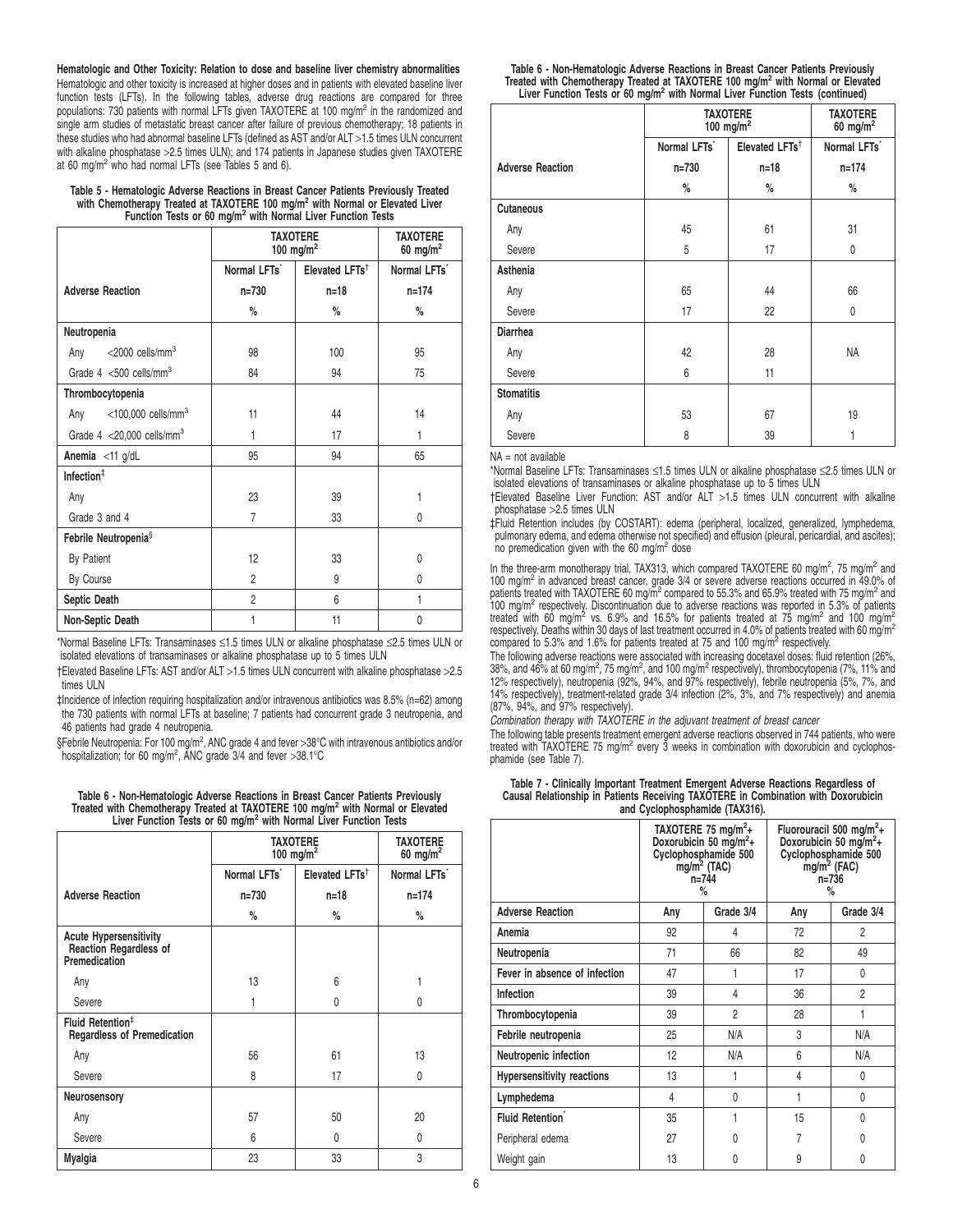**Table 7 - Clinically Important Treatment Emergent Adverse Reactions Regardless of Causal Relationship in Patients Receiving TAXOTERE in Combination with Doxorubicin and Cyclophosphamide (TAX316). (continued)**

|                             | TAXOTERE 75 mg/m <sup>2</sup> +<br>Doxorubicin 50 mg/m <sup>2</sup> +<br>Cyclophosphamide 500<br>$mg/m2$ (TAC)<br>$n = 744$<br>% |                | Fluorouracil 500 mg/m <sup>2</sup> +<br>Doxorubicin 50 mg/m <sup>2</sup> +<br>Cyclophosphamide 500<br>$mg/m2$ (FAC)<br>$n = 736$<br>$\%$ |                |
|-----------------------------|----------------------------------------------------------------------------------------------------------------------------------|----------------|------------------------------------------------------------------------------------------------------------------------------------------|----------------|
| <b>Adverse Reaction</b>     | Any                                                                                                                              | Grade 3/4      | Any                                                                                                                                      | Grade 3/4      |
| Neuropathy sensory          | 26                                                                                                                               | 0              | 10                                                                                                                                       | 0              |
| Neuro-cortical              | 5                                                                                                                                | 1              | 6                                                                                                                                        | 1              |
| Neuropathy motor            | 4                                                                                                                                | 0              | $\overline{c}$                                                                                                                           | 0              |
| Neuro-cerebellar            | $\overline{2}$                                                                                                                   | 0              | 2                                                                                                                                        | 0              |
| Syncope                     | $\overline{2}$                                                                                                                   | 1              | 1                                                                                                                                        | 0              |
| Alopecia                    | 98                                                                                                                               | N/A            | 97                                                                                                                                       | N/A            |
| Skin toxicity               | 27                                                                                                                               | 1              | 18                                                                                                                                       | 0              |
| Nail disorders              | 19                                                                                                                               | 0              | 14                                                                                                                                       | 0              |
| Nausea                      | 81                                                                                                                               | 5              | 88                                                                                                                                       | 10             |
| <b>Stomatitis</b>           | 69                                                                                                                               | $\overline{7}$ | 53                                                                                                                                       | 2              |
| Vomiting                    | 45                                                                                                                               | 4              | 59                                                                                                                                       | 7              |
| <b>Diarrhea</b>             | 35                                                                                                                               | 4              | 28                                                                                                                                       | $\overline{2}$ |
| Constipation                | 34                                                                                                                               | 1              | 32                                                                                                                                       | 1              |
| Taste perversion            | 28                                                                                                                               | 1              | 15                                                                                                                                       | 0              |
| Anorexia                    | 22                                                                                                                               | $\overline{2}$ | 18                                                                                                                                       | 1              |
| <b>Abdominal Pain</b>       | 11                                                                                                                               | $\mathbf{1}$   | 5                                                                                                                                        | 0              |
| Amenorrhea                  | 62                                                                                                                               | N/A            | 52                                                                                                                                       | N/A            |
| Cough                       | 14                                                                                                                               | 0              | 10                                                                                                                                       | 0              |
| Cardiac dysrhythmias        | 8                                                                                                                                | 0              | 6                                                                                                                                        | 0              |
| Vasodilatation              | 27                                                                                                                               | 1              | 21                                                                                                                                       | 1              |
| Hypotension                 | $\overline{2}$                                                                                                                   | 0              | 1                                                                                                                                        | 0              |
| <b>Phlebitis</b>            | $\mathbf{1}$                                                                                                                     | 0              | $\mathbf{1}$                                                                                                                             | 0              |
| Asthenia                    | 81                                                                                                                               | 11             | 71                                                                                                                                       | 6              |
| Myalgia                     | 27                                                                                                                               | 1              | 10                                                                                                                                       | 0              |
| Arthralgia                  | 19                                                                                                                               | 1              | 9                                                                                                                                        | 0              |
| <b>Lacrimation disorder</b> | 11                                                                                                                               | 0              | $\overline{7}$                                                                                                                           | 0              |
| Conjunctivitis              | 5                                                                                                                                | 0              | $\overline{7}$                                                                                                                           | 0              |

\*COSTART term and grading system for events related to treatment.

Of the 744 patients treated with TAC, 36.3% experienced severe treatment emergent adverse reactions compared to 26.6% of the 736 patients treated with FAC. Dose reductions due to hematologic toxicity occurred in 1% of cycles in the TAC arm versus 0.1% of cycles in the FAC arm. Six percent of patients treated with TAC discontinued treatment due to adverse reactions, compared to 1.1% treated with FAC; fever in the absence of infection and allergy being the most common reasons for withdrawal among TAC-treated patients. Two patients died in each arm within 30 days of their last study treatment; 1 death per arm was attributed to study drugs.

#### **Fever and Infection**

Fever in the absence of infection was seen in 46.5% of TAC-treated patients and in 17.1% of FAC-treated patients. Grade 3/4 fever in the absence of infection was seen in 1.3% and 0% of TACand FAC-treated patients respectively. Infection was seen in 39.4% of TAC-treated patients compared to 36.3% of FAC-treated patients. Grade 3/4 infection was seen in 3.9% and 2.2% of TAC-treated and FAC-treated patients respectively. There were no septic deaths in either treatment arm.

#### **Gastrointestinal Reactions**

In addition to gastrointestinal reactions reflected in the table above, 7 patients in the TAC arm were reported to have colitis/enteritis/large intestine perforation vs. one patient in the FAC arm. Five of the 7 TAC-treated patients required treatment discontinuation; no deaths due to these events occurred. **Cardiovascular Reactions**

More cardiovascular reactions were reported in the TAC arm vs. the FAC arm; dysrhythmias, all grades (7.9% vs. 6.0%), hypotension, all grades (2.6% vs. 1.1%) and CHF (2.3% vs. 0.9%, at 70 months median follow-up). One patient in each arm died due to heart failure.

# **Acute Myeloid Leukemia (AML)**

Treatment-related acute myeloid leukemia or myelodysplasia is known to occur in patients treated with anthracyclines and/or cyclophosphamide, including use in adjuvant therapy for breast cancer. AML occurs at a higher frequency when these agents are given in combination with radiation therapy. AML occurred in the adjuvant breast cancer trial (TAX316). The cumulative risk of developing treatmentrelated AML at 5 years in TAX316 was 0.4% for TAC-treated patients and 0.1% for FAC-treated patients. This risk of AML is comparable to the risk observed for other anthracyclines/cyclophosphamide containing adjuvant breast chemotherapy regimens.

#### Lung Cancer

Monotherapy with TAXOTERE for unresectable, locally advanced or metastatic NSCLC previously treated with platinum-based chemotherapy

TAXOTERE 75 mg/m<sup>2</sup>: Treatment emergent adverse drug reactions are shown in Table 8. Included in this table are safety data for a total of 176 patients with non-small cell lung carcinoma and a history of prior treatment with platinum-based chemotherapy who were treated in two randomized, controlled trials. These reactions were described using NCI Common Toxicity Criteria regardless of relationship to study treatment, except for the hematologic toxicities or where otherwise noted.

# **Table 8 - Treatment Emergent Adverse Reactions Regardless of Relationship to Treatment in Patients Receiving TAXOTERE as Monotherapy for Non-Small Cell Lung Cancer Previously Treated with Platinum-Based Chemotherapy**\*

|                                    | <b>TAXOTERE</b><br>75 mg/m <sup>2</sup><br>n=176 | <b>Best Supportive</b><br>Care<br>$n = 49$ | Vinorelbine/<br>Ifosfamide<br>n=119 |
|------------------------------------|--------------------------------------------------|--------------------------------------------|-------------------------------------|
| <b>Adverse Reaction</b>            | %                                                | $\%$                                       | %                                   |
| Neutropenia                        |                                                  |                                            |                                     |
| Any                                | 84                                               | 14                                         | 83                                  |
| Grade 3/4                          | 65                                               | 12                                         | 57                                  |
| Leukopenia                         |                                                  |                                            |                                     |
| Any                                | 84                                               | 6                                          | 89                                  |
| Grade 3/4                          | 49                                               | 0                                          | 43                                  |
| Thrombocytopenia                   |                                                  |                                            |                                     |
| Any                                | 8                                                | 0                                          | 8                                   |
| Grade 3/4                          | 3                                                | 0                                          | 2                                   |
| Anemia                             |                                                  |                                            |                                     |
| Any                                | 91                                               | 55                                         | 91                                  |
| Grade 3/4                          | 9                                                | 12                                         | 14                                  |
| Febrile Neutropenia <sup>†</sup>   | 6                                                | $NA^{\ddagger}$                            | 1                                   |
| Infection                          |                                                  |                                            |                                     |
| Any                                | 34                                               | 29                                         | 30                                  |
| Grade 3/4                          | 10                                               | 6                                          | 9                                   |
| <b>Treatment Related Mortality</b> | 3                                                | $NA^{\ddagger}$                            | 3                                   |
| <b>Hypersensitivity Reactions</b>  |                                                  |                                            |                                     |
| Any                                | 6                                                | 0                                          | $\mathbf{1}$                        |
| Grade 3/4                          | 3                                                | 0                                          | 0                                   |
| <b>Fluid Retention</b>             |                                                  |                                            |                                     |
| Any                                | 34                                               | $ND^{\S}$                                  | 23                                  |
| Severe                             | 3                                                |                                            | 3                                   |
| Neurosensory                       |                                                  |                                            |                                     |
| Any                                | 23                                               | 14                                         | 29                                  |
| Grade 3/4                          | $\overline{c}$                                   | 6                                          | 5                                   |
| <b>Neuromotor</b>                  |                                                  |                                            |                                     |
| Any                                | 16                                               | 8                                          | 10                                  |
| Grade 3/4                          | 5                                                | 6                                          | 3                                   |
| Skin                               |                                                  |                                            |                                     |
| Any                                | 20                                               | 6                                          | 17                                  |
| Grade 3/4                          | 1                                                | $\overline{c}$                             | $\mathbf{1}$                        |
| Gastrointestinal                   |                                                  |                                            |                                     |
| Nausea                             |                                                  |                                            |                                     |
| Any                                | 34                                               | 31                                         | 31                                  |
| Grade 3/4                          | 5                                                | $\overline{4}$                             | 8                                   |
| Vomiting                           |                                                  |                                            |                                     |
| Any                                | 22                                               | 27                                         | 22                                  |
| Grade 3/4                          | 3                                                | $\overline{2}$                             | 6                                   |
| Diarrhea                           |                                                  |                                            |                                     |
| Any                                | 23                                               | 6                                          | 12                                  |
| Grade 3/4                          | 3                                                | 0                                          | 4                                   |
| Alopecia                           | 56                                               | 35                                         | 50                                  |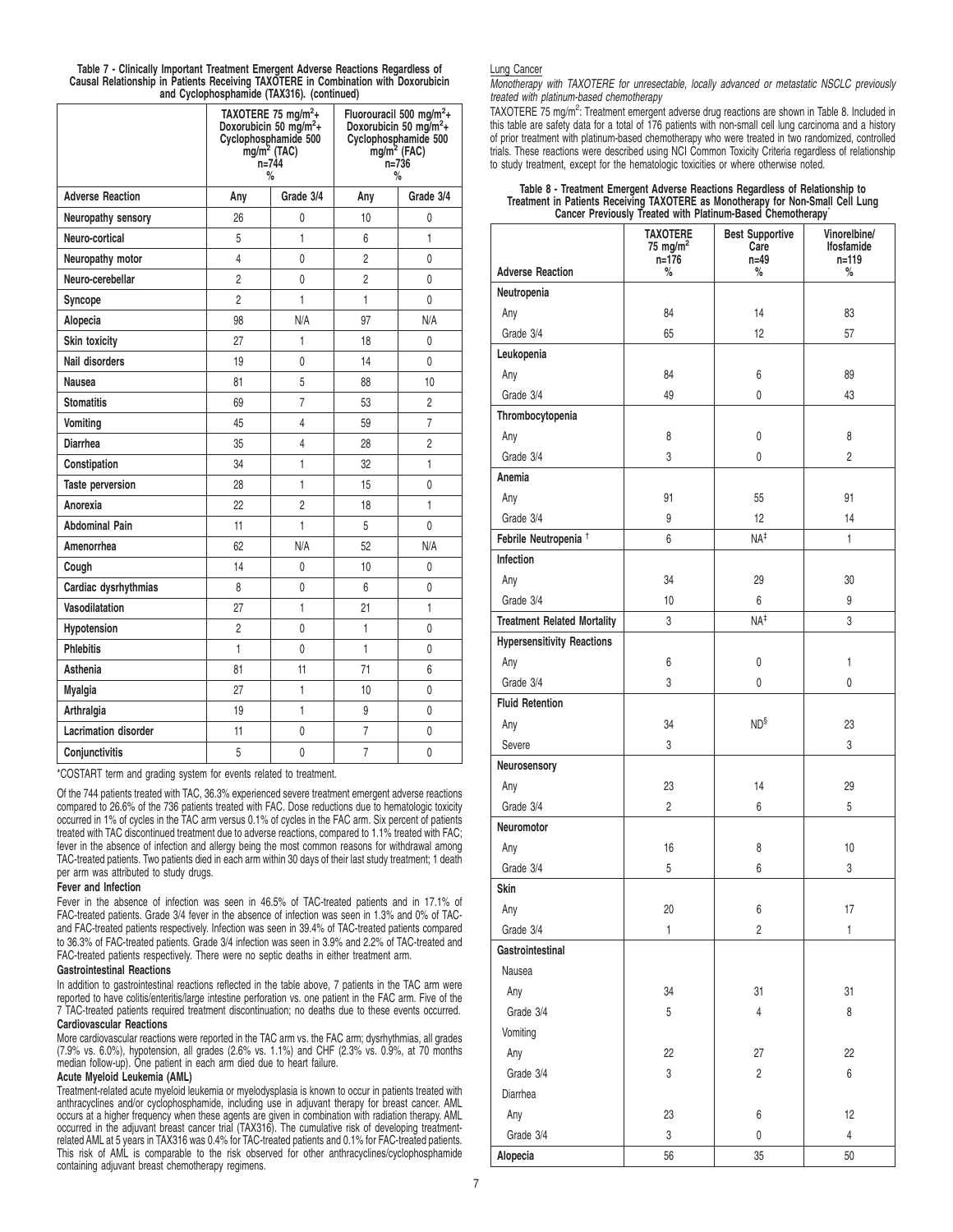|                                                                                 | Table 8 - Treatment Emergent Adverse Reactions Regardless of Relationship to |  |  |
|---------------------------------------------------------------------------------|------------------------------------------------------------------------------|--|--|
| Treatment in Patients Receiving TAXOTERE as Monotherapy for Non-Small Cell Lung |                                                                              |  |  |
|                                                                                 | Cancer Previously Treated with Platinum-Based Chemotherapy (continued)       |  |  |

|                         | <b>TAXOTERE</b><br>75 mg/m <sup>2</sup><br>$n = 176$ | <b>Best Supportive</b><br>Care<br>$n=49$ | Vinorelbine/<br><b>Ifosfamide</b><br>$n = 119$ |
|-------------------------|------------------------------------------------------|------------------------------------------|------------------------------------------------|
| <b>Adverse Reaction</b> | $\%$                                                 | $\%$                                     | $\%$                                           |
| Asthenia                |                                                      |                                          |                                                |
| Any                     | 53                                                   | 57                                       | 54                                             |
| Severe <sup>11</sup>    | 18                                                   | 39                                       | 23                                             |
| <b>Stomatitis</b>       |                                                      |                                          |                                                |
| Any                     | 26                                                   | 6                                        | 8                                              |
| Grade 3/4               | $\overline{2}$                                       | 0                                        | 1                                              |
| Pulmonary               |                                                      |                                          |                                                |
| Any                     | 41                                                   | 49                                       | 45                                             |
| Grade 3/4               | 21                                                   | 29                                       | 19                                             |
| Nail Disorder           |                                                      |                                          |                                                |
| Any                     | 11                                                   | $\mathbf{0}$                             | $\overline{2}$                                 |
| Severe <sup>11</sup>    | 1                                                    | 0                                        | 0                                              |
| Myalgia                 |                                                      |                                          |                                                |
| Any                     | 6                                                    | $\mathbf{0}$                             | 3                                              |
| Severe <sup>11</sup>    | 0                                                    | 0                                        | 0                                              |
| Arthralgia              |                                                      |                                          |                                                |
| Any                     | 3                                                    | $\overline{c}$                           | $\overline{2}$                                 |
| Severe <sup>11</sup>    | 0                                                    | 0                                        | 1                                              |
| <b>Taste Perversion</b> |                                                      |                                          |                                                |
| Any                     | 6                                                    | 0                                        | 0                                              |
| Severe <sup>11</sup>    | 1                                                    | 0                                        | 0                                              |

\*Normal Baseline LFTs: Transaminases ≤1.5 times ULN or alkaline phosphatase ≤2.5 times ULN or isolated elevations of transaminases or alkaline phosphatase up to 5 times ULN

†Febrile Neutropenia: ANC grade 4 with fever >38°C with intravenous antibiotics and/or hospitalization ‡Not Applicable

§Not Done

¶COSTART term and grading system

Combination therapy with TAXOTERE in chemotherapy-naïve advanced unresectable or metastatic **NSCLC** 

Table 9 presents safety data from two arms of an open label, randomized controlled trial (TAX326) that<br>enrolled patients with unresectable stage IIIB or IV non-small cell lung cancer and no history of prior<br>chemotherapy. A otherwise noted.

#### **Table 9 - Adverse Reactions Regardless of Relationship to Treatment in Chemotherapy-Naïve Advanced Non-Small Cell Lung Cancer Patients Receiving TAXOTERE in Combination with Cisplatin**

| <b>Adverse Reaction</b> | <b>TAXOTERE 75</b><br>mg/m <sup>2</sup> + Cisplatin<br>75 mg/m <sup>2</sup><br>$n = 406$<br>% | Vinorelbine 25<br>mg/m <sup>2</sup> + Cisplatin<br>100 mg/m <sup>2</sup><br>$n = 396$<br>% |
|-------------------------|-----------------------------------------------------------------------------------------------|--------------------------------------------------------------------------------------------|
| Neutropenia             |                                                                                               |                                                                                            |
| Any                     | 91                                                                                            | 90                                                                                         |
| Grade 3/4               | 74                                                                                            | 78                                                                                         |
| Febrile Neutropenia     | 5                                                                                             | 5                                                                                          |
| Thrombocytopenia        |                                                                                               |                                                                                            |
| Any                     | 15                                                                                            | 15                                                                                         |
| Grade 3/4               | 3                                                                                             | 4                                                                                          |
| Anemia                  |                                                                                               |                                                                                            |
| Any                     | 89                                                                                            | 94                                                                                         |
| Grade 3/4               | 7                                                                                             | 25                                                                                         |
| Infection               |                                                                                               |                                                                                            |
| Any                     | 35                                                                                            | 37                                                                                         |
| Grade 3/4               | 8                                                                                             | 8                                                                                          |

| Table 9 - Adverse Reactions Regardless of Relationship to Treatment in Chemotherapy- |  |
|--------------------------------------------------------------------------------------|--|
| Naïve Advanced Non-Small Cell Lung Cancer Patients Receiving TAXOTERE in             |  |
| Combination with Cisplatin (continued)                                               |  |

|                                                           | .                                                                                       |                                                                                 |
|-----------------------------------------------------------|-----------------------------------------------------------------------------------------|---------------------------------------------------------------------------------|
| <b>Adverse Reaction</b>                                   | <b>TAXOTERE 75</b><br>$mg/m^2$ + Cisplatin<br>75 mg/m <sup>2</sup><br>$n = 406$<br>$\%$ | Vinorelbine 25<br>$mg/m2 + Cisplatin$<br>100 mg/m <sup>2</sup><br>n=396<br>$\%$ |
| Fever in absence of infection                             |                                                                                         |                                                                                 |
| Any                                                       | 33                                                                                      | 29                                                                              |
| Grade 3/4                                                 | < 1                                                                                     | 1                                                                               |
| Hypersensitivity Reaction <sup>*</sup>                    |                                                                                         |                                                                                 |
| Any                                                       | 12                                                                                      | 4                                                                               |
| Grade 3/4                                                 | 3                                                                                       | < 1                                                                             |
| Fluid Retention <sup>+</sup>                              |                                                                                         |                                                                                 |
| Any                                                       | 54                                                                                      | 42                                                                              |
|                                                           | $\overline{c}$                                                                          | $\overline{2}$                                                                  |
| All severe or life-threatening events<br>Pleural effusion |                                                                                         |                                                                                 |
|                                                           |                                                                                         |                                                                                 |
| Any                                                       | 23                                                                                      | 22                                                                              |
| All severe or life-threatening events                     | $\overline{2}$                                                                          | $\overline{c}$                                                                  |
| Peripheral edema                                          |                                                                                         |                                                                                 |
| Any                                                       | 34                                                                                      | 18                                                                              |
| All severe or life-threatening events                     | $<$ 1                                                                                   | $\leq$ 1                                                                        |
| Weight gain                                               |                                                                                         |                                                                                 |
| Any                                                       | 15                                                                                      | 9                                                                               |
| All severe or life-threatening events                     | $<$ 1                                                                                   | <1                                                                              |
| Neurosensory                                              |                                                                                         |                                                                                 |
| Any                                                       | 47                                                                                      | 42                                                                              |
| Grade 3/4                                                 | 4                                                                                       | 4                                                                               |
| Neuromotor                                                |                                                                                         |                                                                                 |
| Any                                                       | 19                                                                                      | 17                                                                              |
| Grade 3/4                                                 | 3                                                                                       | 6                                                                               |
| Skin                                                      |                                                                                         |                                                                                 |
| Any                                                       | 16                                                                                      | 14                                                                              |
| Grade 3/4                                                 | <1                                                                                      | 1                                                                               |
| Nausea                                                    |                                                                                         |                                                                                 |
| Any                                                       | 72                                                                                      | 76                                                                              |
| Grade 3/4                                                 | 10                                                                                      | 17                                                                              |
| Vomiting                                                  |                                                                                         |                                                                                 |
| Any                                                       | 55                                                                                      | 61                                                                              |
| Grade 3/4                                                 | 8                                                                                       | 16                                                                              |
| <b>Diarrhea</b>                                           |                                                                                         |                                                                                 |
| Any                                                       | 47                                                                                      | 25                                                                              |
| Grade 3/4                                                 | $\overline{7}$                                                                          | 3                                                                               |
| Anorexia <sup>†</sup>                                     |                                                                                         |                                                                                 |
| Any                                                       | 42                                                                                      | 40                                                                              |
| All severe or life-threatening events                     | 5                                                                                       | 5                                                                               |
| <b>Stomatitis</b>                                         |                                                                                         |                                                                                 |
| Any                                                       | 24                                                                                      | 21                                                                              |
| Grade 3/4                                                 | $\overline{2}$                                                                          | 1                                                                               |
| Alopecia                                                  |                                                                                         |                                                                                 |
| Any                                                       | 75                                                                                      | 42                                                                              |
| Grade 3                                                   | $<$ 1                                                                                   | $\pmb{0}$                                                                       |
| Asthenia <sup>†</sup>                                     |                                                                                         |                                                                                 |
|                                                           | 74                                                                                      |                                                                                 |
| Any                                                       |                                                                                         | 75                                                                              |
| All severe or life-threatening events                     | 12                                                                                      | 14                                                                              |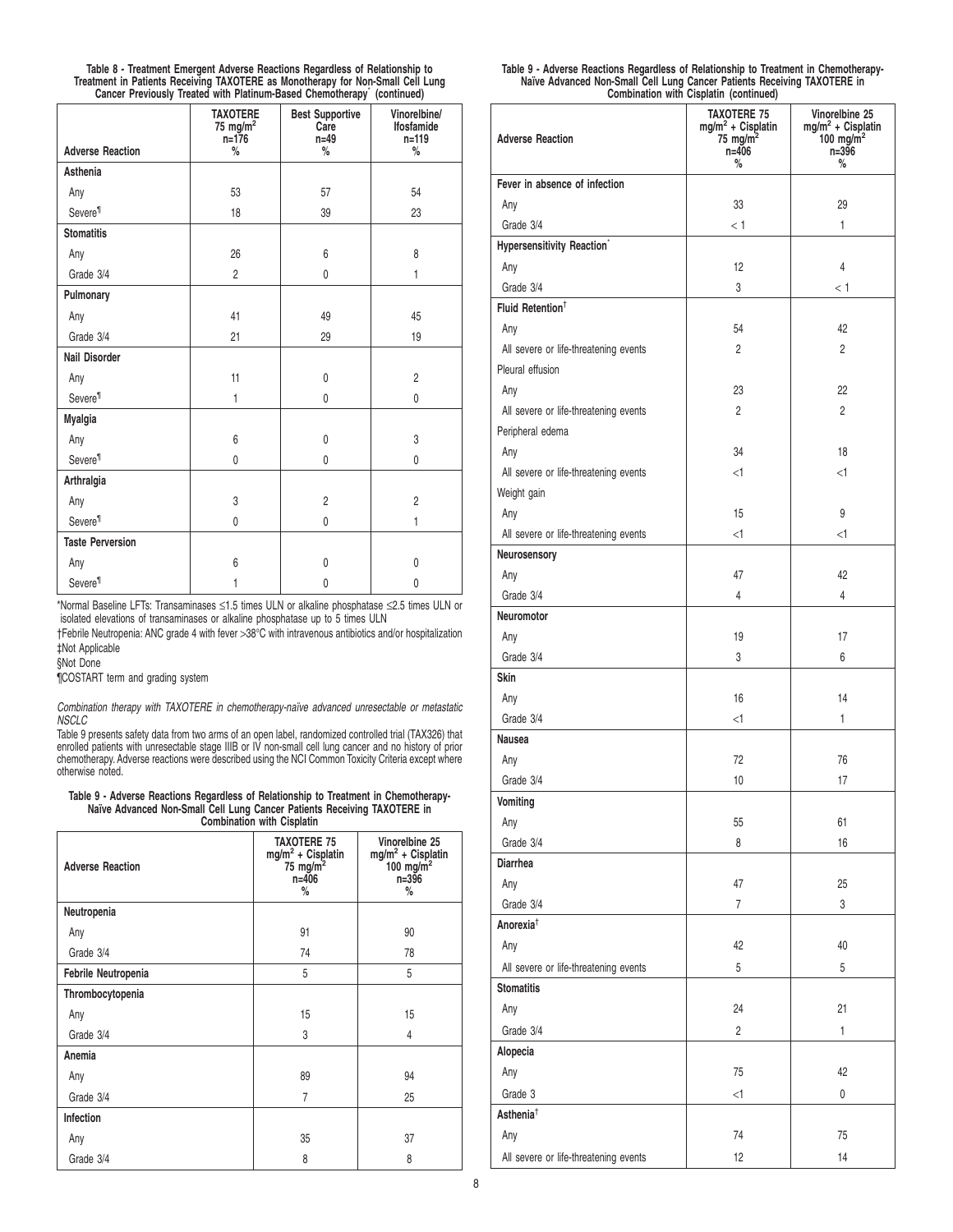| Table 9 - Adverse Reactions Regardless of Relationship to Treatment in Chemotherapy- |
|--------------------------------------------------------------------------------------|
| Naïve Advanced Non-Small Cell Lung Cancer Patients Receiving TAXOTERE in             |
| Combination with Cisplatin (continued)                                               |

| <b>Adverse Reaction</b>                                     | <b>TAXOTERE 75</b><br>$mg/m2 + Cisplatin$<br>75 mg/m <sup>2</sup><br>$n = 406$<br>% | Vinorelbine 25<br>$mg/m2 + Cisplatin$<br>100 mg/m <sup>2</sup><br>$n = 396$<br>% |
|-------------------------------------------------------------|-------------------------------------------------------------------------------------|----------------------------------------------------------------------------------|
| Nail Disorder <sup>†</sup>                                  |                                                                                     |                                                                                  |
| Any                                                         | 14                                                                                  | <1                                                                               |
| All severe events                                           | $<$ 1                                                                               | $\Omega$                                                                         |
| Myalgia <sup>t</sup>                                        |                                                                                     |                                                                                  |
| Any                                                         | 18                                                                                  | 12                                                                               |
| All severe events<br>$*$ Deplease $N$ Cl tarm $''$ Allargu/ | <1                                                                                  | <1                                                                               |

\*Replaces NCI term ″Allergy″ †COSTART term and grading system

Deaths within 30 days of last study treatment occurred in 31 patients (7.6%) in the docetaxel+cisplatin<br>arm and 37 patients (9.3%) in the vinorelbine+cisplatin arm. Deaths within 30 days of last study<br>treatment attributed

The second comparison in the study, vinorelbine+cisplatin versus TAXOTERE+carboplatin (which did<br>not demonstrate a superior survival associated with TAXOTERE, *[see Clinical Studies (14.3)]*) demonstrated a higher incidence of thrombocytopenia, diarrhea, fluid retention, hypersensitivity reactions, skin toxicity, alopecia and nail changes on the TAXOTERE+carboplatin arm, while a higher incidence of anemia, neurosensory toxicity, nausea, vomiting, anorexia and asthenia was observed on the vinorelbine+cisplatin arm.

Prostate Cancer Combination therapy with TAXOTERE in patients with prostate cancer

The following data are based on the experience of 332 patients, who were treated with TAXOTERE 75 mg/m<sup>2</sup> every 3 weeks in combination with prednisone 5 mg orally twice daily (see Table 10).

**Table 10 - Clinically Important Treatment Emergent Adverse Reactions (Regardless of Relationship) in Patients with Prostate Cancer who Received TAXOTERE in Combination with Prednisone (TAX327)**

|                                      |                | TAXOTERE 75 mg/m <sup>2</sup><br>every 3 weeks +<br>prednisone 5 mg twice<br>daily<br>$n = 332$<br>% | Mitoxantrone 12 mg/m <sup>2</sup><br>every 3 weeks +<br>prednisone 5 mg twice<br>daily<br>$n = 335$<br>$\frac{9}{6}$ |                |  |
|--------------------------------------|----------------|------------------------------------------------------------------------------------------------------|----------------------------------------------------------------------------------------------------------------------|----------------|--|
| <b>Adverse Reaction</b>              | Any            | Grade 3/4                                                                                            | Any                                                                                                                  | Grade 3/4      |  |
| Anemia                               | 67<br>5        |                                                                                                      | 58                                                                                                                   | 2              |  |
| Neutropenia                          | 41             | 32                                                                                                   | 48                                                                                                                   | 22             |  |
| Thrombocytopenia                     | 3              | 1                                                                                                    | 8                                                                                                                    | 1              |  |
| Febrile neutropenia                  | 3              | N/A                                                                                                  | $\overline{2}$                                                                                                       | N/A            |  |
| Infection                            | 32             | 6                                                                                                    | 20                                                                                                                   | 4              |  |
| Epistaxis                            | 6              | 0                                                                                                    | $\overline{2}$                                                                                                       | 0              |  |
| <b>Allergic Reactions</b>            | 8              | $\mathbf{1}$                                                                                         | $\mathbf{1}$                                                                                                         | 0              |  |
| <b>Fluid Retention</b>               | 24             | 1                                                                                                    | 5                                                                                                                    | 0              |  |
| Weight Gain*                         | 8              | 0                                                                                                    | 3                                                                                                                    | 0              |  |
| Peripheral Edema <sup>*</sup>        | 18             | 0                                                                                                    | $\overline{2}$                                                                                                       | 0              |  |
| <b>Neuropathy Sensory</b>            | 30             | $\overline{2}$                                                                                       | $\overline{7}$                                                                                                       | 0              |  |
| <b>Neuropathy Motor</b>              | $\overline{7}$ | $\overline{2}$                                                                                       | 3                                                                                                                    | $\mathbf{1}$   |  |
| Rash/Desquamation                    | 6              | 0                                                                                                    | 3                                                                                                                    | $\mathbf{1}$   |  |
| Alopecia                             | 65             | N/A                                                                                                  | 13                                                                                                                   | N/A            |  |
| <b>Nail Changes</b>                  | 30             | 0                                                                                                    | 8                                                                                                                    | 0              |  |
| Nausea                               | 41             | 3                                                                                                    | 36                                                                                                                   | $\overline{2}$ |  |
| <b>Diarrhea</b>                      | 32             | $\overline{2}$                                                                                       | 10                                                                                                                   | $\mathbf{1}$   |  |
| Stomatitis/Pharyngitis               | 20             | $\mathbf{1}$                                                                                         | 8                                                                                                                    | 0              |  |
| <b>Taste Disturbance</b>             | 18             | 0                                                                                                    | $\overline{7}$                                                                                                       | 0              |  |
| Vomiting                             | 17             | $\overline{2}$                                                                                       | 14                                                                                                                   | $\overline{2}$ |  |
| Anorexia                             | 17             | $\mathbf{1}$                                                                                         | 14                                                                                                                   | 0              |  |
| Cough                                | 12             | 0                                                                                                    | 8                                                                                                                    | 0              |  |
| Dyspnea                              | 15             | 3                                                                                                    | 9                                                                                                                    | $\mathbf{1}$   |  |
| Cardiac left ventricular<br>function | 10             | 0                                                                                                    | 22                                                                                                                   | 1              |  |

| Table 10 - Clinically Important Treatment Emergent Adverse Reactions (Regardless of |  |
|-------------------------------------------------------------------------------------|--|
| Relationship) in Patients with Prostate Cancer who Received TAXOTERE in Combination |  |
| with Prednisone (TAX327) (continued)                                                |  |

|                         |                  | TAXOTERE 75 mg/m <sup>2</sup><br>every 3 weeks +<br>prednisone 5 mg twice<br>daily<br>$n = 332$<br>% | every 3 weeks +<br>daily | Mitoxantrone 12 mg/m <sup>2</sup><br>prednisone 5 mg twice<br>$n = 335$<br>% |
|-------------------------|------------------|------------------------------------------------------------------------------------------------------|--------------------------|------------------------------------------------------------------------------|
| <b>Adverse Reaction</b> | Grade 3/4<br>Any |                                                                                                      | Any                      | Grade 3/4                                                                    |
| Fatigue                 | 53               | 5                                                                                                    | 35                       | 5                                                                            |
| <b>Myalgia</b>          | 15               |                                                                                                      | 13                       |                                                                              |
| Tearing                 | 10               |                                                                                                      | 2                        |                                                                              |
| Arthralgia              | 8                |                                                                                                      | 5                        |                                                                              |

\*Related to treatment

#### Gastric Cancer

Combination therapy with TAXOTERE in gastric adenocarcinoma<br>Data in the following table are based on the experience of 221 patients with advanced gastric<br>adenocarcinoma and no history of prior chemotherapy for advanced dis

#### **Table 11 - Clinically Important Treatment Emergent Adverse Reactions Regardless of Relationship to Treatment in the Gastric Cancer Study**

|                                                                                | TAXOTERE 75 mg/m <sup>2</sup> +<br>cisplatin 75 mg/m <sup>2</sup> +<br>fluorouracil 750 mg/m <sup>2</sup><br>$n = 221$ |                     |                 | Cisplatin 100 mg/m <sup>2</sup> +<br>fluorouracil 1000 mg/m <sup>2</sup><br>$n = 224$ |  |
|--------------------------------------------------------------------------------|------------------------------------------------------------------------------------------------------------------------|---------------------|-----------------|---------------------------------------------------------------------------------------|--|
| <b>Adverse Reaction</b>                                                        | Any<br>%                                                                                                               | Grade 3/4<br>%      | Any<br>%        | Grade 3/4<br>%                                                                        |  |
| Anemia                                                                         | 97                                                                                                                     | 18                  | 93              | 26                                                                                    |  |
| Neutropenia                                                                    | 96                                                                                                                     | 82                  | 83              | 57                                                                                    |  |
| Fever in the absence of<br>infection                                           | 36                                                                                                                     | 2                   | 23              | 1                                                                                     |  |
| Thrombocytopenia                                                               | 26                                                                                                                     | 8                   | 39              | 14                                                                                    |  |
| Infection                                                                      | 29                                                                                                                     | 16                  | 23              | 10                                                                                    |  |
| Febrile neutropenia                                                            | 16                                                                                                                     | N/A                 | 5               | N/A                                                                                   |  |
| Neutropenic infection                                                          | 16                                                                                                                     | N/A                 | 10              | N/A                                                                                   |  |
| Allergic reactions                                                             | 10                                                                                                                     | 2                   | 6               | 0                                                                                     |  |
| Fluid retention <sup>*</sup>                                                   | 15                                                                                                                     | 0                   | 4               | 0                                                                                     |  |
| Edema <sup>®</sup>                                                             | 13                                                                                                                     | 0                   | 3               | 0                                                                                     |  |
| Lethargy                                                                       | 63                                                                                                                     | 21                  | 58              | 18                                                                                    |  |
| Neurosensory                                                                   | 38                                                                                                                     | 8                   | 25              | 3                                                                                     |  |
| Neuromotor                                                                     | 9                                                                                                                      | 3                   | 8               | 3                                                                                     |  |
| <b>Dizziness</b>                                                               | 16                                                                                                                     | 5                   | 8               | $\overline{2}$                                                                        |  |
| Alopecia                                                                       | 67                                                                                                                     | 5                   | 41              | 1                                                                                     |  |
| Rash/itch                                                                      | 12                                                                                                                     | 1                   | 9               | 0                                                                                     |  |
| Nail changes                                                                   | 8                                                                                                                      | 0                   | 0               | 0                                                                                     |  |
| Skin desquamation                                                              | $\overline{c}$                                                                                                         | 0                   | 0               | 0                                                                                     |  |
| <b>Nausea</b>                                                                  | 73                                                                                                                     | 16<br>76            |                 | 19                                                                                    |  |
| Vomiting                                                                       | 67                                                                                                                     | 15                  |                 | 19                                                                                    |  |
| Anorexia                                                                       | 51                                                                                                                     | 13                  | 54              | 12                                                                                    |  |
| <b>Stomatitis</b>                                                              | 59                                                                                                                     | 21                  | 61              | 27                                                                                    |  |
| <b>Diarrhea</b>                                                                | 78                                                                                                                     | 20                  | 50              | 8                                                                                     |  |
| Constipation                                                                   | 25                                                                                                                     | 2                   | 34              | 3                                                                                     |  |
| Esophagitis/dysphagia/<br>odynophagia                                          | 16                                                                                                                     | 2                   | 14              | 5                                                                                     |  |
| Gastrointestinal pain/cramping                                                 | 11                                                                                                                     | $\overline{2}$      | 7               | 3                                                                                     |  |
| Cardiac dysrhythmias                                                           | 5                                                                                                                      | $\overline{2}$      | 2               | $\mathbf{1}$                                                                          |  |
| Myocardial ischemia                                                            | 1                                                                                                                      | 0                   | 3               | $\overline{2}$                                                                        |  |
| <b>Tearing</b>                                                                 | 8                                                                                                                      | 0                   | $\overline{2}$  | 0                                                                                     |  |
| <b>Altered hearing</b><br>ومرجا المتواصلين ومراريه المرجلين والمتوارد والجرامة | 6<br>مسمر الممالك                                                                                                      | 0<br>. <del>.</del> | 13<br>امممما ام | $\overline{2}$<br>1.1.1.1                                                             |  |

Clinically important treatment emergent adverse reactions were determined based upon frequency, severity, and clinical impact of the adverse reaction.

\*Related to treatment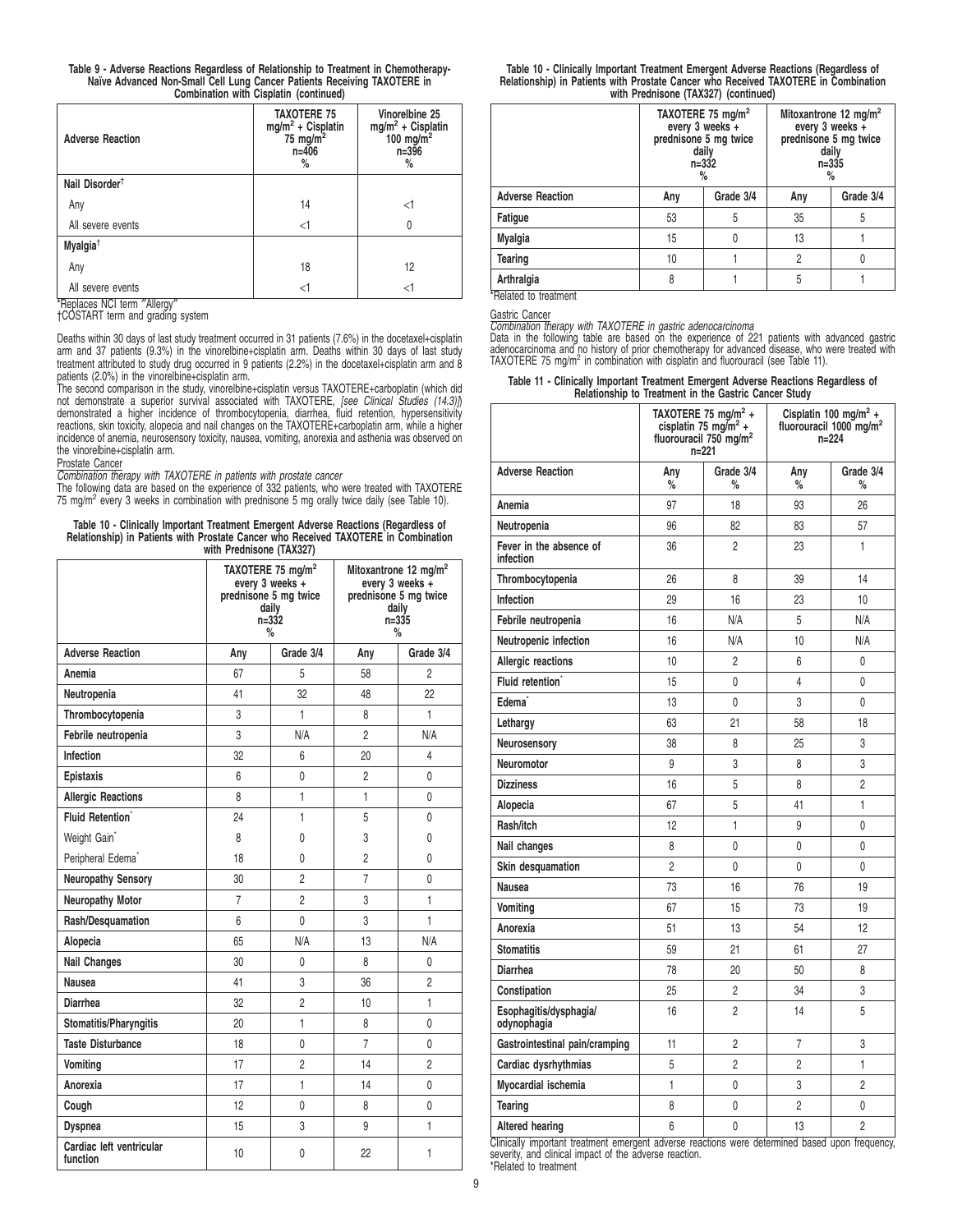#### Head and Neck Cancer

Combination therapy with TAXOTERE in head and neck cancer

Table 12 summarizes the safety data obtained from patients that received induction chemotherapy with TAXOTERE 75 mg/m<sup>2</sup> in combination with cisplatin and fluorouracil followed by radiotherapy (TAX323; 174 patients) or chemoradiotherapy (TAX324; 251 patients). The treatment regimens are described in Section 14.6.

#### **Table 12 – Clinically Important Treatment Emergent Adverse Reactions (Regardless of Relationship) in Patients with SCCHN Receiving Induction Chemotherapy with TAXOTERE in Combination with cisplatin and fluorouracil followed by radiotherapy (TAX323) or chemoradiotherapy (TAX324)**

|                                            | TAX323<br>$(n=355)$ |                                  |                             | <b>TAX324</b><br>$(n=494)$ |                |                     |          |                             |
|--------------------------------------------|---------------------|----------------------------------|-----------------------------|----------------------------|----------------|---------------------|----------|-----------------------------|
|                                            |                     | <b>TAXOTERE</b> arm<br>$(n=174)$ | Comparator arm<br>$(n=181)$ |                            | $(n=251)$      | <b>TAXOTERE</b> arm |          | Comparator arm<br>$(n=243)$ |
| Adverse<br>Reaction<br>(by Body<br>System) | Any<br>%            | Grade<br>3/4<br>%                | Any<br>%                    | Grade<br>3/4<br>%          | Any<br>%       | Grade<br>3/4<br>%   | Any<br>% | Grade<br>3/4<br>%           |
| Neutropenia                                | 93                  | 76                               | 87                          | 53                         | 95             | 84                  | 84       | 56                          |
| Anemia                                     | 89                  | 9                                | 88                          | 14                         | 90             | 12                  | 86       | 10                          |
| Thrombocyto-<br>penia                      | 24                  | 5                                | 47                          | 18                         | 28             | 4                   | 31       | 11                          |
| Infection                                  | 27                  | 9                                | 26                          | 8                          | 23             | 6                   | 28       | 5                           |
| Febrile<br>neutropenia <sup>*</sup>        | 5                   | N/A                              | $\overline{c}$              | N/A                        | 12             | N/A                 | 7        | N/A                         |
| Neutropenic<br>infection                   | 14                  | N/A                              | 8                           | N/A                        | 12             | N/A                 | 8        | N/A                         |
| Cancer pain                                | 21                  | 5                                | 16                          | 3                          | 17             | 9                   | 20       | 11                          |
| Lethargy                                   | 41                  | 3                                | 38                          | 3                          | 61             | 5                   | 56       | 10                          |
| Fever in the<br>absence of<br>infection    | 32                  | 1                                | 37                          | 0                          | 30             | 4                   | 28       | 3                           |
| Myalgia                                    | 10                  | 1                                | 7                           | 0                          | 7              | 0                   | 7        | 2                           |
| <b>Weight loss</b>                         | 21                  | 1                                | 27                          | 1                          | 14             | 2                   | 14       | 2                           |
| Allergy                                    | 6                   | 0                                | 3                           | 0                          | $\overline{2}$ | 0                   | 0        | 0                           |
| Fluid<br>retention $†$                     | 20                  | 0                                | 14                          | 1                          | 13             | 1                   | 7        | 2                           |
| Edema only                                 | 13                  | 0                                | 7                           | 0                          | 12             | 1                   | 6        | 1                           |
| Weight gain<br>only                        | 6                   | 0                                | 6                           | 0                          | 0              | 0                   | 1        | 0                           |
| <b>Dizziness</b>                           | 2                   | 0                                | 5                           | 1                          | 16             | 4                   | 15       | 2                           |
| Neurosensory                               | 18                  | 1                                | 11                          | 1                          | 14             | 1                   | 14       | 0                           |
| <b>Altered</b><br>hearing                  | 6                   | 0                                | 10                          | 3                          | 13             | 1                   | 19       | 3                           |
| Neuromotor                                 | $\overline{2}$      | $\mathbf{1}$                     | 4                           | 1                          | 9              | 0                   | 10       | $\overline{c}$              |
| Alopecia                                   | 81                  | 11                               | 43                          | 0                          | 68             | 4                   | 44       | 1                           |
| Rash/itch                                  | 12                  | 0                                | 6                           | 0                          | 20             | 0                   | 16       | 1                           |
| Dry skin                                   | 6                   | 0                                | 2                           | 0                          | 5              | 0                   | 3        | 0                           |
| Desquamation                               | 4                   | 1                                | 6                           | 0                          | 2              | 0                   | 5        | 0                           |
| Nausea                                     | 47                  | 1                                | 51                          | $\overline{7}$             | 77             | 14                  | 80       | 14                          |
| <b>Stomatitis</b>                          | 43                  | 4                                | 47                          | 11                         | 66             | 21                  | 68       | 27                          |
| Vomiting                                   | 26                  | 1                                | 39                          | 5                          | 56             | 8                   | 63       | 10                          |
| Diarrhea                                   | 33                  | 3                                | 24                          | 4                          | 48             | $\overline{7}$      | 40       | 3                           |
| Constipation                               | 17                  | $\mathbf{1}$                     | 16                          | 1                          | 27             | 1                   | 38       | 1                           |
| Anorexia                                   | 16                  | 1                                | 25                          | 3                          | 40             | 12                  | 34       | 12                          |
| Esophagitis/<br>dysphagia/<br>Odynophagia  | 13                  | 1                                | 18                          | 3                          | 25             | 13                  | 26       | 10                          |
| Taste, sense<br>of smell<br>altered        | 10                  | 0                                | 5                           | 0                          | 20             | 0                   | 17       | 1                           |

| Table 12 – Clinically Important Treatment Emergent Adverse Reactions (Regardless of |
|-------------------------------------------------------------------------------------|
| Relationship) in Patients with SCCHN Receiving Induction Chemotherapy with TAXOTERE |
| in Combination with cisplatin and fluorouracil followed by radiotherapy (TAX323) or |
| chemoradiotherapy (TAX324) (continued)                                              |

|                                            | <b>TAX323</b><br>$(n=355)$ |                                  |                |                             | <b>TAX324</b><br>$(n=494)$ |                                  |                           |                   |
|--------------------------------------------|----------------------------|----------------------------------|----------------|-----------------------------|----------------------------|----------------------------------|---------------------------|-------------------|
|                                            |                            | <b>TAXOTERE</b> arm<br>$(n=174)$ |                | Comparator arm<br>$(n=181)$ |                            | <b>TAXOTERE arm</b><br>$(n=251)$ | Comparator arm<br>(n=243) |                   |
| Adverse<br>Reaction<br>(by Body<br>System) | Any<br>℅                   | Grade<br>3/4<br>%                | Any<br>%       | Grade<br>3/4<br>%           | Any<br>℅                   | Grade<br>3/4<br>%                | Any<br>%                  | Grade<br>3/4<br>% |
| Gastrointesti-<br>nal pain/<br>cramping    | 8                          | 1                                | 9              | 1                           | 15                         | 5                                | 10                        | $\overline{2}$    |
| <b>Heartburn</b>                           | 6                          | $\mathbf{0}$                     | 6              | 0                           | 13                         | $\mathfrak{p}$                   | 13                        | 1                 |
| Gastrointesti-<br>nal bleeding             | $\overline{4}$             | $\overline{2}$                   | $\mathbf{0}$   | 0                           | 5                          | 1                                | $\overline{2}$            | 1                 |
| Cardiac<br>dysrhythmia                     | $\overline{2}$             | $\overline{2}$                   | $\overline{2}$ | 1                           | 6                          | 3                                | 5                         | 3                 |
| Venous <sup>#</sup>                        | 3                          | $\overline{2}$                   | 6              | $\overline{2}$              | $\overline{4}$             | $\overline{c}$                   | 5                         | 4                 |
| Ischemia<br>myocardial                     | $\overline{2}$             | $\overline{2}$                   | 1              | 0                           | $\overline{2}$             | 1                                | 1                         | 1                 |
| Tearing                                    | $\overline{2}$             | $\mathbf{0}$                     | 1              | 0                           | $\overline{2}$             | 0                                | $\overline{2}$            | 0                 |
| Conjunctivitis                             | 1                          | 0                                | 1              | 0                           | 1                          | 0                                | 0.4                       | 0                 |

Clinically important treatment emergent adverse reactions based upon frequency, severity, and clinical impact.

\*Febrile neutropenia: grade ≥2 fever concomitant with grade 4 neutropenia requiring intravenous antibiotics and/or hospitalization.

†Related to treatment.

‡Includes superficial and deep vein thrombosis and pulmonary embolism

#### **6.2 Post-marketing Experiences**

The following adverse reactions have been identified from clinical trials and/or post-marketing surveillance. Because they are reported from a population of unknown size, precise estimates of frequency cannot be made.

**Body as a whole**: diffuse pain, chest pain, radiation recall phenomenon. **Cardiovascular**: atrial fibrillation, deep vein thrombosis, ECG abnormalities, thrombophlebitis, pulmonary embolism, syncope, tachycardia, myocardial infarction.

**Cutaneous**: very rare cases of cutaneous lupus erythematosus and rare cases of bullous eruptions such as erythema multiforme, Stevens-Johnson syndrome, toxic epidermal necrolysis, and Scleroderma-like changes usually preceded by peripheral lymphedema. In some cases multiple factors may have contributed to the development of these effects. Severe hand and foot syndrome has been reported.

**Gastrointestinal**: abdominal pain, anorexia, constipation, duodenal ulcer, esophagitis, gastrointestinal hemorrhage, gastrointestinal perforation, ischemic colitis, colitis, intestinal obstruction, ileus, neutropenic enterocolitis and dehydration as a consequence to gastrointestinal events have been reported. **Hematologic**: bleeding episodes. Disseminated intravascular coagulation (DIC), often in association with sepsis or multiorgan failure, has been reported. Cases of acute myeloid leukemia and myelodysplasic syndrome have been reported in association with TAXOTERE when used in combination with other chemotherapy agents and/or radiotherapy.

**Hypersensitivity**: rare cases of anaphylactic shock have been reported. Very rarely these cases resulted in a fatal outcome in patients who received premedication.

**Hepatic**: rare cases of hepatitis, sometimes fatal primarily in patients with pre-existing liver disorders, have been reported.

**Neurologic**: confusion, rare cases of seizures or transient loss of consciousness have been observed, sometimes appearing during the infusion of the drug.

**Ophthalmologic**: conjunctivitis, lacrimation or lacrimation with or without conjunctivitis. Excessive tearing which may be attributable to lacrimal duct obstruction has been reported. Rare cases of transient visual disturbances (flashes, flashing lights, scotomata) typically occurring during drug infusion and in association with hypersensitivity reactions have been reported. These were reversible upon discontinuation of the infusion.

**Hearing**: rare cases of ototoxicity, hearing disorders and/or hearing loss have been reported, including cases associated with other ototoxic drugs.

**Respiratory**: dyspnea, acute pulmonary edema, acute respiratory distress syndrome, interstitial pneumonia. Pulmonary fibrosis has been rarely reported. Rare cases of radiation pneumonitis have been reported in patients receiving concomitant radiotherapy.

**Renal**: renal insufficiency and renal failure have been reported, the majority of these cases were Associated with concomitant nephrotoxic drugs.<br> **7.** DRUG INTERACTIONS

#### **7. DRUG INTERACTIONS**

Docetaxel is a CYP3A4 substrate. In vitro studies have shown that the metabolism of docetaxel may be modified by the concomitant administration of compounds that induce, inhibit, or are metabolized by cytochrome P450 3A4.

In vivo studies showed that the exposure of docetaxel increased 2.2-fold when it was coadministered with ketoconazole, a potent inhibitor of CYP3A4. Protease inhibitors, particularly ritonavir, may increase the exposure of docetaxel. Concomitant use of TAXOTERE and drugs that inhibit CYP3A4 may increase exposure to docetaxel and should be avoided. In patients receiving treatment with TAXO-TERE, close monitoring for toxicity and a TAXOTERE dose reduction could be considered if systemic administration of a potent CYP3A4 inhibitor cannot be avoided [see Dosage and Administration (2.7) and Clinical Pharmacology (12.3)].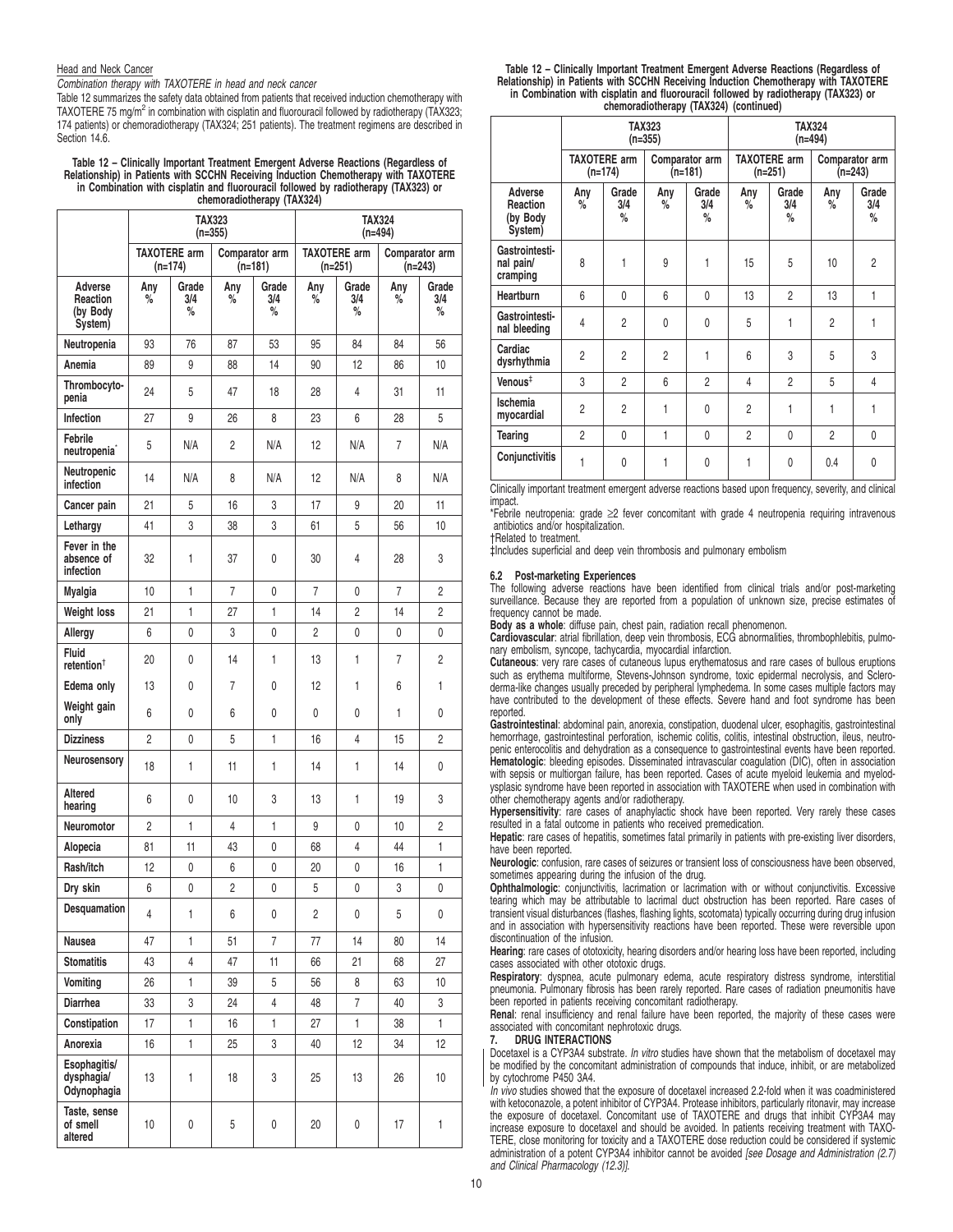# **8. USE IN SPECIFIC POPULATIONS**

#### **8.1 Pregnancy**

Pregnancy Category D [see 'Warnings and Precautions' section ]

Based on its mechanism of action and findings in animals, TAXOTERE can cause fetal harm when administered to a pregnant woman. If TAXOTERE is used during pregnancy, or if the patient becomes pregnant while receiving this drug, the patient should be apprised of the potential hazard to the fetus. Women of childbearing potential should be advised to avoid becoming pregnant during therapy with **TAXOTERE** 

TAXOTERE can cause fetal harm when administered to a pregnant woman. Studies in both rats and rabbits at doses ≥0.3 and 0.03 mg/kg/day, respectively (about 1/50 and 1/300 the daily maximum recommended human dose on a mg/m<sup>2</sup> basis), administered during the period of organogenesis, have shown that TAXOTERE is embryotoxic and fetotoxic (characterized by intrauterine mortality, increased resorption, reduced fetal weight, and fetal ossification delay). The doses indicated above also caused maternal toxicity.

# **8.3 Nursing Mothers**

It is not known whether docetaxel is excreted in human milk. Because many drugs are excreted in human milk, and because of the potential for serious adverse reactions in nursing infants from TAXOTERE, a decision should be made whether to discontinue nursing or to discontinue the drug, taking into account the importance of the drug to the mother.

#### **8.4 Pediatric Use**

The efficacy of TAXOTERE in pediatric patients as monotherapy or in combination has not been established. The overall safety profile of TAXOTERE in pediatric patients receiving monotherapy or TCF

was consistent with the known safety profile in adults. TAXOTERE has been studied in a total of 289 pediatric patients: 239 in 2 trials with monotherapy and 50 in combination treatment with cisplatin and 5-fluoruracil (TCF).

# TAXOTERE Monotherapy

TAXOTERE monotherapy was evaluated in a dose-finding phase 1 trial in 61 pediatric patients (median age 12.5 years, range 1–22 years) with a variety of refractory solid tumors. The recommended dose<br>was 125 mg/m<sup>2</sup> as a 1-hour intravenous infusion every 21 days. The primary dose limiting toxicity was neutropenia.

The recommended dose for TAXOTERE monotherapy was evaluated in a phase 2 single-arm trial in 178 pediatric patients (median age 12 years, range 1–26 years) with a variety of recurrent/refractory solid tumors. Efficacy was not established with tumor response rates ranging from one complete response (CR) (0.6%) in a patient with undifferentiated sarcoma to four partial responses (2.2%) seen in one patient each with Ewing Sarcoma, neuroblastoma, osteosarcoma, and squamous cell carcinoma. TAXOTERE in Combination

TAXOTERE was studied in combination with cisplatin and 5-fluorouracil (TCF) versus cisplatin and 5-fluorouracil (CF) for the induction treatment of nasopharyngeal carcinoma (NPC) in pediatric patients prior to chemoradiation consolidation. Seventy-five patients (median age 16 years, range 9 to 21 years) .<br>were randomized (2:1) to TAXOTERE (75 mg/m<sup>2</sup>) in combination with cisplatin (75 mg/m<sup>2</sup>) and<br>5-fluorouracil (750 mg/m<sup>2</sup>) (TCF) or to cisplatin (80 mg/m<sup>2</sup>) and 5-fluorouracil (1000 mg/m<sup>2</sup>/day) (CF). The primary endpoint was the CR rate following induction treatment of NPC. One patient out of 50 in the TCF group (2%) had a complete response while none of the 25 patients in the CF group had a complete response.

#### Pharmacokinetics:

Pharmacokinetic parameters for docetaxel were determined in 2 pediatric solid tumor trials. Following docetaxel administration at 55 mg/m<sup>2</sup> to 235 mg/m<sup>2</sup> in a 1-hour intravenous infusion every 3 weeks in 25 patients aged 1 to 20 years (median 11 years), docetaxel clearance was 17.3±10.9 L/h/m<sup>2</sup>.

Docetaxel was administered in combination with cisplatin and 5-fluorouracil (TCF), at dose levels of 75 mg/m<sup>2</sup> in a 1-hour intravenous infusion day 1 in 28 patients aged 10 to 21 years (median 16 years, 17 patients were older than 16). Docetaxel clearance was 17.9±8.75 L/h/m<sup>2</sup>, corresponding to an AUC of 4.20±2.57 µg.h/mL.

In summary, the body surface area adjusted clearance of docetaxel monotherapy and TCF combination in children were comparable to those in adults [see Clinical Pharmacology (12.3)].

#### **8.5 Geriatric Use**

In general, dose selection for an elderly patient should be cautious, reflecting the greater frequency of decreased hepatic, renal, or cardiac function and of concomitant disease or other drug therapy in elderly patients.

#### Non-Small Cell Lung Cancer

In a study conducted in chemotherapy-naïve patients with NSCLC (TAX326), 148 patients (36%) in the TAXOTERE-cisplatin group were 65 years of age or greater. There were 128 patients (32%) in the vincrelation group were 65 y In patients 65 years of age or greater treated with TAXOTERE+cisplatin, diarrhea (55%), peripheral edema (39%) and stomaitis (28%) were observed more frequently than in the vinorelbine+cisplatin<br>group (diarrhea 24%, peripheral edema 20%, stomatitis 20%). Patients treated with<br>TAXOTERE+cisplatin who were 65 years of age

When TAXOTERE was combined with carboplatin for the treatment of chemotherapy-naïve, advanced<br>non-small cell lung carcinoma, patients 65 years of age or greater (28%) experienced higher frequency<br>of infection compared to s diarrhea, infection and peripheral edema than elderly patients treated with vinorelbine+cisplatin.<br>Prostate Cancer

Of the 333 patients treated with TAXOTERE every three weeks plus prednisone in the prostate cancer study (TAX327), 209 patients were 65 years of age or greater and 68 patients were older than 75 years. In patients treated with TAXOTERE every three weeks, the following treatment emergent adverse reactions occurred at rates ≥10% higher in patients 65 years of age or greater compared to younger<br>patients: anemia (71% vs. 59%), infection (37% vs. 24%), nail changes (34% vs. 23%), anorexia (21% vs. 10%), weight loss (15% vs. 5%) respectively.

#### Breast Cancer

In the adjuvant breast cancer trial (TAX316), TAXOTERE in combination with doxorubicin and cyclophosphamide was administered to 744 patients of whom 48 (6%) were 65 years of age or greater. The number of elderly patients who received this regimen was not sufficient to determine whether there were differences in safety and efficacy between elderly and younger patients.

#### Gastric Cancer

Among the 221 patients treated with TAXOTERE in combination with cisplatin and fluorouracil in the gastric cancer study, 54 were 65 years of age or older and 2 patients were older than 75 years. In this study, the number of patients who were 65 years of age or older was insufficient to determine whether they respond differently from younger patients. However, the incidence of serious adverse reactions was higher in the elderly patients compared to younger patients. The incidence of the following adverse reactions (all grades, regardless of relationship): lethargy, stomatitis, diarrhea, dizziness, edema, febrile<br>neutropenia/neutropenic infection occurred at rates ≥10% higher in patients who were 65 years of age or older compared to younger patients. Elderly patients treated with TCF should be closely monitored. Head and Neck Cancer

Among the 174 and 251 patients who received the induction treatment with TAXOTERE in combination with cisplatin and fluorouracil (TPF) for SCCHN in the TAX323 and TAX324 studies, 18 (10%) and 32 (13%) of the patients were 65 years of age or older, respectively.

These clinical studies of TAXOTERE in combination with cisplatin and fluorouracil in patients with SCCHN did not include sufficient numbers of patients aged 65 and over to determine whether they respond differently from younger patients. Other reported clinical experience with this treatment regimen has not identified differences in responses between elderly and younger patients.

## **8.6 Hepatic Impairment**

Patients with bilirubin >ULN should not receive TAXOTERE. Also, patients with AST and/or ALT >1.5 × ULN concomitant with alkaline phosphatase >2.5 × ULN should not receive TAXOTERE [see Boxed Warning, Warnings and Precautions (5.2), Clinical Pharmacology (12.3)].

# **10. OVERDOSAGE**

There is no known antidote for TAXOTERE overdosage. In case of overdosage, the patient should be kept in a specialized unit where vital functions can be closely monitored. Anticipated complications of overdosage include: bone marrow suppression, peripheral neurotoxicity, and mucositis. Patients should receive therapeutic G-CSF as soon as possible after discovery of overdose. Other appropriate symptomatic measures should be taken, as needed.

In two reports of overdose, one patient received 150 mg/m<sup>2</sup> and the other received 200 mg/m<sup>2</sup> as 1-hour infusions. Both patients experienced severe neutropenia, mild asthenia, cutaneous reactions, and mild paresthesia, and recovered without incident.

In mice, lethality was observed following single intravenous doses that were ≥154 mg/kg (about 4.5 times the human dose of 100 mg/m<sup>2</sup> on a mg/m<sup>2</sup> basis); neurotoxicity associated with paralysis, non-extension of hind limbs, and myelin degeneration was observed in mice at 48 mg/kg (about 1.5 times the human dose of 100 mg/m<sup>2</sup> basis). In male and female rats, lethality was observed at a dose of 20 mg/kg (comparable to the human dose of 100 mg/m<sup>2</sup> on a mg/m<sup>2</sup> basis) and was associated with abnormal mitosis and necrosis of multiple organs.

#### **11. DESCRIPTION**

Docetaxel is an antineoplastic agent belonging to the taxoid family. It is prepared by semisynthesis<br>beginning with a precursor extracted from the renewable needle biomass of yew plants. The chemical<br>name for docetaxel is epoxy-1,2α,4,7β,10β,13α-hexahydroxytax-11-en-9-one 4-acetate 2-benzoate, trihydrate. Docetaxel has the following structural formula:



Docetaxel is a white to almost-white powder with an empirical formula of  $C_{43}H_{53}NO_{14}$ <sup>•</sup> 3H<sub>2</sub>O, and a molecular weight of 861.9. It is highly lipophilic and practically insoluble in water. **Two-vial formulation (Injection Concentrate and Diluent)**

TAXOTERE (docetaxel) Injection Concentrate is a clear yellow to brownish-yellow viscous solution. TAXOTERE is sterile, non-pyrogenic, and is available in single-dose vials containing 20 mg (0.5 mL) or 80 mg (2 mL) docetaxel (anhydrous). Each mL contains 40 mg docetaxel (anhydrous) and 1040 mg polysorbate 80.

TAXOTERE Injection Concentrate requires dilution with Diluent prior to addition to the infusion bag. A sterile, non-pyrogenic, single-dose diluent is supplied for that purpose. The diluent for TAXOTERE contains 13% ethanol in water for injection, and is supplied in vials.

# **12. CLINICAL PHARMACOLOGY**

### **12.1 Mechanism of Action**

Docetaxel is an antineoplastic agent that acts by disrupting the microtubular network in cells that is essential for mitotic and interphase cellular functions. Docetaxel binds to free tubulin and promotes the assembly of tubulin into stable microtubules while simultaneously inhibiting their disassembly. This leads to the production of microtubule bundles without normal function and to the stabilization of microtubules, which results in the inhibition of mitosis in cells. Docetaxel's binding to microtubules does microtubules does not alter the number of protofilaments in the bound microtubules, a feature which differs from most spindle poisons currently in clinical use. **12.3 Human Pharmacokinetics**

Absorption: The pharmacokinetics of docetaxel have been evaluated in cancer patients after administration of 20 mg/m<sup>2</sup> to 115 mg/m<sup>2</sup> in phase 1 studies. The area under the curve (AUC) was dose proportional following doses of 70 mg/m<sup>2</sup> to 115 mg/m<sup>2</sup> with infusion times of 1 to 2 hours. Docetaxel's pharmacokinetic profile is consistent with a three-compartment pharmacokinetic model, with half-lives for the α, β, and γ phases of 4 min, 36 min, and 11.1 hr, respectively. Mean total body clearance was 21 L/h/m<sup>2</sup> .

Distribution: The initial rapid decline represents distribution to the peripheral compartments and the late (terminal) phase is due, in part, to a relatively slow efflux of docetaxel from the peripheral compartment. Mean steady state volume of distribution was 113 L. *In vitro* studies showed that docetaxel is about<br>94% protein bound, mainly to α<sub>1</sub>-acid glycoprotein, albumin, and lipoproteins. In three cancer patients,<br>the *in vitro* affect the protein binding of docetaxel.

Metabolism: In vitro drug interaction studies revealed that docetaxel is metabolized by the CYP3A4 isoenzyme, and its metabolism may be modified by the concomitant administration of compounds that induce, inhibit, or are metabolized by cytochrome P450 3A4 [see Drug Interactions (7)].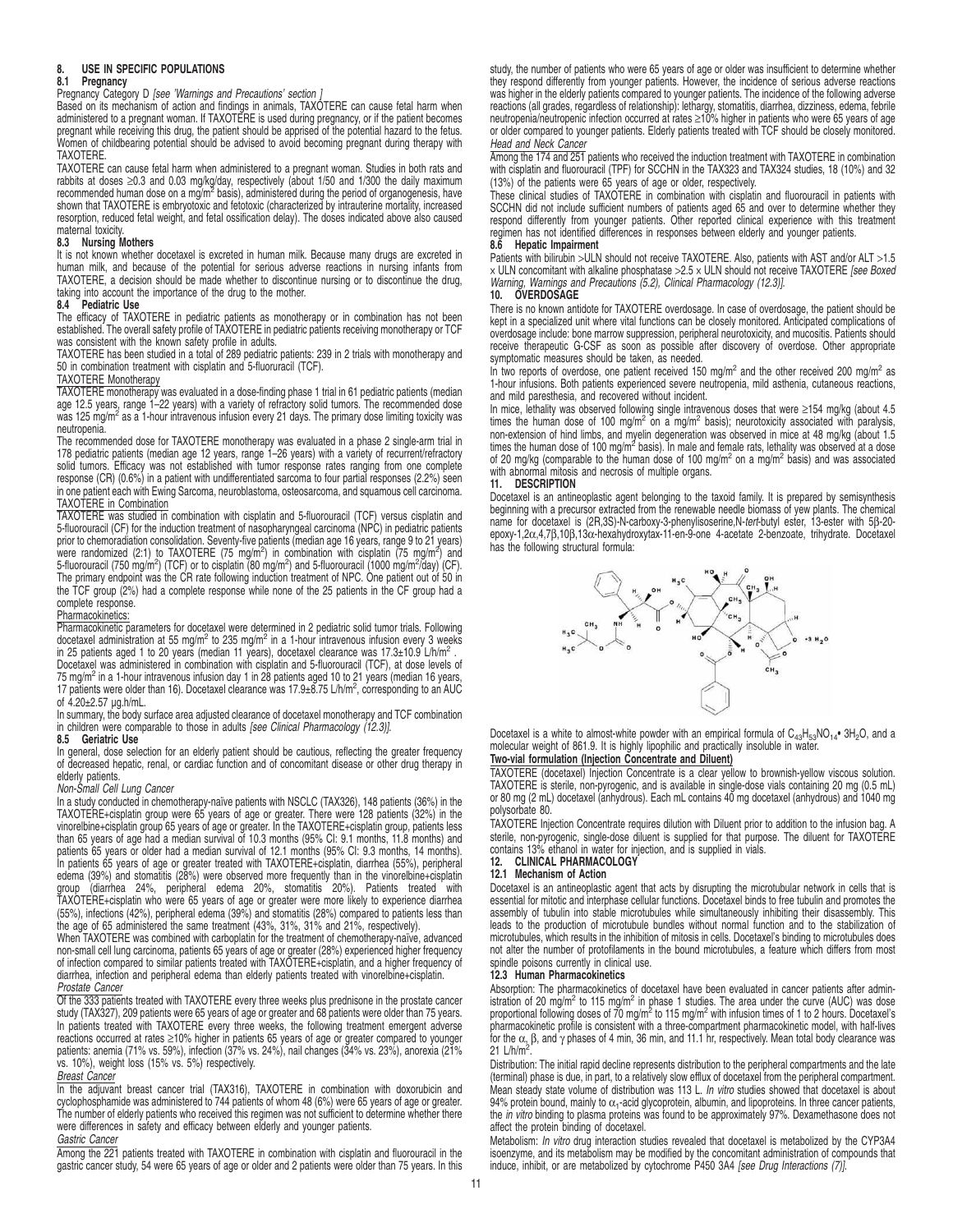Elimination: A study of <sup>14</sup>C-docetaxel was conducted in three cancer patients. Docetaxel was eliminated in both the urine and feces following oxidative metabolism of the tert-butyl ester group, but fecal excretion was the main elimination route. Within 7 days, urinary and fecal excretion accounted for approximately 6% and 75% of the administered radioactivity, respectively. About 80% of the radioactivity recovered in feces is excreted during the first 48 hours as 1 major and 3 minor metabolites with very small amounts (less than 8%) of unchanged drug.

Effect of Age: A population pharmacokinetic analysis was carried out after TAXOTERE treatment of 535 patients dosed at 100 mg/m<sup>2</sup>. Pharmacokinetic parameters estimated by this analysis were very close to those estimated from phase 1 studies. The pharmacokinetics of docetaxel were not influenced by age.

Effect of Gender: The population pharmacokinetics analysis described above also indicated that gender did not influence the pharmacokinetics of docetaxel.

Hepatic Impairment: The population pharmacokinetic analysis described above indicated that in patients with clinical chemistry data suggestive of mild to moderate liver impairment (AST and/or ALT >1.5 times ULN concomitant with alkaline phosphatase >2.5 times ULN), total body clearance was lowered by an average of 27%, resulting in a 38% increase in systemic exposure (AUC). This average, however, includes a substantial range and there is, at present, no measurement that would allow recommendation for dose adjustment in such patients. Patients with combined abnormalities of transaminase and alkaline phosphatase should not be treated with TAXOTERE. Patients with severe hepatic impairment have not been studied. [see Warnings and Precautions (5.2) and Use in Specific Populations (8.6)]

Effect of Race: Mean total body clearance for Japanese patients dosed at the range of 10 mg/m<sup>2</sup> to 90 mg/m<sup>2</sup> was similar to that of European/American populations dosed at 100 mg/m<sup>2</sup>, suggesting no significant difference in the elimination of docetaxel in the two populations.

Effect of Ketoconazole: The effect of ketoconazole (a strong CYP3A4 inhibitor) on the pharmacokinetics of docetaxel was investigated in 7 cancer patients. Patients were randomized to receive either docetaxel (100 mg/m<sup>2</sup> intravenous) alone or docetaxel (10 mg/m<sup>2</sup> intravenous) in combination with ketoconazole (200 mg orally once daily for 3 days) in a crossover design with a 3-week washout period. The results of this study indicated that the mean dose-normalized AUC of docetaxel was increased 2.2-fold and its clearance was reduced by 49% when docetaxel was co-administration with ketoconazole [see Dosage and Administration (2.7) and Drug-Drug Interactions (7)].

Effect of Combination Therapies:

- **Dexamethasone: Docetaxel total body clearance was not modified by pretreatment with dexam**ethasone.
- Cisplatin: Clearance of docetaxel in combination therapy with cisplatin was similar to that previously observed following monotherapy with docetaxel. The pharmacokinetic profile of cisplatin in combination therapy with docetaxel was similar to that observed with cisplatin alone.
- Cisplatin and Fluorouracil: The combined administration of docetaxel, cisplatin and fluorouracil in 12 patients with solid tumors had no influence on the pharmacokinetics of each individual drug.
- Prednisone: A population pharmacokinetic analysis of plasma data from 40 patients with hormone-refractory metastatic prostate cancer indicated that docetaxel systemic clearance in combination with prednisone is similar to that observed following administration of docetaxel alone.
- Cyclophosphamide and Doxorubicin: A study was conducted in 30 patients with advanced breast cancer to determine the potential for drug-drug-interactions between docetaxel (75 mg/m<sup>2</sup>), doxorubicin (50 mg/m<sup>2</sup>), and cyclophosphamide (500 mg/m<sup>2</sup>) when administered in combination. The coadministration of docetaxel had no effect on the pharmacokinetics of doxorubicin and cyclophosphamide when the three drugs were given in combination compared to coadministration of doxorubicin and cyclophosphamide only. In addition, doxorubicin and cyclophosphamide had no effect on docetaxel plasma clearance when the three drugs were given in combination compared to historical data for docetaxel monotherapy.

### **13. NONCLINICAL TOXICOLOGY**

# **13.1 Carcinogenesis, Mutagenesis, Impairment of Fertility**

Carcinogenicity studies with docetaxel have not been performed.

Docetaxel was clastogenic in the *in vitro* chromosome aberration test in CHO-K<sub>1</sub> cells and in the *in* vivo micronucleus test in mice administered doses of 0.39 to 1.56 mg/kg (about  $1/60<sup>th</sup>$  to  $1/15<sup>th</sup>$  the recommended human dose on a mg/m<sup>2</sup> basis). Docetaxel was not mutagenic in the Ames test or the CHO/HGPRT gene mutation assays.

Docetaxel did not reduce fertility in rats when administered in multiple intravenous doses of up to 0.3 mg/kg (about 1/50<sup>th</sup> the recommended human dose on a mg/m<sup>2</sup> basis), but decreased testicular weights were reported. This correlates with findings of a 10-cycle toxicity study (dosing once every 21 days for 6 months) in rats and dogs in which testicular atrophy or degeneration was observed at intravenous doses of 5 mg/kg in rats and 0.375 mg/kg in dogs (about 1/3<sup>rd</sup> and 1/15<sup>th</sup> the recommended human dose on a mg/m<sup>2</sup> basis, respectively). An increased frequency of dosing in rats produced similar effects at lower dose levels.

# **14. CLINICAL STUDIES**

## **14.1 Locally Advanced or Metastatic Breast Cancer**

The efficacy and safety of TAXOTERE have been evaluated in locally advanced or metastatic breast cancer after failure of previous chemotherapy (alkylating agent-containing regimens or anthracyclinecontaining regimens).

# Randomized Trials

In one randomized trial, patients with a history of prior treatment with an anthracycline-containing regimen were assigned to treatment with TAXOTERE (100 mg/m<sup>2</sup> every 3 weeks) or the combination of mitomycin (12 mg/m<sup>2</sup> every 6 weeks) and vinblastine (6 mg/m<sup>2</sup> every 3 weeks). Two hundred three patients were randomized to TAXOTERE and 189 to the comparator arm. Most patients had received prior chemotherapy for metastatic disease; only 27 patients on the TAXOTERE arm and 33 patients on the comparator arm entered the study following relapse after adjuvant therapy. Three-quarters of patients had measurable, visceral metastases. The primary endpoint was time to progression. The following table summarizes the study results (See Table 13).

| Table 13 - Efficacy of TAXOTERE in the Treatment of Breast Cancer Patients Previously |  |  |  |  |  |
|---------------------------------------------------------------------------------------|--|--|--|--|--|
| Treated with an Anthracycline-Containing Regimen (Intent-to-Treat Analysis)           |  |  |  |  |  |

| <b>Efficacy Parameter</b>                                        | <b>Docetaxel</b><br>$(n=203)$ | Mitomycin/<br>Vinblastine<br>$(n=189)$ | p-value    |  |  |
|------------------------------------------------------------------|-------------------------------|----------------------------------------|------------|--|--|
| Median Survival                                                  | 11.4 months                   | 8.7 months                             |            |  |  |
| Risk Ratio <sup>*</sup> , Mortality<br>(Docetaxel: Control)      |                               | 0.73                                   |            |  |  |
| 95% CI (Risk Ratio)                                              | $0.58 - 0.93$                 |                                        |            |  |  |
| Median Time to<br>Progression                                    | 4.3 months                    | 2.5 months                             |            |  |  |
| Risk Ratio <sup>*</sup> ,<br>Progression<br>(Docetaxel: Control) | 0.75                          | $p=0.01$<br>Log Rank                   |            |  |  |
| 95% CI (Risk Ratio)                                              | $0.61 - 0.94$                 |                                        |            |  |  |
| Overall Response<br>Rate                                         | 28.1%                         | 9.5%                                   | p<0.0001   |  |  |
| Complete Response<br>Rate                                        | 3.4%                          | 1.6%                                   | Chi Square |  |  |

\*For the risk ratio, a value less than 1.00 favors docetaxel.

In a second randomized trial, patients previously treated with an alkylating-containing regimen were assigned to treatment with TAXOTERE (100 mg/m<sup>2</sup>) or doxorubicin (75 mg/m<sup>2</sup>) every 3 weeks. One hundred sixty-one patients were randomized to TAXOTERE and 165 patients to doxorubicin. Approximately one-half of patients had received prior chemotherapy for metastatic disease, and one-half entered the study following relapse after adjuvant therapy. Three-quarters of patients had measurable, visceral metastases. The primary endpoint was time to progression. The study results are summarized below (See Table 14).

#### **Table 14 - Efficacy of TAXOTERE in the Treatment of Breast Cancer Patients Previously Treated with an Alkylating-Containing Regimen (Intent-to-Treat Analysis)**

| <b>Efficacy Parameter</b>                                        | Docetaxel<br>$(n=161)$ | <b>Doxorubicin</b><br>$(n=165)$ | p-value    |  |  |
|------------------------------------------------------------------|------------------------|---------------------------------|------------|--|--|
| Median Survival                                                  | 14.7 months            | 14.3 months                     |            |  |  |
| Risk Ratio <sup>*</sup> , Mortality<br>(Docetaxel: Control)      |                        | 0.89                            |            |  |  |
| 95% CI (Risk Ratio)                                              |                        | $0.68 - 1.16$                   |            |  |  |
| Median Time to<br>Progression                                    | 6.5 months             | 5.3 months                      |            |  |  |
| Risk Ratio <sup>*</sup> .<br>Progression<br>(Docetaxel: Control) | 0.93                   | $p=0.45$<br>Log Rank            |            |  |  |
| 95% CI (Risk Ratio)                                              | $0.71 - 1.16$          |                                 |            |  |  |
| Overall Response<br>Rate                                         | 45.3%                  | 29.7%                           | p=0.004    |  |  |
| Complete Response<br>Rate                                        | 6.8%                   | 4.2%                            | Chi Square |  |  |

\*For the risk ratio, a value less than 1.00 favors docetaxel.

In another multicenter open-label, randomized trial (TAX313), in the treatment of patients with advanced breast cancer who progressed or relapsed after one prior chemotherapy regimen, 527 patients were<br>randomized to receive TAXOTERE monotherapy 60 mg/m<sup>2</sup> (n=151), 75 mg/m<sup>2</sup> (n=188) or 100 mg/m<sup>2</sup> (n=188). In this trial, 94% of patients had metastatic disease and 79% had received prior anthracycline therapy. Response rate was the primary endpoint. Response rates increased with TAXOTERE dose:<br>19.9% for the 60 mg/m<sup>2</sup> group compared to 22.3% for the 75 mg/m<sup>2</sup> and 29.8% for the 100 mg/m<sup>2</sup> group; pair-wise comparison between the 60 mg/m<sup>2</sup> and 100 mg/m<sup>2</sup> groups was statistically significant  $(p=0.037)$ .

#### Single Arm Studies

TAXOTERE at a dose of 100 mg/m<sup>2</sup> was studied in six single arm studies involving a total of 309<br>patients with metastatic breast cancer in whom previous chemotherapy had failed. Among these, 190 patients had anthracycline-resistant breast cancer, defined as progression during an anthracyclinecontaining chemotherapy regimen for metastatic disease, or relapse during an anthracycline-containing adjuvant regimen. In anthracycline-resistant patients, the overall response rate was 37.9% (72/190; 95% C.I.: 31.0–44.8) and the complete response rate was 2.1%.

TAXOTERE was also studied in three single arm Japanese studies at a dose of 60 mg/m<sup>2</sup>, in 174 patients who had received prior chemotherapy for locally advanced or metastatic breast cancer. Among 26 patients whose best response to an anthracycline had been progression, the response rate was 34.6% (95% C.I.: 17.2–55.7), similar to the response rate in single arm studies of 100 mg/m<sup>2</sup>.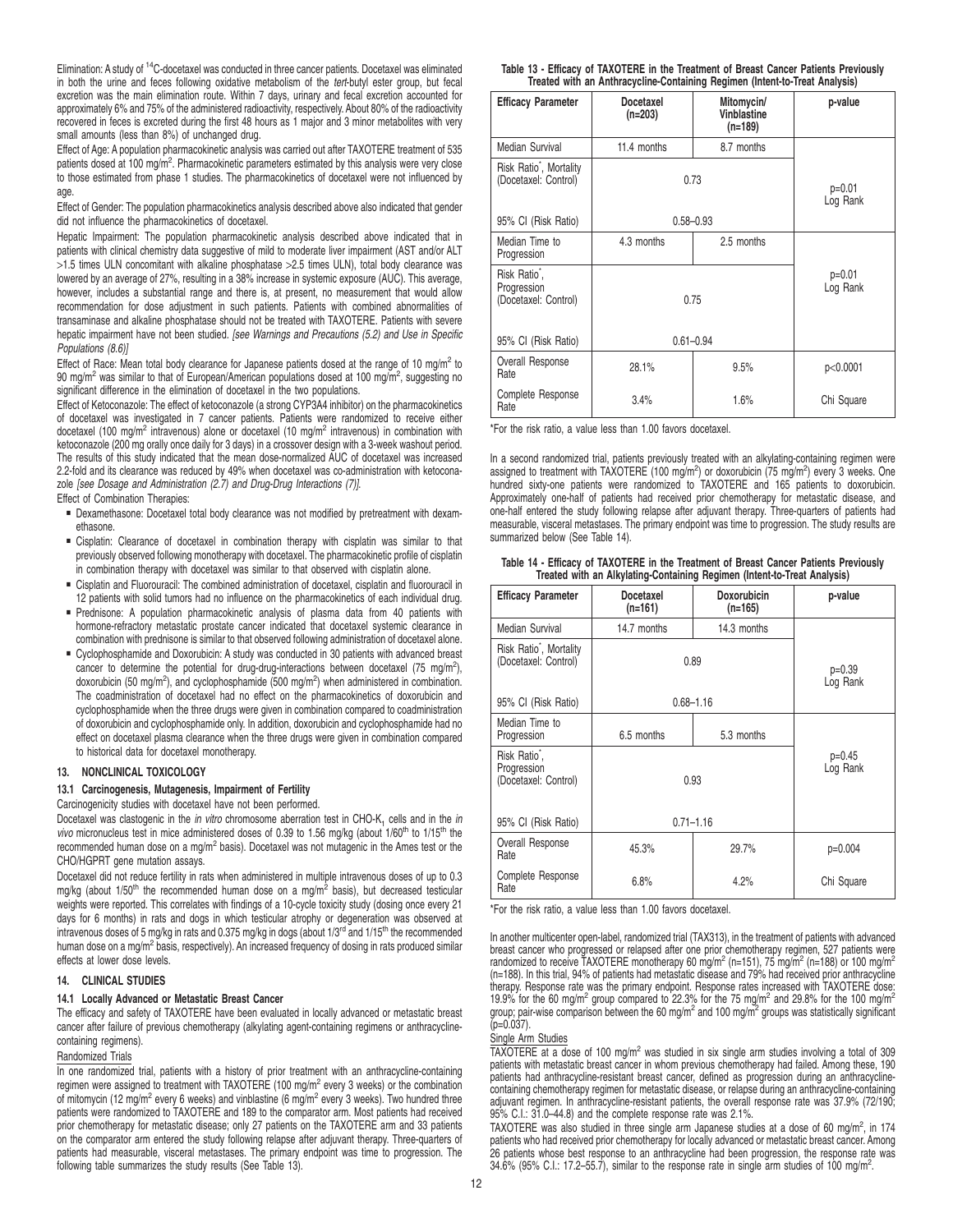#### **14.2 Adjuvant Treatment of Breast Cancer**

A multicenter, open-label, randomized trial (TAX316) evaluated the efficacy and safety of TAXOTERE for the adjuvant treatment of patients with axillary-node-positive breast cancer and no evidence of distant metastatic disease. After stratification according to the number of positive lymph nodes (1–3, 4+), 1491 patients were randomized to receive either TAXOTERE 75 mg/m<sup>2</sup> administered 1-hour after doxorubicin 50 mg/m<sup>2</sup> and cyclophosphamide 500 mg/m<sup>2</sup> (TAC arm), or doxorubicin 50 mg/m<sup>2</sup> followed by fluorouracil 500 mg/m<sup>2</sup> and cyclosphosphamide 500 mg/m<sup>2</sup> (FAC arm). Both regimens were administered every 3 weeks for 6 cycles. TAXOTERE was administered as a 1-hour infusion; all other drugs were given as intravenous bolus on day 1. In both arms, after the last cycle of chemotherapy, patients with positive estrogen and/or progesterone receptors received tamoxifen 20 mg daily for up to 5 years. Adjuvant radiation therapy was prescribed according to guidelines in place at participating institutions and was given to 69% of patients who received TAC and 72% of patients who received FAC. Results from a second interim analysis (median follow-up 55 months) are as follows: In study TAX316, the docetaxel-containing combination regimen TAC showed significantly longer disease-free survival (DFS) than FAC (hazard ratio=0.74; 2-sided 95% CI=0.60, 0.92, stratified log rank p=0.0047). The primary endpoint, disease-free survival, included local and distant recurrences, contralateral breast cancer and deaths from any cause. The overall reduction in risk of relapse was 25.7% for TAC-treated patients. (See Figure 1).

.<br>At the time of this interim analysis, based on 219 deaths, overall survival was longer for TAC than FAC (hazard ratio=0.69, 2-sided 95% CI=0.53, 0.90). (See Figure 2). There will be further analysis at the time survival data mature.

**Figure 1 - TAX316 Disease Free Survival K-M curve**





The following table describes the results of subgroup analyses for DFS and OS (See Table 15).

| Table 15 - Subset Analyses-Adjuvant Breast Cancer Study |  |  |  |  |
|---------------------------------------------------------|--|--|--|--|
|---------------------------------------------------------|--|--|--|--|

|                          |                       |                                        | <b>Disease Free Survival</b> | <b>Overall Survival</b>                |              |  |
|--------------------------|-----------------------|----------------------------------------|------------------------------|----------------------------------------|--------------|--|
| <b>Patient subset</b>    | Number of<br>patients | 95% CI<br>Hazard<br>ratio <sup>®</sup> |                              | 95% CI<br>Hazard<br>ratio <sup>®</sup> |              |  |
| No. of positive<br>nodes |                       |                                        |                              |                                        |              |  |
| Overall                  | 744                   | 0.74                                   | (0.60, 0.92)                 | 0.69                                   | (0.53, 0.90) |  |

## **Table 15 - Subset Analyses-Adjuvant Breast Cancer Study (continued)**

|                       |                       | <b>Disease Free Survival</b> |              |                              | <b>Overall Survival</b> |
|-----------------------|-----------------------|------------------------------|--------------|------------------------------|-------------------------|
| <b>Patient subset</b> | Number of<br>patients | Hazard<br>ratio <sup>®</sup> | 95% CI       | Hazard<br>ratio <sup>®</sup> | 95% CI                  |
| $1 - 3$               | 467                   | 0.64                         | (0.47, 0.87) | 0.45                         | (0.29, 0.70)            |
| $4+$                  | 277                   | 0.84                         | (0.63, 1.12) | 0.93                         | (0.66, 1.32)            |
| Receptor<br>status    |                       |                              |              |                              |                         |
| Positive              | 566                   | 0.76                         | (0.59, 0.98) | 0.69                         | (0.48, 0.99)            |
| Negative              | 178                   | 0.68                         | (0.48, 0.97) | 0.66                         | (0.44, 0.98)            |

\*a hazard ratio of less than 1 indicates that TAC is associated with a longer disease free survival or overall survival compared to FAC.

# **14.3 Non-Small Cell Lung Cancer (NSCLC)**

The efficacy and safety of TAXOTERE has been evaluated in patients with unresectable, locally advanced or metastatic non-small cell lung cancer whose disease has failed prior platinum-based chemotherapy or in patients who are chemotherapy-naïve.

Monotherapy with TAXOTERE for NSCLC Previously Treated with Platinum-Based Chemotherapy

Two randomized, controlled trials established that a TAXOTERE dose of 75 mg/m<sup>2</sup> was tolerable and yielded a favorable outcome in patients previously treated with platinum-based chemotherapy (see below). TAXOTERE at a dose of 100 mg/m<sup>2</sup>, however, was associated with unacceptable hematologic toxicity, infections, and treatment-related mortality and this dose should not be used [see Boxed Warning, Dosage and Administration (2.7), Warnings and Precautions (5.3)].

One trial (TAX317), randomized patients with locally advanced or metastatic non-small cell lung cancer, a history of prior platinum-based chemotherapy, no history of taxane exposure, and an ECOG performance status ≤2 to TAXOTERE or best supportive care. The primary endpoint of the study was survival. Patients were initially randomized to TAXOTERE 100 mg/m<sup>2</sup> or best supportive care, but early toxic deaths at this dose led to a dose reduction to TAXOTERE 75 mg/m<sup>2</sup>. A total of 104 patients were randomized in this amended study to either TAXOTERE 75 mg/m<sup>2</sup> or best supportive care.

In a second randomized trial (TAX320), 373 patients with locally advanced or metastatic non-small cell lung cancer, a history of prior platinum-based chemotherapy, and an ECOG performance status ≤2 were randomized to TAXOTERE 75 mg/m<sup>2</sup>, TAXOTERE 100 mg/m<sup>2</sup> and a treatment in which the<br>investigator chose either vinorelbine 30 mg/m<sup>2</sup> days 1, 8, and 15 repeated every 3 weeks or ifosfamide 2 g/m<sup>2</sup> days 1-3 repeated every 3 weeks. Forty percent of the patients in this study had a history of prior paclitaxel exposure. The primary endpoint was survival in both trials. The efficacy data for the TAXOTERE 75 mg/m<sup>2</sup> arm and the comparator arms are summarized in Table 16 and Figures 3 and 4 showing the survival curves for the two studies.

|                                        |                                               | <b>TAX317</b>                                 | <b>TAX320</b>                              |                                          |  |  |
|----------------------------------------|-----------------------------------------------|-----------------------------------------------|--------------------------------------------|------------------------------------------|--|--|
|                                        | Docetaxel<br>75 mg/m <sup>2</sup><br>$n = 55$ | Best<br><b>Supportive</b><br>Care<br>$n = 49$ | Docetaxel<br>75 mg/m <sup>2</sup><br>n=125 | Control (V/I <sup>*</sup> )<br>$n = 123$ |  |  |
| Overall Survival                       |                                               |                                               |                                            |                                          |  |  |
| Log-rank Test                          | $p=0.01$                                      |                                               |                                            | $p=0.13$                                 |  |  |
| Risk Ratio <sup>†</sup> .<br>Mortality |                                               |                                               |                                            |                                          |  |  |
| (Docetaxel: Control)                   | 0.56                                          |                                               | 0.82                                       |                                          |  |  |
| 95% CI (Risk Ratio)                    |                                               | (0.35, 0.88)                                  | (0.63, 1.06)                               |                                          |  |  |
| Median Survival                        | 7.5 months <sup><math>‡</math></sup>          | 4.6 months                                    | 5.7 months                                 | 5.6 months                               |  |  |
| 95% CI                                 | (5.5, 12.8)                                   | (3.7, 6.1)                                    | (5.1, 7.1)                                 | (4.4, 7.9)                               |  |  |
| % 1-year Survival                      | $37\%$ <sup>‡§</sup>                          | 12%                                           | $30\%$ <sup>‡§</sup>                       | 20%                                      |  |  |
| 95% CI                                 | (24, 50)                                      | (2, 23)                                       | (22, 39)                                   | (13, 27)                                 |  |  |
| Time to Progression                    | 12.3 weeks $‡$                                | 7.0 weeks                                     | 8.3 weeks                                  | 7.6 weeks                                |  |  |
| 95% CI                                 | (9.0, 18.3)                                   | (6.0, 9.3)                                    | (7.0, 11.7)                                | (6.7, 10.1)                              |  |  |
| Response Rate                          | 5.5%                                          | Not Applicable                                | 5.7%                                       | 0.8%                                     |  |  |
| 95% CI                                 | (1.1, 15.1)                                   |                                               | (2.3, 11.3)                                | (0.0, 4.5)                               |  |  |

#### **Table 16 - Efficacy of TAXOTERE in the Treatment of Non-Small Cell Lung Cancer** Patients Previously Treated with a Platinum-Based Chemotherapy Regimen (Intent-to-**Treat Analysis)**

\*Vinorelbine/Ifosfamide

†a value less than 1.00 favors docetaxel ‡p≤0.05

§uncorrected for multiple comparisons

Only one of the two trials (TAX317) showed a clear effect on survival, the primary endpoint; that trial also showed an increased rate of survival to one year. In the second study (TAX320) the rate of survival at one year favored TAXOTERE 75 mg/m<sup>2</sup>.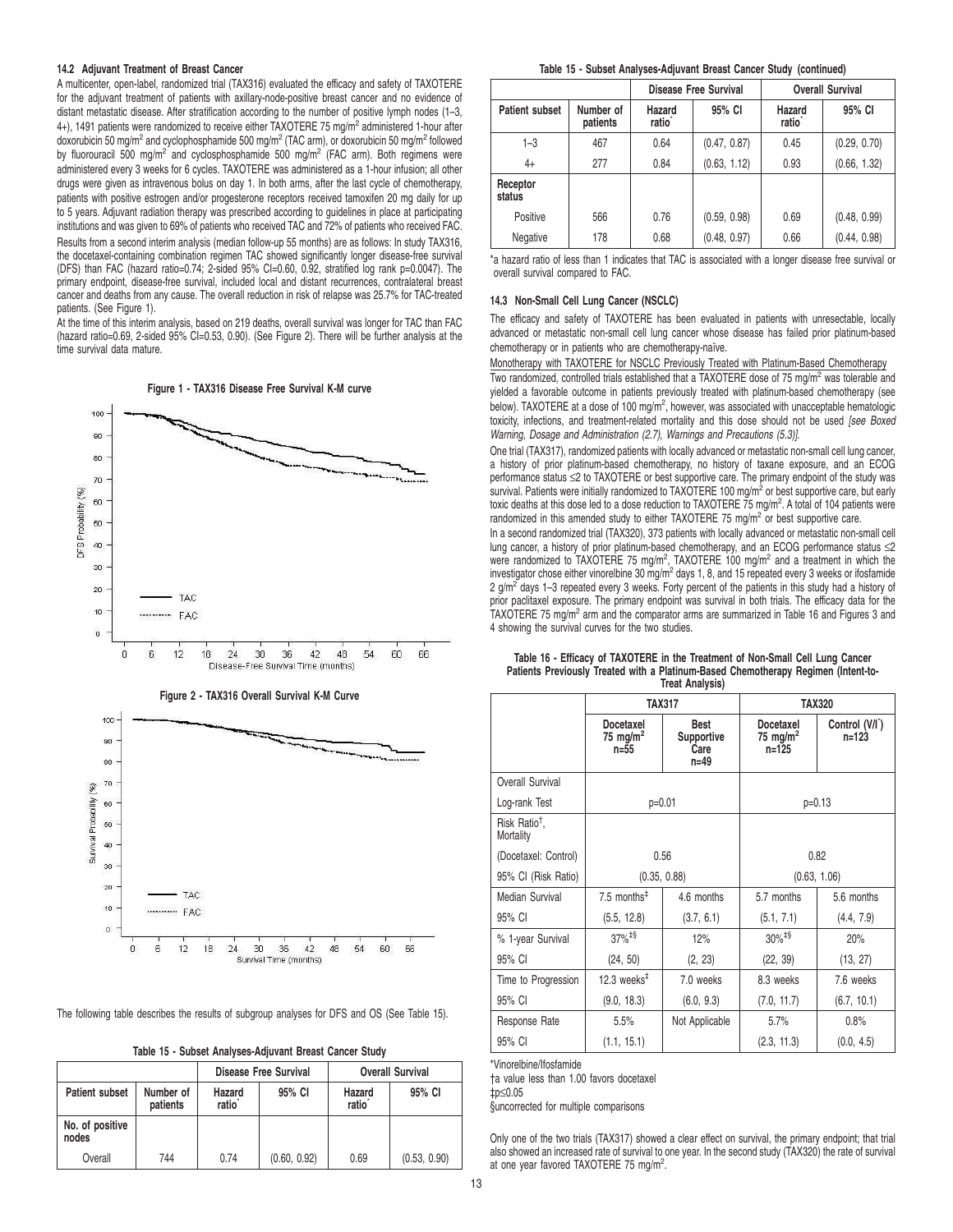

**Figure 4 - TAX320 Survival K-M Curves - TAXOTERE 75 mg/m<sup>2</sup> vs. Vinorelbine or Ifosfamide Control**



Patients treated with TAXOTERE at a dose of 75 mg/m<sup>2</sup> experienced no deterioration in performance

status and body weight relative to the comparator arms used in these trials.<br>Combination Therapy with TAXOTERE for Chemotherapy-Naïve NSCLC<br>In a randomized controlled trial (TAX326), 1218 patients with unresectable stage I no prior chemotherapy were randomized to receive one of three treatments: TAXOTERE 75 mg/m<sup>2</sup> as a 1 hour infusion immediately followed by cisplatin 75 mg/m<sup>2</sup> over 30 to 60 minutes every 3 weeks; vinorelbine 25 mg/m<sup>2</sup> administered over 6-10 minutes on days 1, 8, 15, 22 followed by cisplatin 100 mg/m<sup>2</sup> administered on day 1 of cycles repeated every 4 weeks; or a combination of TAXOTERE and carboplatin.

The primary efficacy endpoint was overall survival. Treatment with TAXOTERE+cisplatin did not result in a statistically significantly superior survival compared to vinorelbine+cisplatin (see table below). The 95% confidence interval of the hazard ratio (adjusted for interim analysis and multiple comparisons) shows that the addition of TAXOTERE to cisplatin results in an outcome ranging from a 6% inferior to a 26% superior survival compared to the addition of vinorelbine to cisplatin. The results of a further<br>statistical analysis showed that at least (the lower bound of the 95% confidence interval) 62% of the<br>known survival arm and the comparator arm are summarized in Table 17.

**Table 17 - Survival Analysis of TAXOTERE in Combination Therapy for Chemotherapy-Naïve NSCLC**

| Comparison                               | Taxotere+Cisplatin<br>$n = 408$ | Vinorelbine+Cisplatin<br>$n=405$ |  |
|------------------------------------------|---------------------------------|----------------------------------|--|
| Kaplan-Meier Estimate of Median Survival | 10.9 months                     | 10.0 months                      |  |
| p-value <sup>®</sup>                     |                                 | 0.122                            |  |
| Estimated Hazard Ratio <sup>†</sup>      | 0.88                            |                                  |  |
| Adjusted 95% CI <sup>‡</sup>             | (0.74, 1.06)                    |                                  |  |

\*From the superiority test (stratified log rank) comparing TAXOTERE+cisplatin to vinorelbine+cisplatin †Hazard ratio of TAXOTERE+cisplatin vs. vinorelbine+cisplatin. A hazard ratio of less than 1 indicates that TAXOTERE+cisplatin is associated with a longer survival. ‡Adjusted for interim analysis and multiple comparisons.

second comparison in the same three-arm study, vinorelbine+cisplatin TAXOTERE+carboplatin, did not demonstrate superior survival associated with the TAXOTERE arm (Kaplan-Meier estimate of median survival was 9.1 months for TAXOTERE+carboplatin compared to 10.0 months on the vinorelbine+cisplatin arm) and the TAXOTERE+carboplatin arm did not demonstrate preservation of at least 50% of the survival effect of vinorelbine added to cisplatin. Secondary endpoints evaluated in the trial included objective response and time to progression. There was no statistically significant difference between TAXOTERE+cisplatin and vinorelbine+cisplatin with respect to objective response and time to progression (see Table 18).

| Table 18 - Response and TTP Analysis of TAXOTERE in Combination Therapy for |  |                          |  |
|-----------------------------------------------------------------------------|--|--------------------------|--|
|                                                                             |  | Chemotherapy-Naïve NSCLC |  |

| <b>Endpoint</b>                            | TAXOTERE+Cisplatin | Vinorelbine+Cisplatin | p-value         |
|--------------------------------------------|--------------------|-----------------------|-----------------|
| Objective Response Rate                    | 31.6%              | 24.4%                 | Not Significant |
| $(95\% \text{ Cl})^*$                      | $(26.5\%, 36.8\%)$ | $(19.8\%, 29.2\%)$    |                 |
| Median Time to<br>Progression <sup>†</sup> | 21.4 weeks         | 22.1 weeks            | Not Significant |
| $(95\% \text{ Cl})^*$                      | (19.3, 24.6)       | (18.1, 25.6)          |                 |

\*Adjusted for multiple comparisons.

†Kaplan-Meier estimates.

# **14.4 Hormone Refractory Prostate Cancer**

The safety and efficacy of TAXOTERE in combination with prednisone in patients with androgen independent (hormone refractory) metastatic prostate cancer were evaluated in a randomized multicenter active control trial. A total of 1006 patients with Karnofsky Performance Status (KPS) ≥60 were randomized to the following treatment groups:

- $\bullet$  TAXOTERE 75 mg/m<sup>2</sup> every 3 weeks for 10 cycles.
- TAXOTERE 30 mg/m<sup>2</sup> administered weekly for the first 5 weeks in a 6-week cycle for 5 cycles.<br>• Mitoxantrone 12 mg/m<sup>2</sup> every 3 weeks for 10 cycles.

All 3 regimens were administered in combination with prednisone 5 mg twice daily, continuously. In the TAXOTERE every three week arm, a statistically significant overall survival advantage was demonstrated compared to mitoxantrone. In the TAXOTERE weekly arm, no overall survival advantage was demonstrated compared to the mitoxantrone control arm. Efficacy results for the TAXOTERE every 3 week arm versus the control arm are summarized in Table 19 and Figure 5.

|                                                                                        | Table 19 - Efficacy of TAXOTERE in the Treatment of Patients with Androgen |  |  |  |
|----------------------------------------------------------------------------------------|----------------------------------------------------------------------------|--|--|--|
| Independent (Hormone Refractory) Metastatic Prostate Cancer (Intent-to-Treat Analysis) |                                                                            |  |  |  |

|                          | TAXOTERE+<br>Prednisone every 3<br>weeks | Mitoxantrone+<br>Prednisone every 3<br>weeks |
|--------------------------|------------------------------------------|----------------------------------------------|
| Number of patients       | 335                                      | 337                                          |
| Median survival (months) | 18.9                                     | 16.5                                         |
| 95% CI                   | $(17.0 - 21.2)$                          | $(14.4 - 18.6)$                              |
| Hazard ratio             | 0.761                                    |                                              |
| 95% CI                   | $(0.619 - 0.936)$                        | --                                           |
| p-value <sup>*</sup>     | 0.0094                                   |                                              |

\*Stratified log rank test. Threshold for statistical significance = 0.0175 because of 3 arms.



#### **14.5 Gastric Adenocarcinoma**

A multicenter, open-label, randomized trial was conducted to evaluate the safety and efficacy of TAXOTERE for the treatment of patients with advanced gastric adenocarcinoma, including adenocarcinoma of the gastroesophageal junction, who had not received prior chemotherapy for advanced<br>disease. A total of 445 patients with KPS >70 were treated with either TAXOTERE (T) (75 mg/m<sup>2</sup> on day 1) in combination with cisplatin (C) (75 mg/m<sup>2</sup> on day 1) and fluorouracil (F) (750 mg/m<sup>2</sup> per day for 5 days) or cisplatin (100 mg/m² on day 1) and fluorouracil (1000 mg/m² per day for 5 days). The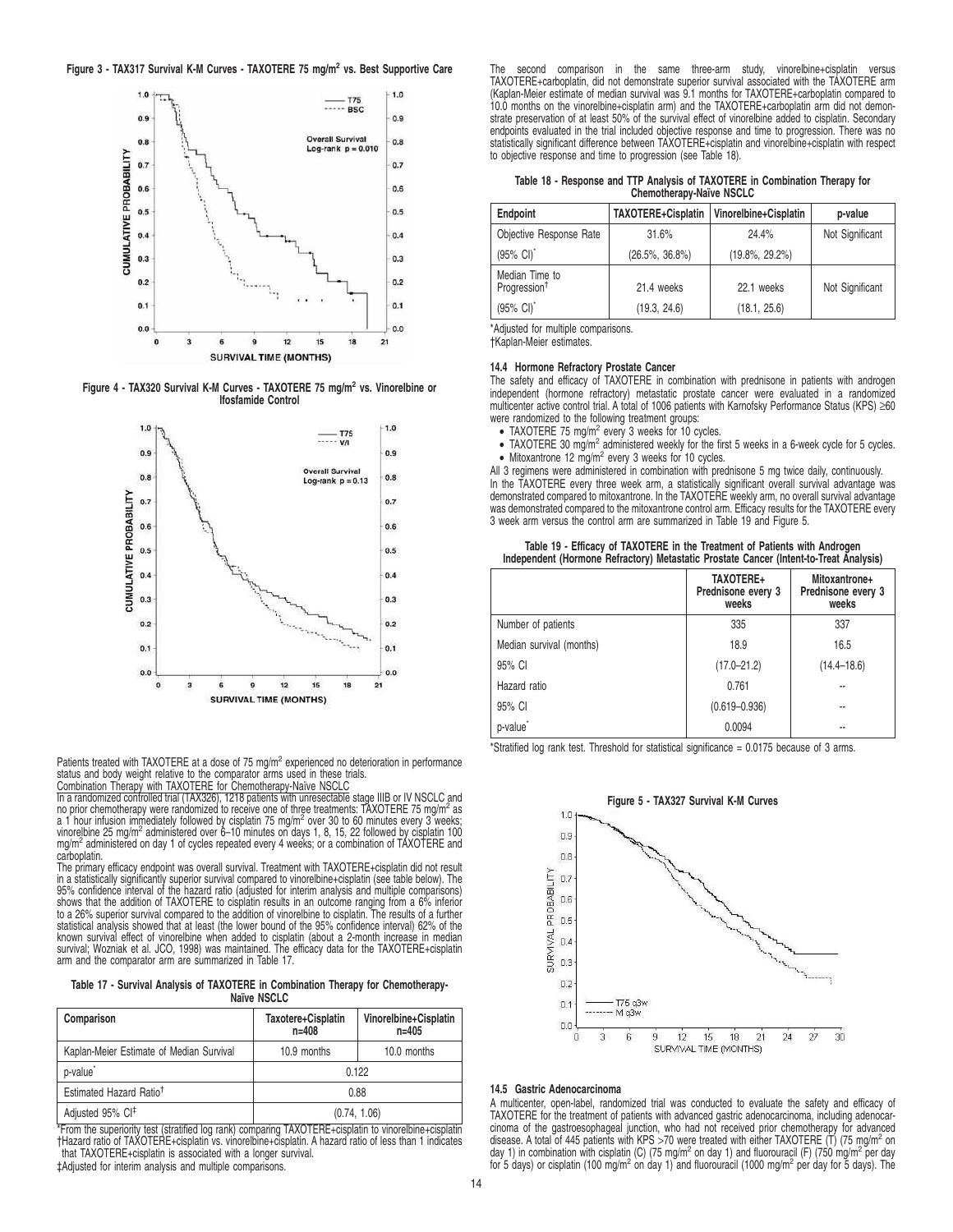length of a treatment cycle was 3 weeks for the TCF arm and 4 weeks for the CF arm. The demographic characteristics were balanced between the two treatment arms. The median age was 55 years, 71% were male, 71% were Caucasian, 24% were 65 years of age or older, 19% had a prior curative surgery and 12% had palliative surgery. The median number of cycles administered per patient was 6 (with a range of 1–16) for the TCF arm compared to 4 (with a range of 1–12) for the CF arm. Time to progression (TTP) was the primary endpoint and was defined as time from randomization to disease progression or death from any cause within 12 weeks of the last evaluable tumor assessment or within 12 weeks of the first infusion of study drugs for patients with no evaluable tumor assessment after randomization. The hazard ratio (HR) for TTP was 1.47 (CF/TCF, 95% CI: 1.19–1.83) with a significantly longer TTP (p=0.0004) in the TCF arm. Approximately 75% of patients had died at the time of this analysis. Overall survival was significantly longer (p=0.0201) in the TCF arm with a HR of 1.29 (95% CI: 1.04–1.61). Efficacy results are summarized in Table 20 and Figures 6 and 7.

| Table 20 - Efficacy of TAXOTERE in the treatment of patients with gastric |                |  |  |
|---------------------------------------------------------------------------|----------------|--|--|
|                                                                           | adenocarcinoma |  |  |

| Endpoint                          | <b>TCF</b><br>$n=221$ | <b>CF</b><br>$n = 224$ |  |  |
|-----------------------------------|-----------------------|------------------------|--|--|
| Median TTP (months)               | 5.6                   | 3.7                    |  |  |
| (95%CI)                           | $(4.86 - 5.91)$       | $(3.45 - 4.47)$        |  |  |
| Hazard ratio                      |                       | 0.68                   |  |  |
| (95%CI)                           | $(0.55 - 0.84)$       |                        |  |  |
| <sup>†</sup> p-value              | 0.0004                |                        |  |  |
| Median survival (months)          | 9.2                   | 8.6                    |  |  |
| (95%CI)                           | $(8.38 - 10.58)$      | $(7.16 - 9.46)$        |  |  |
| Hazard ratio <sup>*</sup>         |                       | 0.77                   |  |  |
| $(95\%CI)$                        | $(0.62 - 0.96)$       |                        |  |  |
| <sup>†</sup> p-value              | 0.0201                |                        |  |  |
| Overall Response Rate (CR+PR) (%) | 36.7                  | 25.4                   |  |  |
| p-value                           | 0.0106                |                        |  |  |

\*For the hazard ratio (TCF/CF), values less than 1.00 favor the TAXOTERE arm. †Unstratified log-rank test

Subgroup analyses were consistent with the overall results across age, gender and race.









#### **14.6 Head and Neck Cancer**

Induction chemotherapy followed by radiotherapy (TAX323)

The safety and efficacy of TAXOTERE in the induction treatment of patients with squamous cell carcinoma of the head and neck (SCCHN) was evaluated in a multicenter, open-label, randomized trial (TAX323). In this study, 358 patients with inoperable locally advanced SCCHN, and WHO performance status 0 or 1, were randomized to one of two treatment arms. Patients on the TAXOTERE arm received TAXOTERE (T) 75 mg/m<sup>2</sup> followed by cisplatin (P) 75 mg/m<sup>2</sup> on Day 1, followed by fluorouracil (F) 750 mg/m<sup>2</sup> per day as a continuous infusion on Days 1-5. The cycles were repeated every three weeks for 4 cycles. Patients whose disease did not progress received radiotherapy (RT) according to institutional guidelines (TPF/RT). Patients on the comparator arm received cisplatin (P) 100 mg/m<sup>2</sup> on Day 1, followed by fluorouracil (F) 1000 mg/m<sup>2</sup>/day as a continuous infusion on Days 1-5. The cycles were repeated every three weeks for 4 cycles. Patients whose disease did not progress received RT according to institutional guidelines (PF/RT). At the end of chemotherapy, with a minimal interval of 4 weeks and a maximal interval of 7 weeks, patients whose disease did not progress received radiotherapy (RT) according to institutional guidelines. Locoregional therapy with radiation was delivered either with a conventional fraction regimen (1.8 Gy–2.0 Gy once a day, 5 days per week for a total dose of 66 to 70 Gy) or with an accelerated/hyperfractionated regimen (twice a day, with a minimum interfraction interval of 6 hours, 5 days per week, for a total dose of 70 to 74 Gy, respectively). Surgical resection was allowed following chemotherapy, before or after radiotherapy.

The primary endpoint in this study, progression-free survival (PFS), was significantly longer in the TPF arm compared to the PF arm, p=0.0077 (median PFS: 11.4 vs. 8.3 months respectively) with an overall median follow up time of 33.7 months. Median overall survival with a median follow-up of 51.2 months was also significantly longer in favor of the TPF arm compared to the PF arm (median OS: 18.6 vs. 14.2 months respectively). Efficacy results are presented in Table 21 and Figures 8 and 9.

| Table 21 - Efficacy of TAXOTERE in the induction treatment of patients with inoperable |                                                   |  |  |
|----------------------------------------------------------------------------------------|---------------------------------------------------|--|--|
|                                                                                        | locally advanced SCCHN (Intent-to-Treat Analysis) |  |  |

| <b>ENDPOINT</b>                                                                                           | <b>TAXOTERE+</b><br>Cisplatin+<br>Fluorouracil<br>$n=177$ | Cisplatin+<br>Fluorouracil<br>$n = 181$ |  |
|-----------------------------------------------------------------------------------------------------------|-----------------------------------------------------------|-----------------------------------------|--|
| Median progression free survival (months)<br>$(95\%CI)$                                                   | 11.4<br>$(10.1 - 14.0)$                                   | 8.3<br>$(7.4 - 9.1)$                    |  |
| Adjusted Hazard ratio<br>(95%CI)<br>p-value                                                               | 0.71<br>$(0.56 - 0.91)$<br>0.0077                         |                                         |  |
| Median survival (months)<br>(95%CI)                                                                       | 18.6<br>$(15.7 - 24.0)$                                   | 14.2<br>$(11.5 - 18.7)$                 |  |
| Hazard ratio<br>(95%CI)<br><sup>†</sup> p-value                                                           | 0.71<br>$(0.56 - 0.90)$<br>0.0055                         |                                         |  |
| Best overall response $(CR + PR)$ to<br>chemotherapy (%)<br>(95%CI)                                       | 67.8<br>$(60.4 - 74.6)$                                   | 53.6<br>$(46.0 - 61.0)$                 |  |
| <sup>‡</sup> p-value                                                                                      | 0.006                                                     |                                         |  |
| Best overall response $(CR + PR)$ to study<br>treatment [chemotherapy +/- radiotherapy]<br>(%)<br>(95%CI) | 72.3<br>$(65.1 - 78.8)$                                   | 58.6<br>$(51.0 - 65.8)$                 |  |
| <sup>‡</sup> p-value                                                                                      | 0.006                                                     |                                         |  |

A Hazard ratio of less than 1 favors TAXOTERE+Cisplatin+Fluorouracil \*Stratified log-rank test based on primary tumor site †Stratified log-rank test, not adjusted for multiple comparisons

‡Chi square test, not adjusted for multiple comparisons

**Figure 8 - TAX323 Progression-Free Survival K-M Curve**

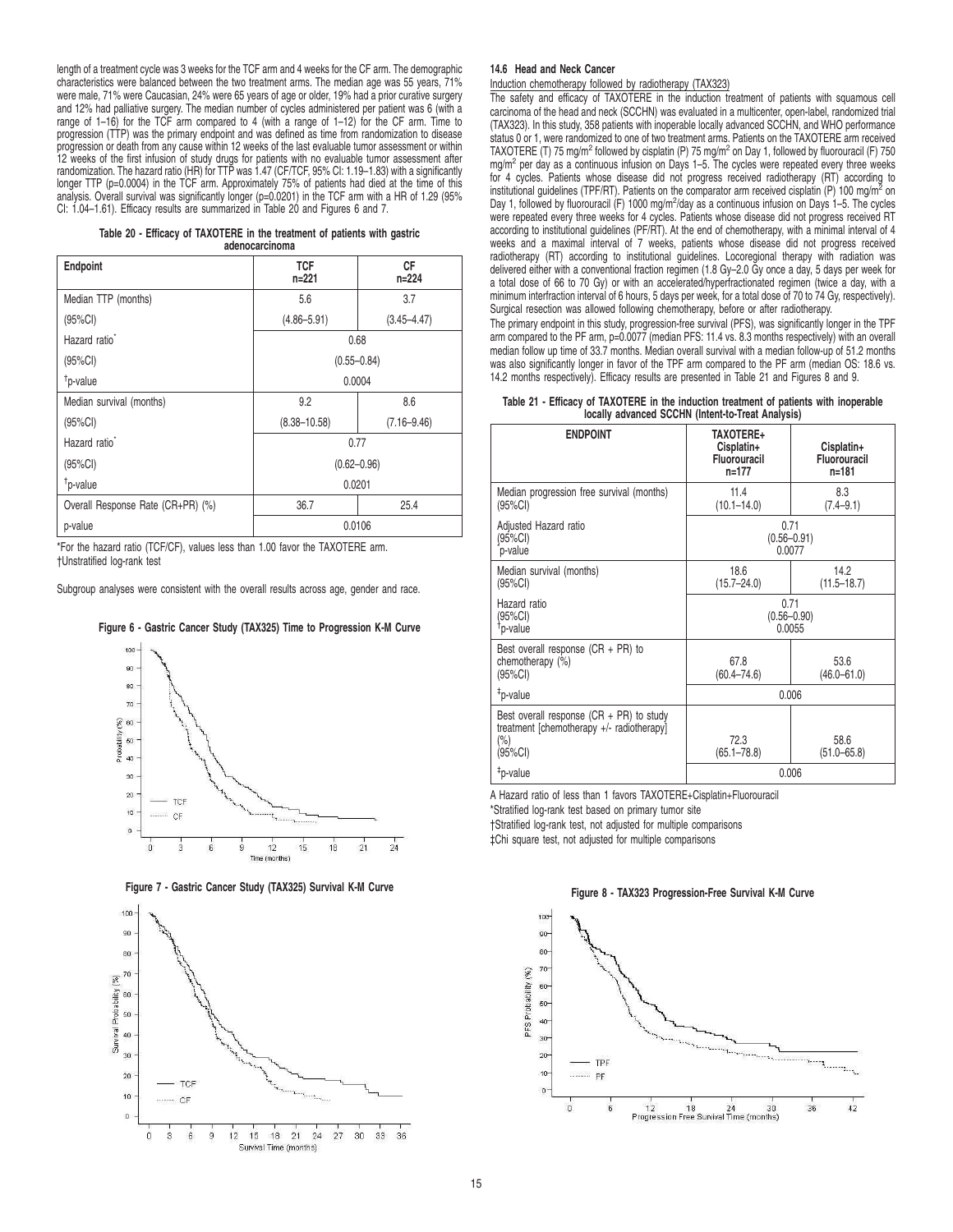**Figure 9 - TAX323 Overall Survival K-M Curve**



# Induction chemotherapy followed by chemoradiotherapy (TAX324)

The safety and efficacy of TAXOTERE in the induction treatment of patients with locally advanced (unresectable, low surgical cure, or organ preservation) SCCHN was evaluated in a randomized, multicenter open-label trial (TAX324). In this study, 501 patients, with locally advanced SCCHN, and a WHO performance status of 0 or 1, were randomized to one of two treatment arms. Patients on the<br>TAXOTERE arm received TAXOTERE (T) 75 mg/m<sup>2</sup> by intravenous infusion on day 1 followed by cisplatin (P) 100 mg/m<sup>2</sup> administered as a 30-minute to three-hour intravenous infusion, followed by the continuous intravenous infusion of fluorouracil (F) 1000 mg/m<sup>2</sup>/day from day 1 to day 4. The cycles were repeated every 3 weeks for 3 cycles. Patients on the comparator arm received cisplatin (P) 100 mg/m<sup>2</sup> as a 30-minute to three-hour intravenous infusion on day 1 followed by the continuous intravenous infusion of fluorouracil (F) 1000 mg/m<sup>2</sup>/day from day 1 to day 5. The cycles were repeated every 3 weeks for 3 cycles.

All patients in both treatment arms who did not have progressive disease were to receive 7 weeks of<br>chemoradiotherapy (CRT) following induction chemotherapy 3 to 8 weeks after the start of the last<br>cycle. During radiothera for a maximum of 7 doses. Radiation was delivered with megavoltage equipment using once daily fractionation (2 Gy per day, 5 days per week for 7 weeks for a total dose of 70–72 Gy). Surgery on the primary site of disease and/or neck could be considered at anytime following completion of CRT. The primary efficacy endpoint, overall survival (OS), was significantly longer (log-rank test, p=0.0058) with the TAXOTERE-containing regimen compared to PF [median OS: 70.6 versus 30.1 months respectively, hazard ratio (HR)=0.70, 95% confidence interval (CI)= 0.54 – 0.90]. Overall survival results are presented in Table 22 and Figure 10.

**Table 22 - Efficacy of TAXOTERE in the induction treatment of patients with locally advanced SCCHN (Intent-to-Treat Analysis)**

| <b>ENDPOINT</b>                  | TAXOTERE+<br>Cisplatin+<br>Fluorouracil<br>$n = 255$ | Cisplatin+<br>Fluorouracil<br>$n = 246$ |  |
|----------------------------------|------------------------------------------------------|-----------------------------------------|--|
| Median overall survival (months) | 70.6                                                 | 30.1                                    |  |
| (95% CI)                         | $(49.0-NE)$                                          | $(20.9 - 51.5)$                         |  |
| Hazard ratio:                    | 0.70                                                 |                                         |  |
| (95% CI)                         | $(0.54 - 0.90)$                                      |                                         |  |
| p-value                          | 0.0058                                               |                                         |  |

A Hazard ratio of less than 1 favors TAXOTERE+cisplatin+fluorouracil NE - not estimable

\*un-adjusted log-rank test



#### **Figure 10 - TAX324 Overall Survival K-M Curve**

#### **15. REFERENCES**

- 1. NIOSH Alert: Preventing occupational exposures to antineoplastic and other hazardous drugs in healthcare settings. 2004. U.S. Department of Health and Human Services, Public Health Service, Centers for Disease Control and Prevention, National Institute for Occupational Safety and Health, DHHS (NIOSH) Publication No. 2004-165.
- 2. OSHA Technical Manual, TED 1-0.15A, Section VI: Chapter 2. Controlling Occupational Exposure to Hazardous Drugs. OSHA, 1999. http://www.osha.gov/dts/osta/otm/otm\_vi/otm\_vi\_2.html
- 3. American Society of Health-System Pharmacists. (2006) ASHP Guidelines on Handling Hazardous Drugs. Am J Health-Syst Pharm. 2006;63:1172–1193
- 4. Polovich, M., White, J. M., & Kelleher, L.O. (eds.) 2005. Chemotherapy and biotherapy guidelines and recommendations for practice (2nd. ed.) Pittsburgh, PA: Oncology Nursing Society.

# **16. HOW SUPPLIED/STORAGE AND HANDLING**

## **16.1 How Supplied**

Two vial formulation (Injection Concentrate and Diluent)

TAXOTERE Injection Concentrate is supplied in a single-dose vial as a sterile, pyrogen-free, non-aqueous, viscous solution with an accompanying sterile, non-pyrogenic, Diluent (13% ethanol in water for injection) vial.

#### TAXOTERE 80 mg/2 mL (NDC 0075-8001-80)

TAXOTERE (docetaxel) Injection Concentrate 80 mg/2 mL: 80 mg docetaxel in 2 mL polysorbate 80 and Diluent for TAXOTÉRÉ 80 mg (13% (w/w) ethanol in water for injection). Both items are in a blister pack in one carton.

TAXOTERE 20 mg/0.5 mL (NDC 0075-8001-20)

TAXOTERE (docetaxel) Injection Concentrate 20 mg/0.5 mL: 20 mg docetaxel in 0.5 mL polysorbate 80 and Diluent for TAXOTERE 20 mg (13% (w/w) ethanol in water for injection). Both items are in a blister pack in one carton.

### **16.2 Storage**

Store between 2°C and 25°C (36°F and 77°F). Retain in the original package to protect from bright light. Freezing does not adversely affect the product.

#### **16.3 Handling and Disposal**

Procedures for proper handling and disposal of anticancer drugs should be considered. Several guidelines on this subject have been published [see References (15)].

# **17. PATIENT COUNSELING INFORMATION**

See FDA-Approved Patient Labeling

- TAXOTERE may cause fetal harm. Advise patients to avoid becoming pregnant while receiving this drug. Women of childbearing potential should use effective contraceptives if receiving TAXOTERE [see Warnings and Precautions (5.10) and Use in Specific Populations (8.1)].
- Obtain detailed allergy and concomitant drug information from the patient prior to TAXOTERE administration.
- Explain the significance of oral corticosteroids such as dexamethasone administration to the patient to help facilitate compliance. Instruct patients to report if they were not compliant with oral corticosteroid regimen.
- Instruct patients to immediately report signs of a hypersensitivity reaction.
- Tell patients to watch for signs of fluid retention such as peripheral edema in the lower extremities, weight gain and dyspnea.
- Explain the significance of routine blood cell counts. Instruct patients to monitor their temperature frequently and immediately report any occurrence of fever.
- Instruct patients to report myalgia, cutaneous, or neurologic reactions.
- Explain to patients that side effects such as nausea, vomiting, diarrhea, constipation, fatigue, excessive tearing, infusion site reactions, and hair loss are associated with docetaxel administration.

### **Patient Information**

TAXOTERE (pronounced as TAX-O-TEER) (generic name = docetaxel)

Read this Patient Information before you receive your first treatment with TAXOTERE and each time before you are treated. There may be new information. This information does not take the place of talking with your doctor about your medical condition or your treatment.

**What is the most important information I should know about TAXOTERE?**

#### **TAXOTERE can cause serious side effects, including death.**

- 1. **The chance of death in people who receive TAXOTERE is higher if you:**
	- have liver problems
- receive high doses of TAXOTERE
- have non-small cell lung cancer and have been treated with chemotherapy medicines that contain platinum
- 2. **TAXOTERE can affect your blood cells.** Your doctor should do routine blood tests during treatment with TAXOTERE. This will include regular checks of your white blood cell counts. If your white blood cells are too low, your doctor may not treat you with TAXOTERE until you have<br>enough white blood cells. People with low white blood counts can develop life-threatening<br>infections. The earliest sign of infection a fever.
- 3. **Serious allergic reactions** can happen in people who take TAXOTERE. Serious allergic reactions are medical emergencies that can lead to death and must be treated right away.
	- Tell your doctor right away if you have any of these signs of a serious allergic reaction:  $\circ$  trouble breathing
	- $\circ$  sudden swelling of your face, lips, tongue, throat, or trouble swallowing
	- $\circ$  hives (raised bumps), rash, or redness all over your body
- 4. **Your body may hold too much fluid (severe fluid retention)** during treatment with TAXOTERE. This can be life threatening. To decrease the chance of this happening, you must take another medicine, a corticosteroid, before each TAXOTERE treatment. You must take the corticosteroid exactly as your doctor tells you. Tell your doctor or nurse before your TAXOTERE treatment if you forget to take corticosteroid dose or do not take it as your doctor tells you.